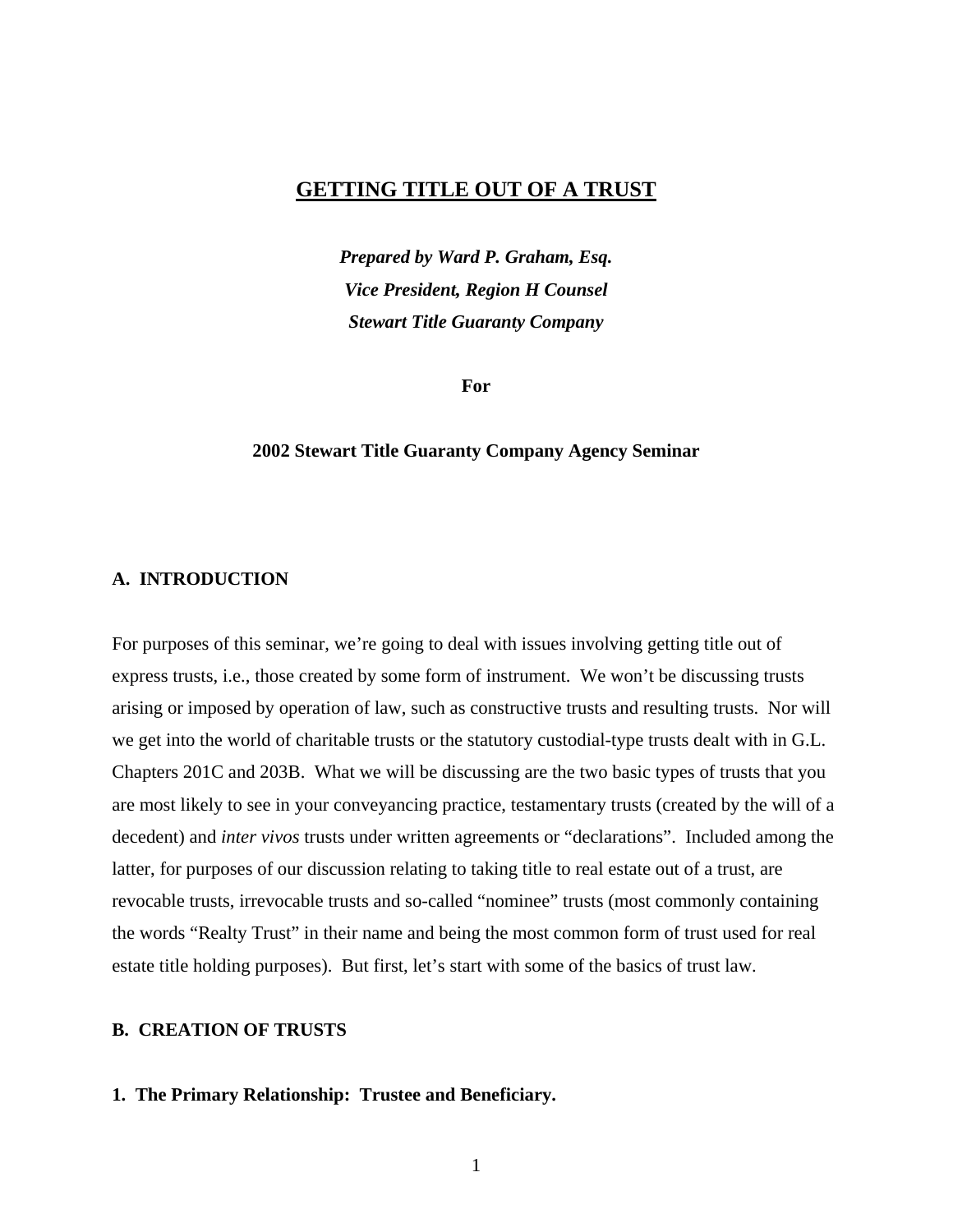To begin with, for our purposes, "No trust concerning land, except such as may arise or result by implication of law, shall be created or declared unless by a written instrument signed by the party creating or declaring the trust or by his attorney." G.L. c. 203, §1. It is not necessary that the instrument be a deed or that the trust be expressed in formal language or in a particular form or that there be consideration. A deed of trust or other instrument creating the trust must be delivered, but the assent of the beneficiary is not necessary in the case of such a "formal trust." 3 Belknap, *Newhall's Settlement of Estates and Fiduciary Law in Massachusetts* §36:2 (pp. 20-21) ( $5<sup>th</sup>$  ed. 1998). Whether a trust is created is a matter for construction of the language used but the burden is on the beneficiary to establish a trust relationship. **Id.,** at 24. To begin with, in order to have a valid trust, it is necessary to have a separation of the legal title to property in the trustee(s) and the beneficial, or equitable, rights in the *cestui que trust,* or beneficiaries. **Id.,** at 30-31. Next, there should be some specification of responsibilities, duties and obligations for the trustee to perform on behalf of the beneficiary to know what the object and purpose of the trust is and to provide a basis for enforcement by the beneficiary. Failure to provide even rudimentary terms expressing the rights and obligations between the trustee and beneficiary could result in the failure of the trust for indefiniteness. **Id.**, at 34. At the same time, it has been held that an *inter vivos* trust is valid where the ultimate beneficiaries are to be determined by the will of the settlor (i.e., creator or declarant) of the trust. **Id.**, at 36, citing *National Shawmut Bank of Boston v. Joy*, 315 Mass. 457, 53 N.E.2d 113 (1944). In addition, a trust is not illegal because its purpose was to deprive a spouse of the spouse's distributive share in the estate of the now-deceased spouse. **Id.**, at 37 and cases cited in fn. 8. Maybe that's not an honorable purpose but it's a purpose and, apparently, a legal one.

### **2. Subject Matter of a Trust: Property (a/k/a** *Res* **or** *Corpus***).**

"Every trust must have some property as its subject matter or *res*. The Trustee's obligation must be to apply defined or ascertainable property to the benefit of another. It cannot be merely to confer benefits from any source chosen by the trustee. The settlor's act of trust creation must apply to some interest recognized by equity as capable of ownership and as transferable. Every act of trust creation involves the disposition by the settlor of an interest in the trust property. The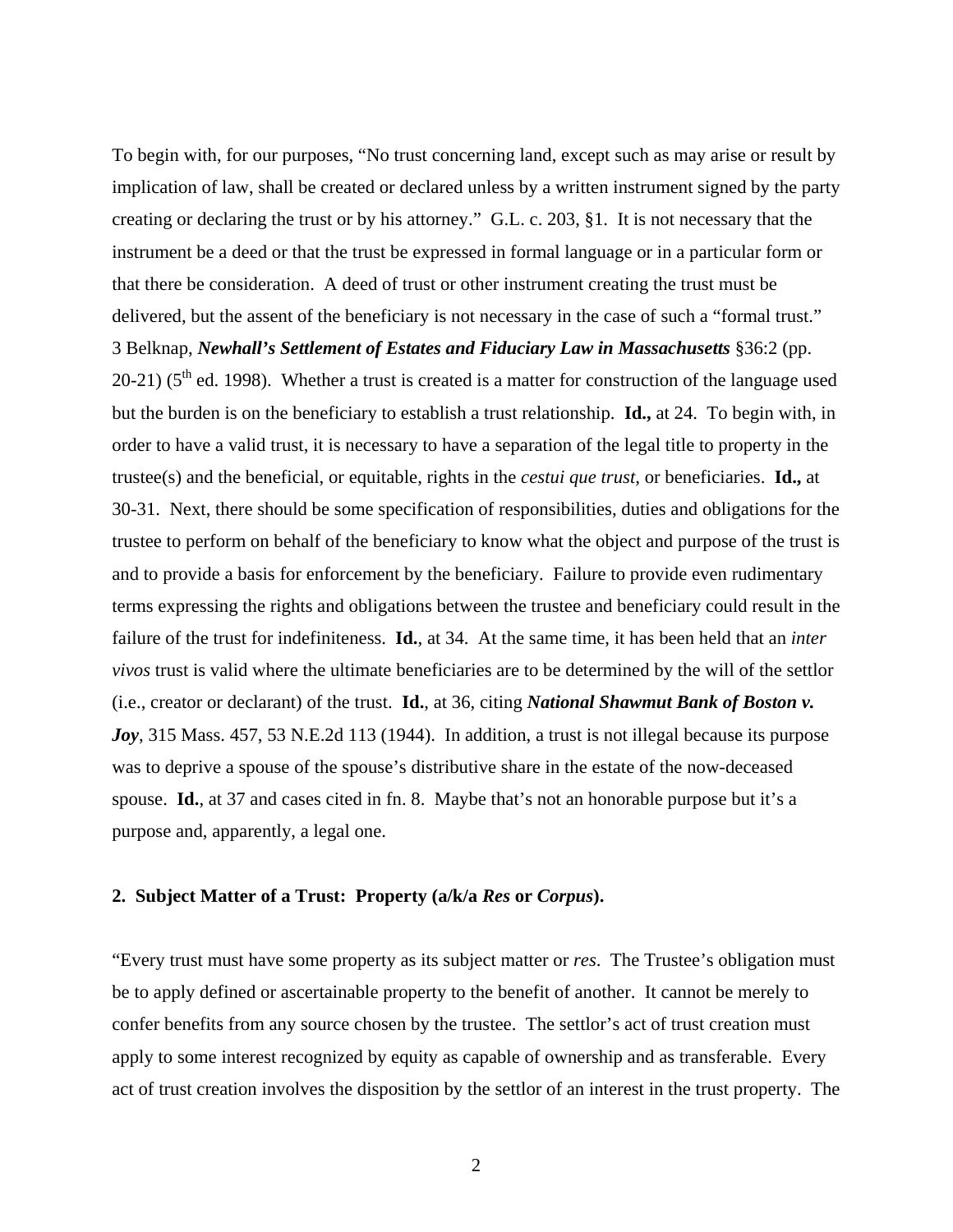subject matter [of the trust] must be described by the settlor with such definiteness and certainty that the Trustee and the court can be sure that the intended trust is being carried out." Bogert, **Trusts**,  $\S 25$  ( $6<sup>th</sup>$  ed., West Publishing, 1987). Thus, historically, as a general rule, a trust cannot exist without property but any property interest, legal or equitable, may be the subject of a trust. Loring, *A Trustee's Handbook*, §2.1 (7<sup>th</sup> ed., Little, Brown & Co.). What, then, about unfunded or "dry" trusts or "pour-over"<sup>[1](#page-2-0)</sup> trusts? Whatever difficulties there may have been historically in dealing with an unfunded trust, *see*, Loring, *supra*, §2.2.1, we don't have to worry about those nuances today, at least in the context of pour over trusts, thanks to the **Uniform Testamentary**  Additions to Trusts Act, G.L. c. 203,  $§$ 3B, effective Dec. 1, 1963.<sup>2</sup> As for other types of initially unfunded trusts, we don't really have to worry too much about those because, if there's no real estate in the trust, we simply won't be dealing with it. But it is important to keep in mind c. 203, §3B, in the case of pour over trusts because you may get questions on the effect of a pour over will on a previously unfunded pour over trust from time to time.

There are a couple of other good things to keep in mind with regard to pour over wills and trusts thanks to c. 203, §3B. First, the devise or bequest over to the *inter vivos* pour over trust is not invalid because the trust is amendable or revocable or both, or because, in fact, the trust was amended after the execution of the will or even after the death of the testator. Belknap, *supra*, §36:4. Further, unless the will provides otherwise, the property so devised or bequeathed (a) is not deemed to be held under a testamentary trust of the testator, but becomes part of the trust to which it is given, and (b) is administered and disposed of in accordance with the provisions of the instrument setting forth the terms of the trust, including any amendments to the trust made before or after the death of the testator. **Id.** Bear in mind, however, that a revocation or termination of the trust before the death of the testator causes the devise or bequest to lapse. **Id.**

#### **3. Trustee(s).**

 $\overline{a}$ 

A trustee may be appointed in essentially three ways:

<span id="page-2-0"></span> $<sup>1</sup>$  A "pour over" trust is an inter vivos trust created prior to or at the same time as a will that contains provisions for</sup> the "pouring over" of assets of the testator's estate into the pour over trust. The pour over trust is usually created by the testator as settlor, but it can be a trust created by someone else so long as in existence at the time of the execution of the testator's will. See, Belknap, *supra*, §36:4. 2

<span id="page-2-1"></span>For the text of this statute, *see* **Compendium of Trust-Related Statutes** appended to these materials.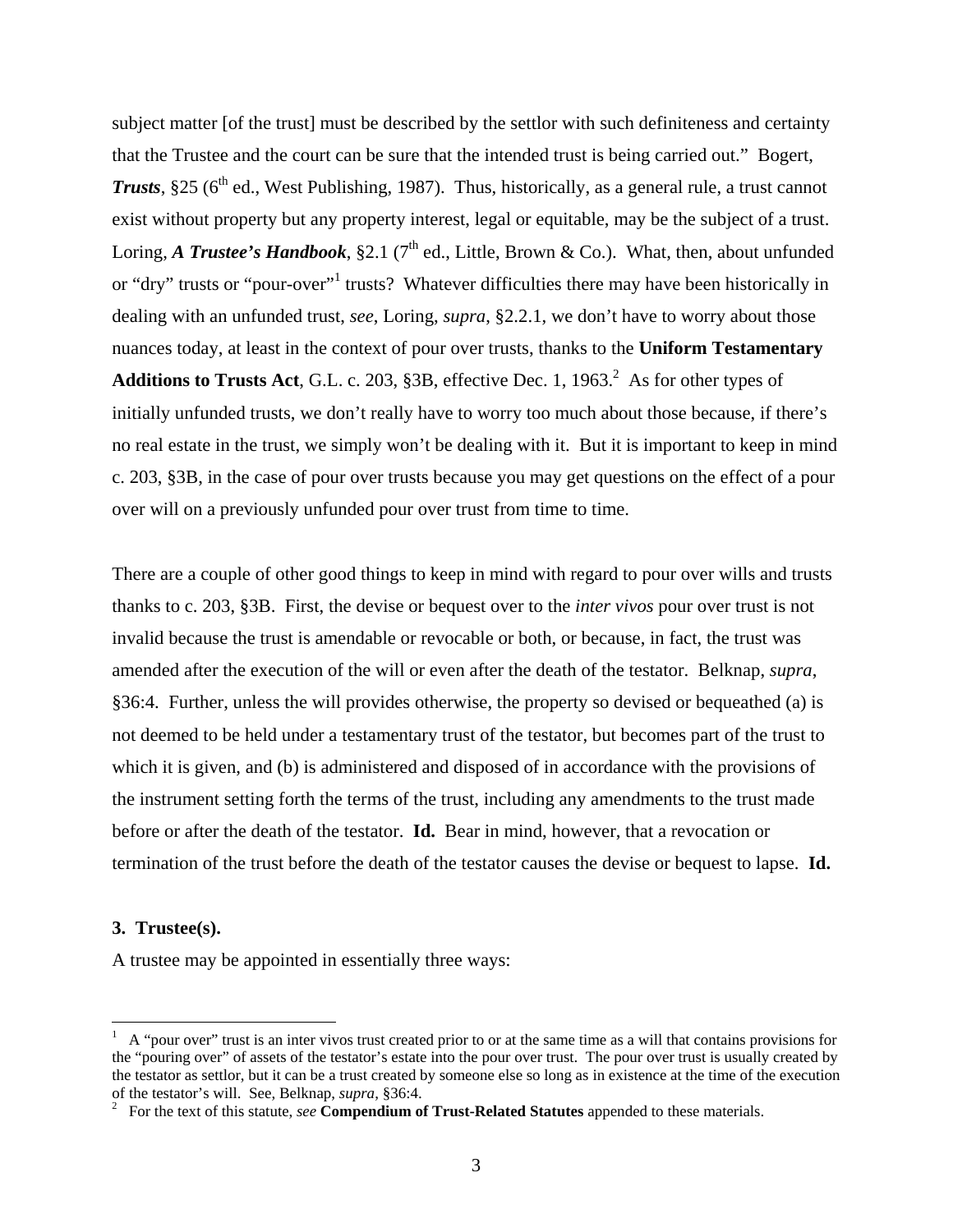- 1. First, by being named as such in a will or other trust instrument;
- 2. Second, where a testator has omitted to appoint (name) a trustee in the will and appointment by a court is necessary to carry into effect the provisions of the will; and
- 3. Third, where a trustee under a will or other instrument declines, resigns, dies, or is removed before the objects of the trust are accomplished and no adequate provision is made in the trust instrument for filling the vacancy.

Belknap, *supra*, §36:7.

As to the first class of trustees, appointment by being named in an *inter vivos* trust instrument is usually pretty straightforward. With regard to appointment of a trustee under a will, it is noteworthy that the statutes governing testamentary trustees named in the will do not actually provide for any appointment by the court but merely provide for the qualification of the named trustee by giving bond. **Id.** *See*, generally, G.L. c. 203 and, specifically, G.L. c. 205, §1. Consequently, while there may be some difference of opinion as to whether a trustee named in a will that has been allowed is appointed by the testator in the will or by the court, it has been pointed out that older cases seem to support the former view, i.e., that the testator appoints a testamentary trustee named in the will and not the court. Belknap, *supra*, §36:7.<sup>3</sup>

Several theories bear out this view. Among them is that the named trustee is a legatee or devisee as any other person named as a beneficiary under the will would be and, therefore, the trustee takes title under the will as soon as it is allowed;<sup>[4](#page-3-1)</sup> no other types of fiduciaries are in the same position. In addition, other than with respect to the requirement of giving bond in order to "qualify," the statutes related to the appointment of trustees by the court do not address original appointment of a testamentary trustee by the court but rather address situations in which a testator (in a will) or settlor (in an *inter vivos* instrument) omits to provide for appointment or

 $\overline{a}$ 

<span id="page-3-0"></span><sup>3</sup> See also, cases cited and discussed in fn. 94 of that section.

<span id="page-3-1"></span>Id. *See also*, Eno & Hovey, *Real Estate Law* §15.2 (3rd ed. 1995 with 2001 Suppl.).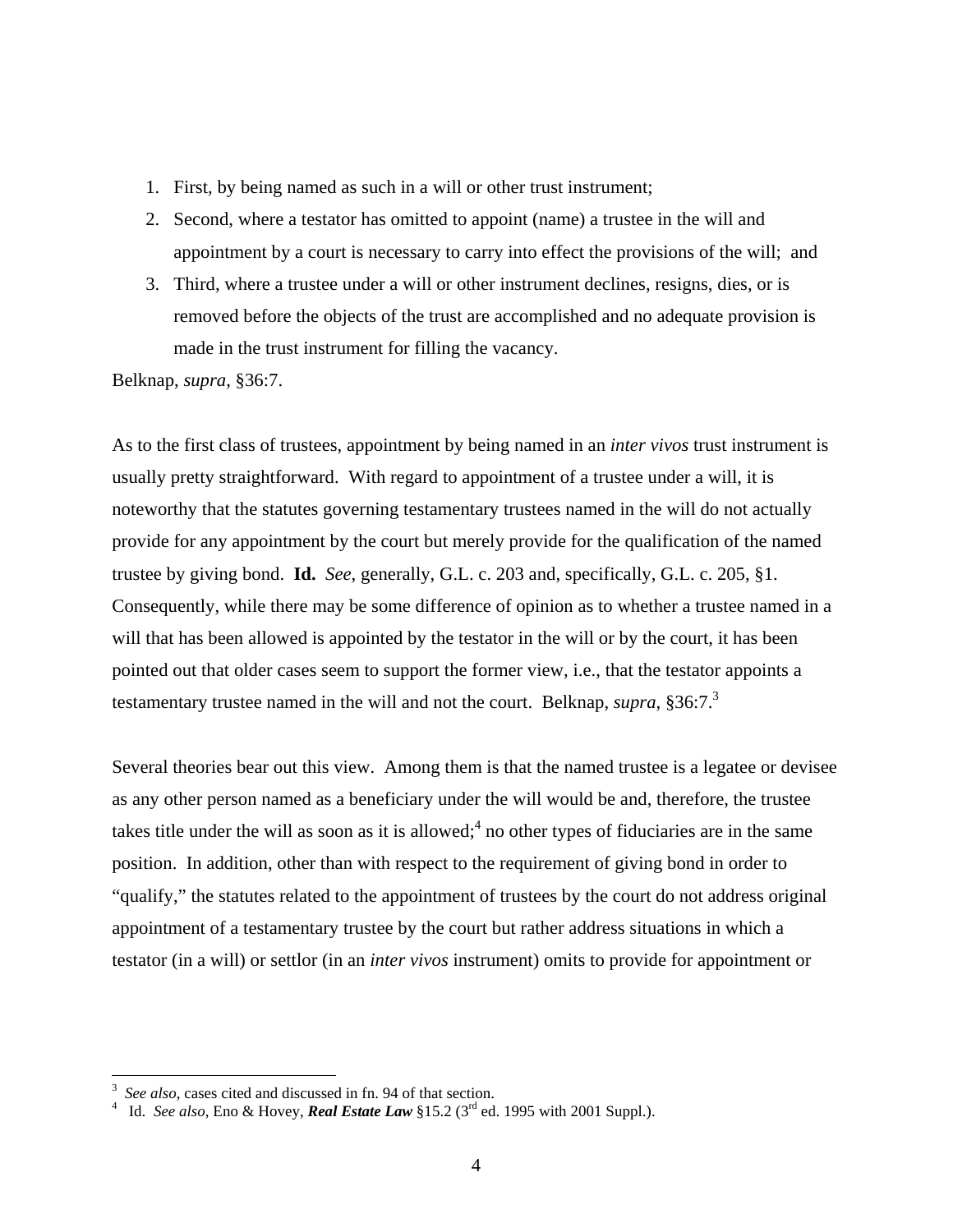succession of trustees.<sup>5</sup> **Id.** Also, in addition to older cases that support the proposition that a testamentary trustee is appointed by the will and merely qualifies before the court by filing the bond, at least one fairly modern case touched upon the issue and seemed to assume that proposition without much discussion. *Mahoney v. Mahoney*, 5 Mass. App. Ct. 720, 370 N.E.2d 1011 (1977)[.6](#page-4-1)

The Mahoney case dealt with a challenge by testamentary trust beneficiary to the appointment of the testator's widow as trustee because she was also the executor, duly qualified, and was transferring assets to herself individually for her own benefit in disregard of the trust created in the will. As the court pointed out, the action that was brought in the Probate Court was, among other things, "to remove her as trustee"<sup>7</sup> even though the probate court had not had any formal proceeding regarding the trustee other than the allowance of the will and the widow had not filed a trustee's bond. The case proceeded on that basis. A final judgment entered appointing another person as trustee in her stead and requiring her to convey to the new trustee all assets she had previously conveyed to herself individually. On appeal, the Appeals Court held that "[t]here was no error in the judge's refusal to **approve the appointment** of [the widow] as trustee."[8](#page-4-3) The Appeals Court did not say that the judge refused to appoint, but rather that the judge refused to **approve** the appointment, indicating that the appointment had been made by the prior allowance of the will but that, on a **complaint to remove** the trustee, the judge's decision to deem her unfit and appoint another person in her stead was proper. It may also be noted that, in this case, it appears there was no alternate or successor trustee named in the will. Thus, having disqualified the named trustee, the court also had the power inherently and under G.L. c. 203, §5 (Appointments to Fill a Vacancy) to **appoint** the alternate trustee. Further, in declining the

<span id="page-4-0"></span><sup>&</sup>lt;sup>5</sup> Compare G.L. c. 203, §§4 (Appointment of Testamentary Trustee when "the testator has omitted in his will to appoint a trustee"), 5 (Appointment to Fill Vacancy when "no adequate provision for filling the vacancy is made [in the will or other trust instrument]") and 6 (Trust Estate to Vest in New Trustee on Giving Bond) with G.L. c. 205, §1 (Form and Necessity of Bonds).

<span id="page-4-1"></span><sup>&</sup>lt;sup>6</sup> This case is discussed in Belknap, *supra*, § 36:7, at p. 54. In the treatise, it is suggested that perhaps this case may contradict former cases on the issue of whether the will "appoints" the named trustee or the court does. As the court was not faced squarely with that issue, there is no explicit finding on that point. However, as the discussion in the above text indicates, I believe the case can be read to be consistent with former cases. There certainly is nothing in the case that specifically contradicts earlier cases or even calls them into question. 7

<span id="page-4-2"></span>*Mahoney*, *supra*, 5 Mass. App. Ct. at 722. 8

<span id="page-4-3"></span><sup>&</sup>lt;sup>8</sup> **Id.**, at 724. [Emphasis added.]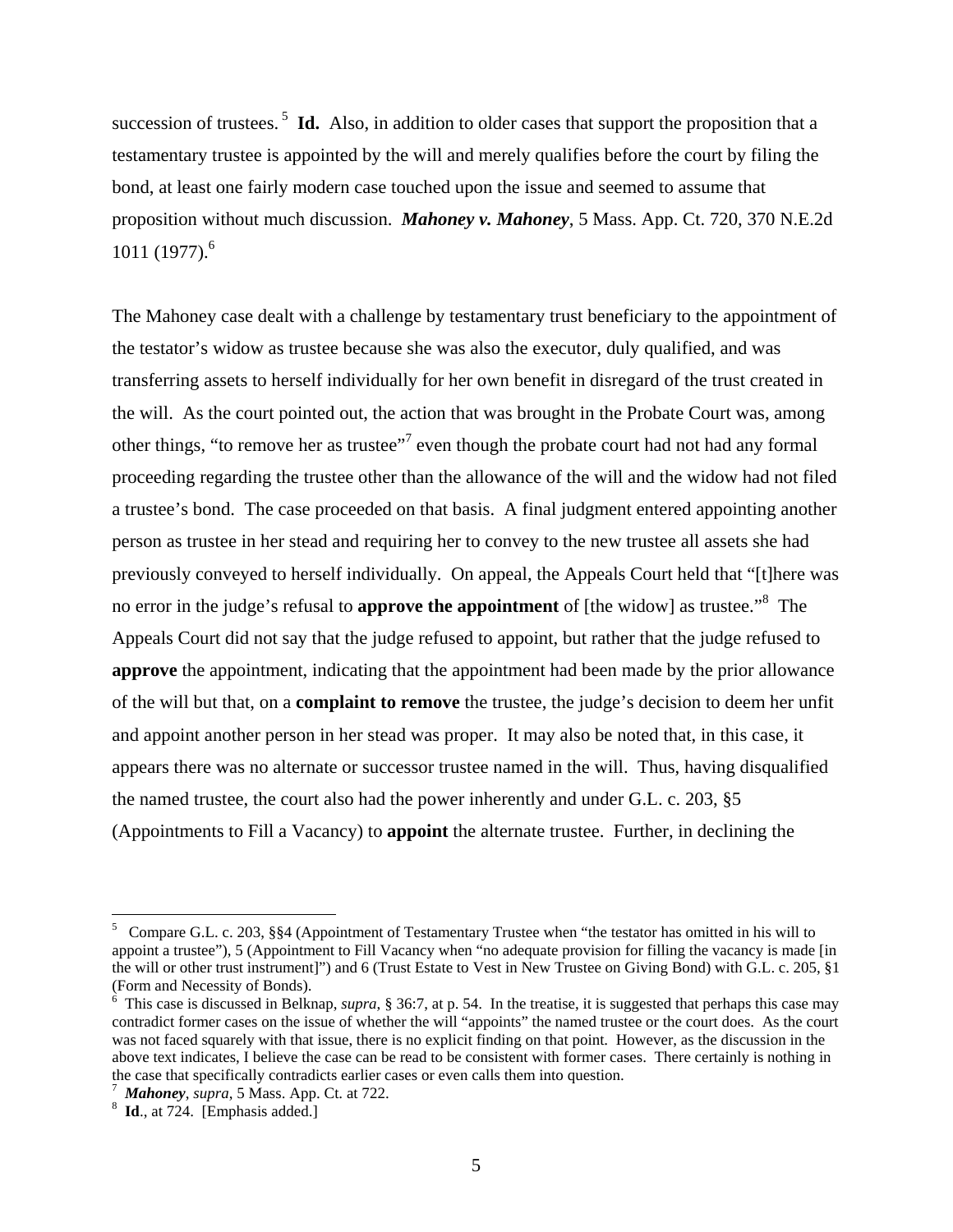widow's challenge to an injunction issued against her by the probate court, the Appeals Court observed:

In the case of a license to sell property under G.L. c. 203, § 16, the sale is made under an authority given by the court, while in a case (such as this) where the court has declined to restrain a sale, the sale is not thereby made under the court's authority, but under such authority as the trustee is given by the terms of the trust under which he acts. *See Bremer v. Hadley*, 196 Mass. 217, 219-220 (1907). The distinction is one with important consequences to the trustee and beneficiaries and to a purchaser with notice of the facts. *See Batt v. Mallon*, 151 Mass. 477, 480 {N.E.2d 1016} (1890); *Hutchinson v. Blanchard*, 247 Mass. 288, 291 (1924); *Cleval v. Sullivan*, 258 Mass. 348, 353 (1927); Loring, *Trustee's Handbook* § 40 (Farr rev. 1962); *Restatement (Second) of Trusts* § 283, Comment a  $(1965)^9$  $(1965)^9$  $(1965)^9$ 

In this analysis, the court is recognizing the inherent power of the trust instrument to provide authority to a trustee to act with respect to the sale of real estate without a license to sell, even though, of course, there is a statute that is available if a license is desired or otherwise necessary.<sup>10</sup> In other words, if a court is presented with a challenge to a proposed sale of trust property by a trustee and refuses to restrain or enjoin the sale, the sale does not fall under the authority of the court simply because the court has been presented with and reviewed the propriety of the sale, but rather the authority comes from the powers conferred by the trustcreating instrument, including a will. The same rationale should apply to the appointment of the trustee named in the will. *See also*, G.L. c. 203, §12 (Removal of Trustee; Appointment of Successor).

Where the court must step in and appoint a trustee is when a testator or settlor fails to name a trustee in the will or trust instrument or, as in the Mahoney case, when an original trustee can no longer serve for whatever reason and no other trustees exist or are named in the trust-creating instrument. In those cases, in addition to the common law power of equity courts to appoint

<span id="page-5-1"></span><span id="page-5-0"></span><sup>9</sup>

<sup>&</sup>lt;sup>9</sup> **Id.,** at 726.<br><sup>10</sup> G.L. c. 203, §16.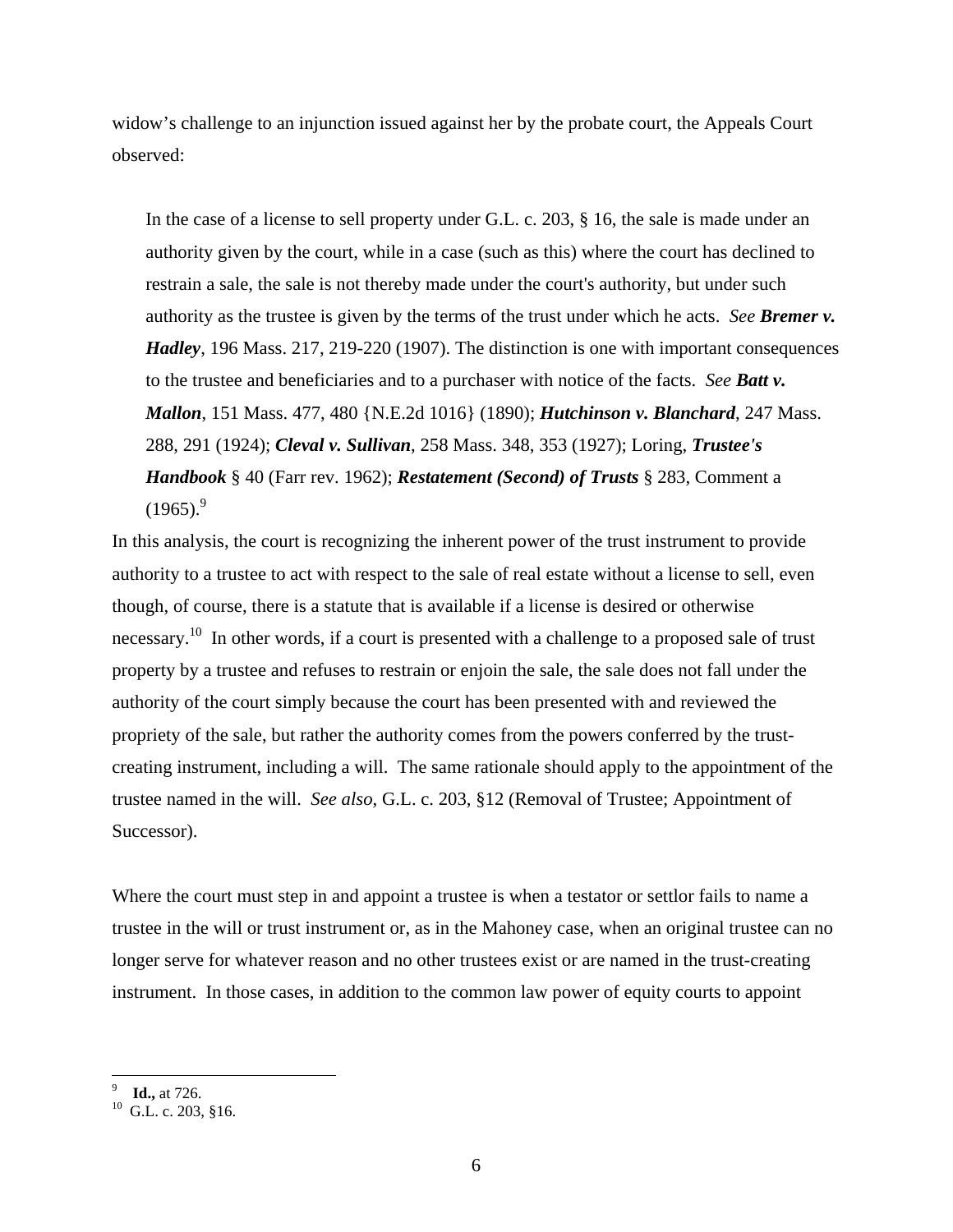trustees when necessary, $11$  statutes in Massachusetts provide explicit authority for the court to appoint trustees to fill the vacancy. As to the omission of an original trustee in a will, see G.L. c. 203, §4 (Appointment of Testamentary Trustee). As to the failure to name/appoint an alternate or successor trustee in the event of the failure of an original trustee to serve, see G.L. c. 203, §5 (Appointment to Fill Vacancy). In the case of an appointment under §4, the statute provides that the appointed trustee shall have all the powers, rights, duties and title as would the original trustee. In the case of an appointment to fill a vacancy under §5, however, the trustee acquires the same powers, rights, duties and title as the original trustee "upon giving such bond as may be required." G.L. c. 203, §6. The precondition regarding a bond does not apply to trustees appointed under §4. On the other hand, resort to neither §4 nor §5 is necessary if the trustcreating instrument names the alternate or successor trustee(s) and/or the method for filling the vacancy of the original trustee(s). In such a case, the court is bound to follow the appointment in the instrument or the method prescribed for determining the alternate or successor trustee, absent evidence of the unsuitability of such trustee. Belknap, *supra*, §36:7, at 57-58.

# **4. Foreign Trustees and Appointment of Trustees to Sell or Mortgage Property of Incompetents.**

If a foreign trustee derives authority from a court having no jurisdiction in Massachusetts and holds title to real property in this state in trust for persons residing here, the trustee may be compelled to secure appointment from the Massachusetts probate court where the land lies, and, if the trustee fails to do so, the court can declare the trusteeship vacant and appoint a new trustee in whom the title shall vest as if the trustee had been originally appointed in Massachusetts. Belknap, *supra*, §36:7, at 59-60, citing G.L. c. 203, §10 and 11.

Although very rarely seen, a note should also be made to the special power of the court to appoint a trustee to sell real or personal property held in trust by a minor, a person incapacitated by reason of mental illness, a nonresident, or any other person not amenable to process of court, G.L. c. 203, §18, or to sell or mortgage land subject to a vested or contingent remainder, G.L. c. 183, §§49-51.

 $\overline{a}$ 

<span id="page-6-0"></span><sup>&</sup>lt;sup>11</sup> Belknap, supra, §36:7, at 58-59.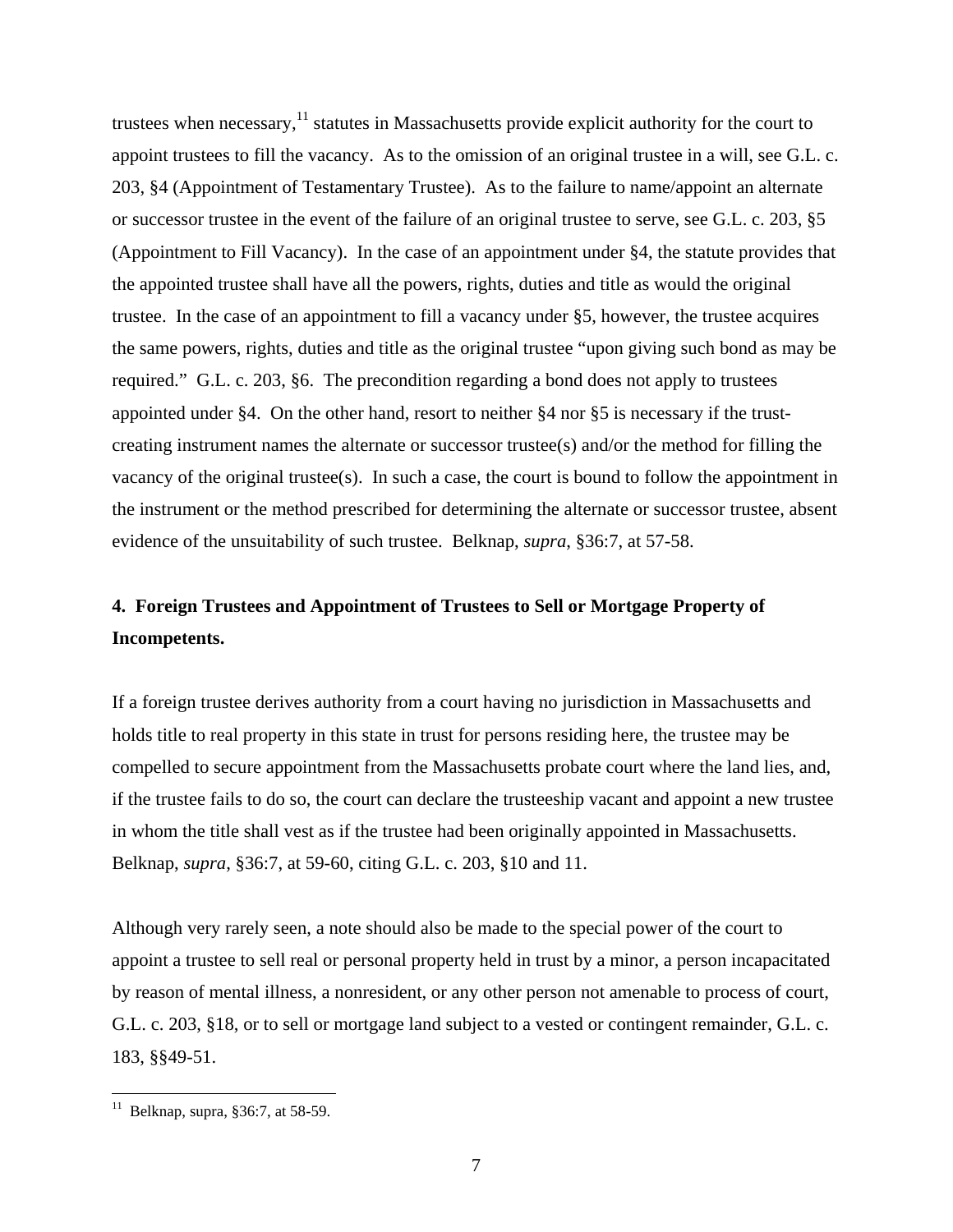### **5. Vesting of Title in the Trustee.**

If the trust is created by an *inter vivos* deed or trust instrument, i.e., a voluntary trust, the title to both real and personal property vests in the trustee(s) by virtue of the transfers which are either embodied in the trust instrument or accompany it as separate transfers. Belknap, *supra*, §36.10. Thus, for example, in the typical real property situation, when the settor/declarant in a recorded declaration of trust declares that he or she will hold certain property he or she already owns as trustee under the terms of the trust, the declaration vests title in that capacity without more, even though it is typical to see a deed from the settlor/declarant to himself or herself as trustee under the trust. Certainly, a deed would be necessary if the named trustees are persons other than or in addition to the settlor/declarant who holds title at the time of the declaration unless the language of the trust itself contains the grant of title in addition to the declaration of holding the title as trustees. In order to avoid confusion about this automatic vesting issue in an inter vivos trust situation, it is customary to record a deed from the settlor/declarant to the trustees even if he or she is the trustee and even if the trust otherwise has granting language. But, if a deed is missing and a question arises as to who holds title when a declaration of trust has been recorded, this rule of possible automatic vesting may help resolve such a case.

In the testamentary situation, as previously mentioned, if the trust is created by a will and the trustee is named in the will, the trustee takes title to real property as devisee from the moment the will is allowed, retroactive to the date of the testator's death. **Id.** If the trustee is appointed by the probate court to carry out a trust created by a will where the testator neglected to appoint a trustee, the statute provides specifically that the trustee shall have the same title as if originally appointed by the will. **Id.;** G.L. c. 203, §4.

## **6. Nature of a Trustee's Title.**

It is important in many cases to keep the fundamental nature of the trustee's title in mind, remembering that the *sine qua non* of the trust relationship is the separation of legal and equitable ownership. The trustee is the legal owner of the property subject to the equitable rights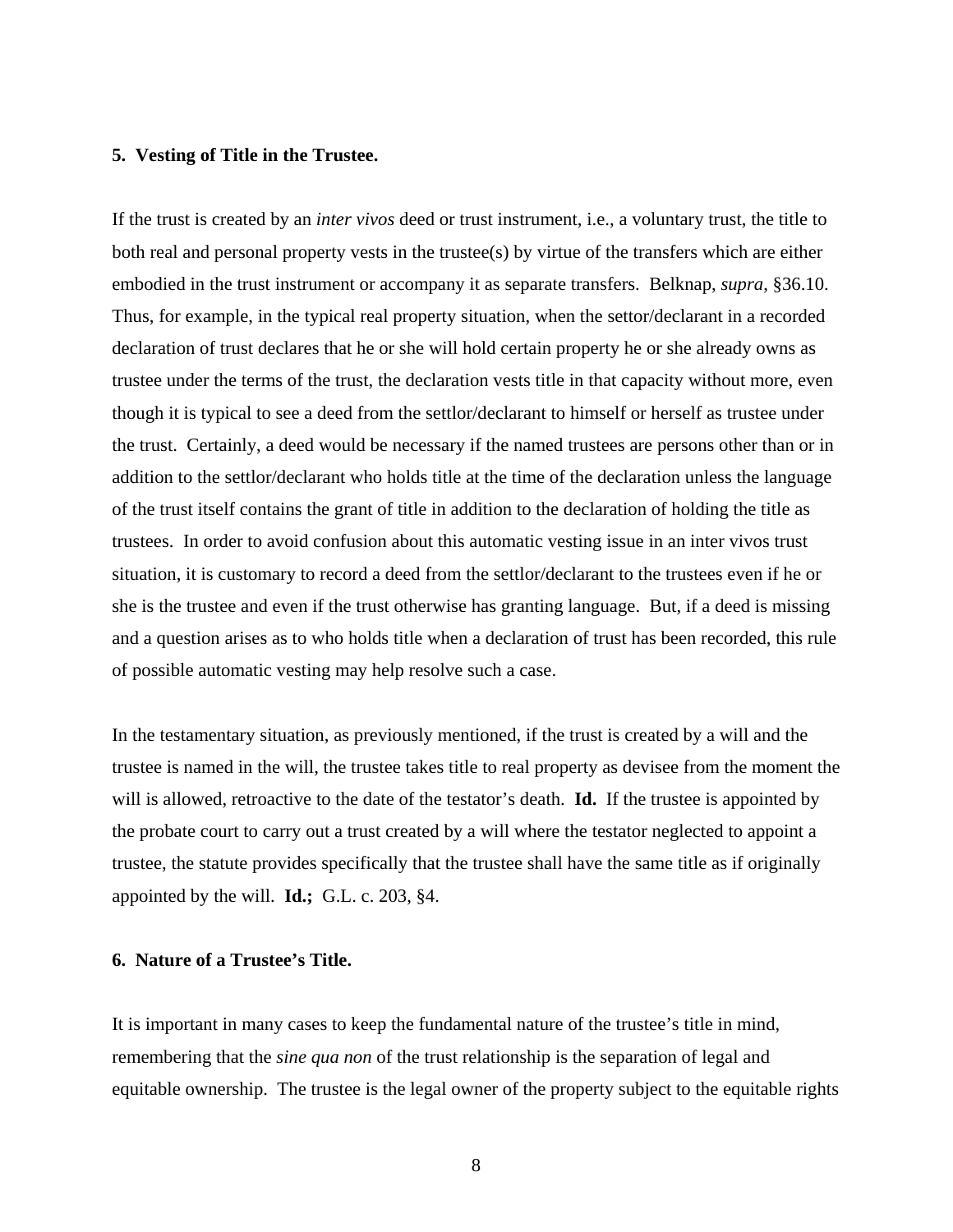of the beneficiary(s). The beneficiary has no title *per se*, but only a right in equity to compel the trustee to carry out the terms of the trust. Belknap, *supra*, §36:12, at 70-71. This is what is referred to as "beneficial ownership." Unless also named as a beneficiary, the trustee does not have beneficial ownership. Thus, while the legal owner of the trust property and subject to the legal burdens of such ownership, the trustee does not get the benefits. The trustee cannot deal with the trust estate in any way for purposes of his or her own benefit or profit or to allow his or her own personal interests to come into competition with the interests of the trust estate and/or the beneficiaries. **Id.,** at 71-72. Third, as to the transferability of the trustee's title, as the legal owner, the trustee can transfer such title even if he or she does not have a power of sale and, if the transfer is to a purchaser for value without notice of the trust, the purchaser will take free from it. **Id.,** at 72; G.L. c. 203, §3. However, inasmuch as a trust as to real property is usually a matter of record, the question about taking without notice does not arise very often. When it does, it usually arises in the context of an indefinite reference situation. (Such situations, involving deeds into one or more people as trustees without any recording reference to a recorded trust instrument, will be discussed later.)

Another issue with regard to the nature of the title of one or more trustees is with respect to who takes title at the death of a trustee. Here again, the principles are well-established. If there are two or more trustees, then on the death of one, the title passes to the remaining trustee(s), since co-trustees hold the legal title as joint tenants. **Id.,** at 73; *see also*, G.L. c. 184, §7. On the death of the sole trustee, or the last remaining trustee, as the case may be, the title passes to the trustee(s) heirs, but in trust, subject to the terms of the trust and subject to being divested by the appointment of a new trustee under the procedures previously described. Belknap, *supra*, §36:12, at 72-73. In a situation in which a trustee resigns or is removed, whether by the court or by the methods prescribed in the trust-creating instrument, a vacancy is created necessitating the appointment of a new trustee to fill the vacancy. Again, if the instrument provides the method, it must be followed.<sup>12</sup> If not, then it is the court which must undertake the appointing. In either case, of course, the trustee must accept appointment, as does an original trustee, as no one is

<u>.</u>

<span id="page-8-0"></span><sup>12</sup> *See, Plunkett v. First Federal Sav. & Ln. Assoc. of Boston*, 18 Mass. App. Ct. 294, 464 N.E.2d 1381 (1984), rev. den., 393 Mass. 1102, 469 N.E.2d 830 (1984) (trust provision providing that successor or additional Trustees shall be appointed . . . upon request by the Beneficiaries by instruments in writing signed by the remaining Trustee or Trustees then acting under the trust).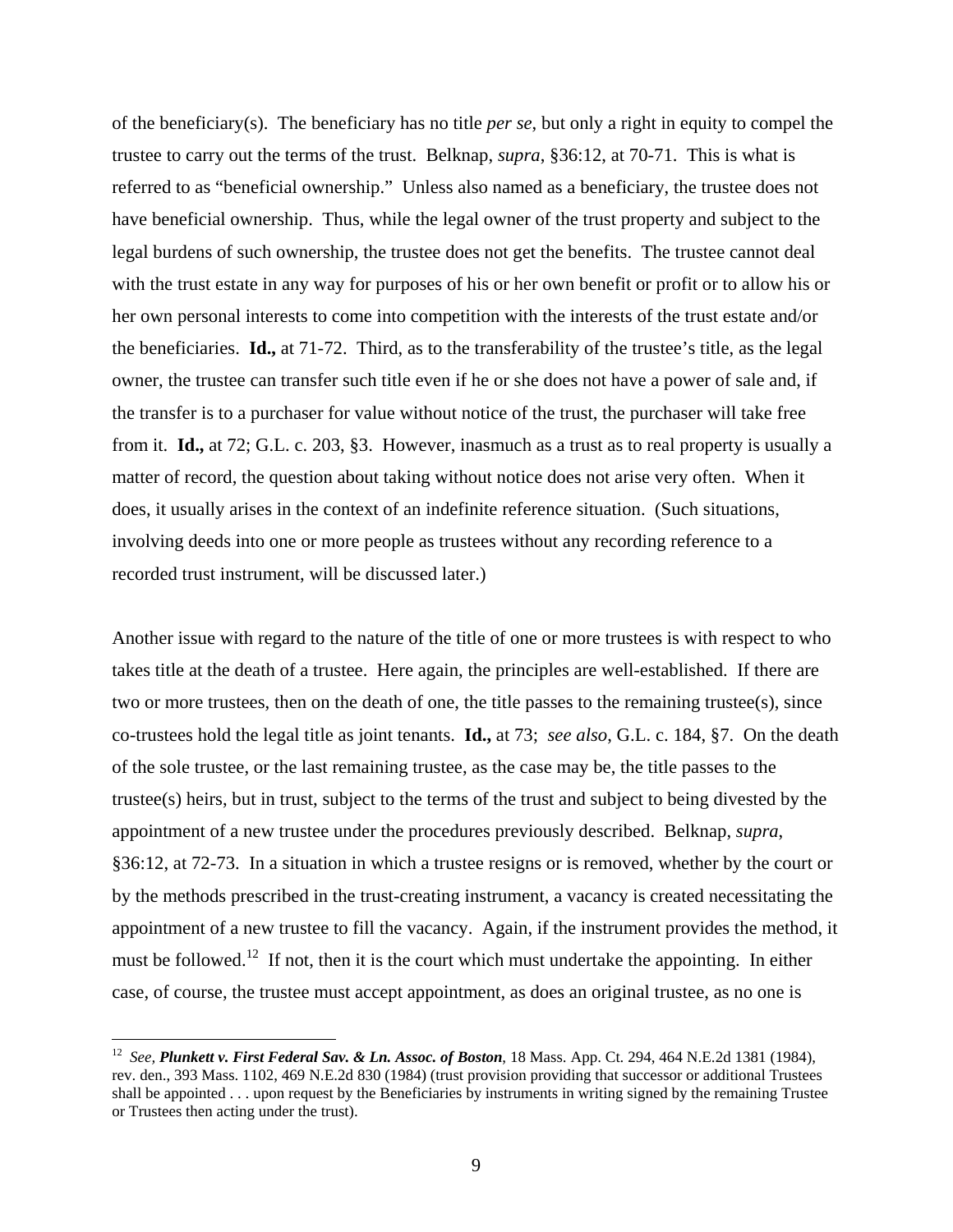impressed with a voluntary trust unless he or she accepts it.<sup>13</sup> **Id.,** §36:7, at 54; Loring, *supra*, §3.4.2, at 30.

### **C. POWERS OF TRUSTEES.**

#### **1. Powers of Trustees Generally.**

 $\overline{a}$ 

There are certain powers inherent in the office of trustee and certain others that are implied as incident to the carrying out of powers expressly conferred. Ultimately, however, especially in case of trustees holding title to real property, it is to the powers expressly conferred by the trust instrument that the trustee and anyone dealing with the trustee must look. A testator or settlor can give the trustee as much or as little power as he or she chooses. Belknap, *supra*, §36:22, at 117.

Where there are several trustees and one dies or resigns, there may be some question as to what powers will pass to the survivors. It was formerly the rule that powers given to several trustees jointly must be exercised by all. This rule has been modified in modern times, however, to the extent that now all powers incident to the carrying out of the terms of the trust pass to the survivors. This is the case even though the trust instrument, for example, provides for three trustees, one dies and the surviving trustees or beneficiaries, as the case may be, fail to exercise their power provided in the trust instrument to name a new trustee to fill the vacancy. The tendency of the court is in favor of the survival of powers, except in those cases where some special confidence is placed in the discretion of the several trustees acting jointly. Belknap, *supra*, §36:22, at 118. However, where it is not absolutely clear in the trust instrument that less than all of the trustees can act, it is the tendency of the conveyancing bar to avoid the necessity of having a court pass on the issue and to require that the trustee vacancy be filled. This tendency among conveyancers is buttressed by the general rule that, where there are several trustees appointed by a trust instrument, any action must be undertaken by all of them jointly. **Id.,** at 119. In trust law, there is no such thing as "the majority rules" unless the trust instrument provides for it. **Id.**

<span id="page-9-0"></span> $13$  Leaving out of the discussion trusts imposed involuntarily, such as constructive trusts and resulting trusts.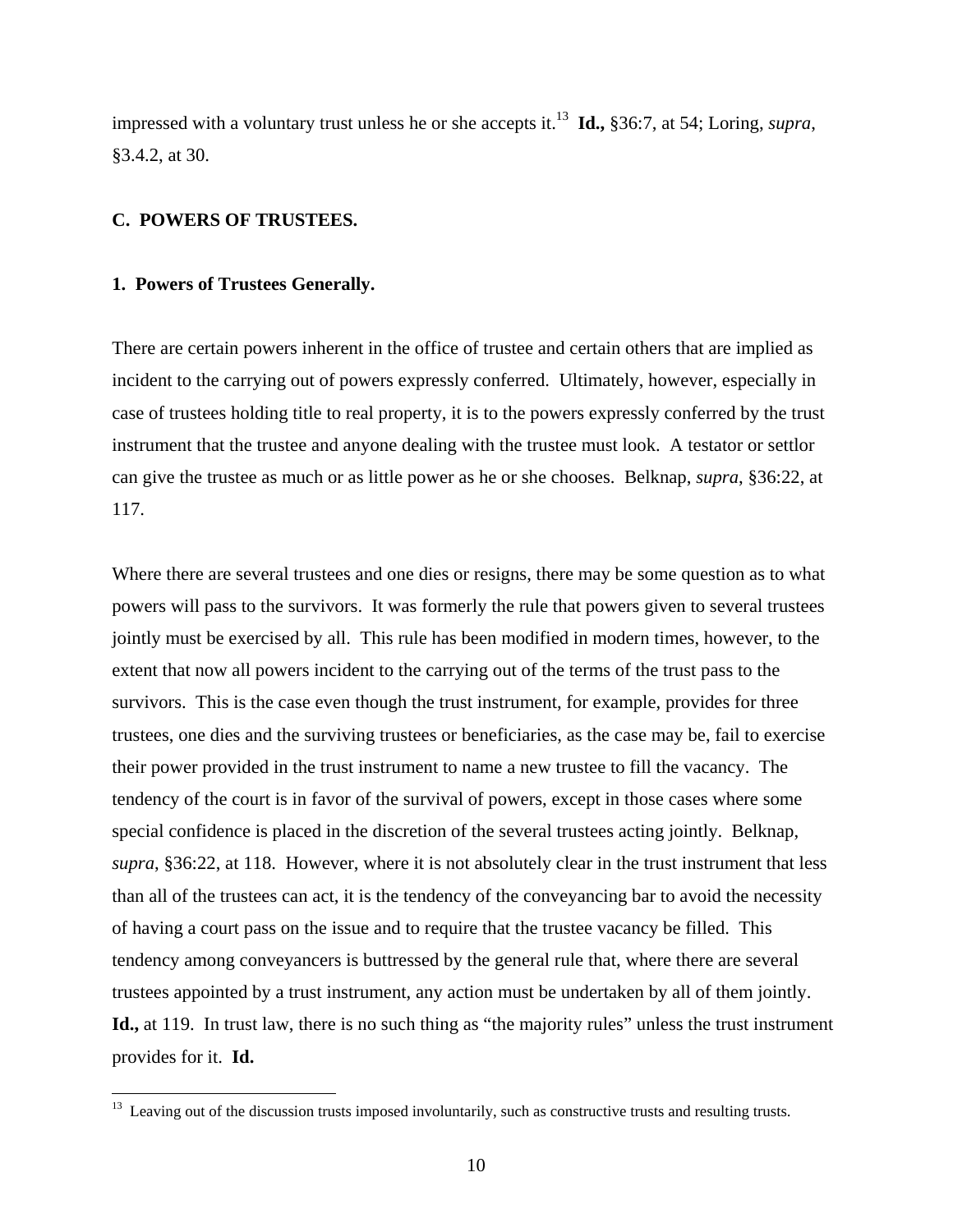#### **2. Power to Sell and Transfer, Mortgage and Lease Real Property.**

To begin with, a trustee has no inherent power to sell property since the original theory of trusts contemplated the holding of the property by the trustee. Belknap, *supra*, §36:23, at 122. Accordingly, a well-drawn will or trust instrument should always provide the trustee a power of sale if real property is involved, unless, of course, the settlor really does intend the trustee to only hold and manage the property for the duration of the trust and, at termination, the title may vest in the ultimate beneficiaries directly, free of the trust, the trustee may be bound to distribute (i.e., deed) the property to the ultimate beneficiaries or the trustee may be directed to liquidate the property and distribute the proceeds. Particularly with respect to trustees appointed to hold title to real property, it is customary to provide a general power of sale, but certainly it is possible for the settlor to set any guidelines, parameters and limitations on the power the settlor chooses.

In some cases, where a power of sale is not expressly given, it may be implied from the nature of the duties which the trust instrument calls upon the trustee to perform. **Id.,** at 123. Apparently, the Restatement of Trusts (Third) §190 (1992) provides that a trustee has an implied power of sale unless otherwise provided in the instrument. **Id.** However, once again, it is not likely that conveyancers would be willing to rely on an "implied" power of sale if given the choice. Implied powers have a nasty habit of finding their way into a courtroom seeking a judge to validate them. They are also very dependent on the interpretation of the trust instrument being relied upon for their existence. **Id.** On the other hand, use of this doctrine may either save a title or allow the quieting of a title that might otherwise be questioned because of the sale of real property by a trustee without an express power of sale in the trust-creating instrument. If there is any doubt about the power of sale in a pending transaction, there is always the availability of a license to sell from the SJC, the Superior Court or the Probate Court. G.L. c. 203, §16.

It is also a basic maxim that a power of sale does not include the power to mortgage and certainly a power to mortgage is not a natural incident of the office of a trustee. Belknap, *supra*, §36:25, at 129. Like the power of sale, the power to mortgage must be expressly given in the trust instrument and may be general in nature (i.e., in the trustee's sole discretion for whatever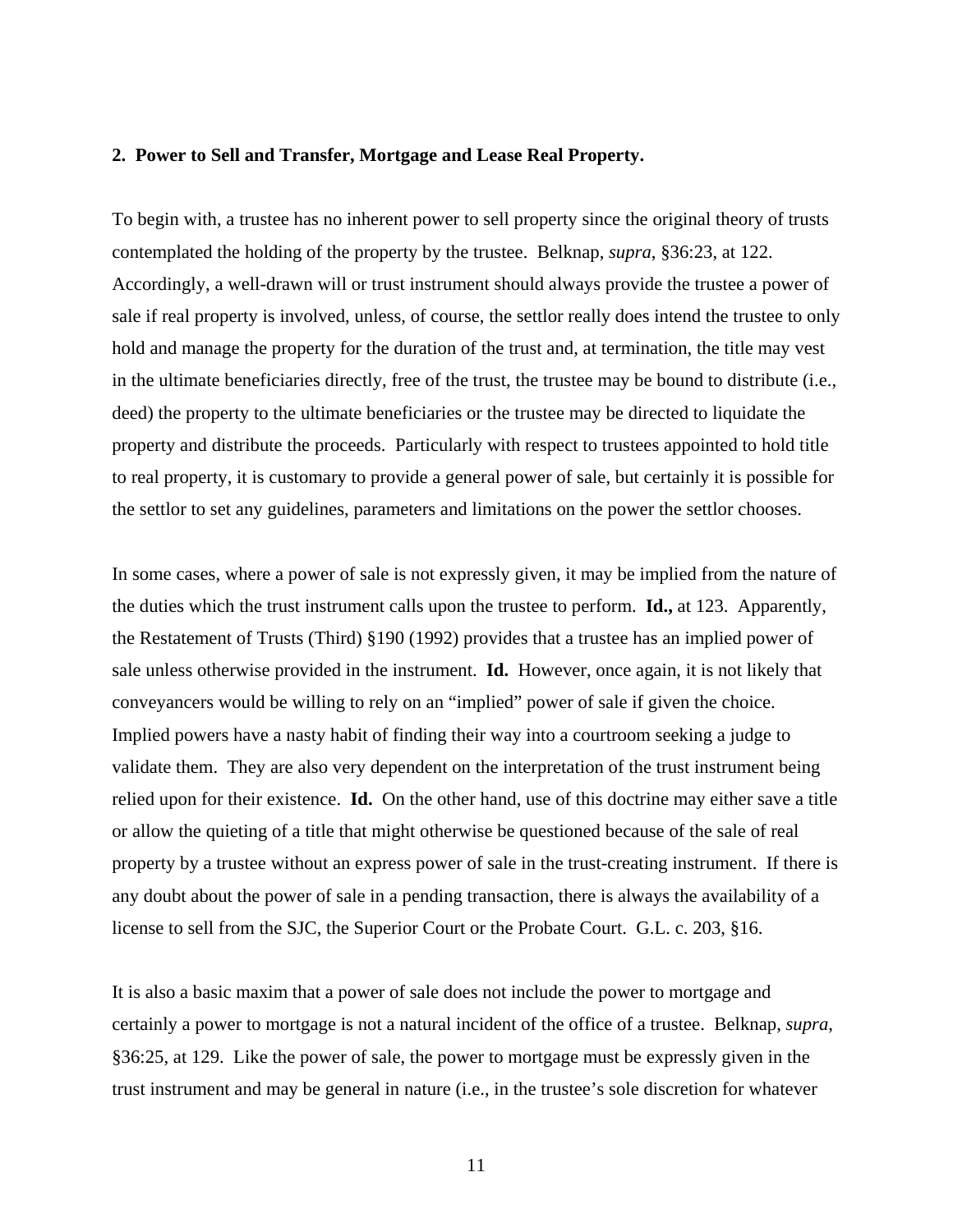purpose related to the administration of the trust) or it may be limited. In the absence of an express power, a license to mortgage may be obtained from the court for certain purposes specified in the statute (mostly the customary reasons related to the preservation and protection of the property). G.L. c. 203, §23.

Conversely, it has been held that the power to give leases *is* a general power incident to the trust office for such terms as are customary. Such leases are binding for their whole term, even though the trust may or does terminate before the lease expires, unless the trust is to terminate on a certain date, in which case the trustee cannot validly enter into a lease that extends beyond that date. Belknap, *supra*, §36:25, at 131, and cases cited. That is, of course, unless the trust instrument provides otherwise and, fortunately, most power-to-lease provisions do.

### **3. Statutory Short Form Powers.**

In terms of describing the trustee's powers in the trust instrument, a draftsperson has been assisted in this regard by two chapters enacted by the legislature in 1981: Chapter 184B (Short Form Terms for Wills and Trusts) and Chapter 201C (Statutory Custodianship Trusts). It is important to just be aware of Chapter 201C as it allows for the incorporation of its provisions into an instrument, such as a deed, without a formal trust instrument, by simply referring to the grantee-trustee as a "Statutory Custodianship Trustee." The more important of the two statutes from a conveyancing standpoint (as, frankly, I haven't seen a Statutory Custodianship Trust yet) is Chapter 184B and, in particular, section 2 of that Chapter. The statute allows for the incorporation into a will or trust of the enumerated powers by reference to the statutory powers sections of the statute to be incorporated. Section 2 enumerates the **"Statutory Optional Fiduciary Powers**," which, by reference thereto, will be given to the fiduciary (trustee, for our purposes) in addition to all common law and other statutory powers and which can be exercised without the necessity of approval of any court. G.L. c. 184B, §2. Of utmost importance to conveyancers are subsections  $(1)(f)$ ,  $(1)(g)$ ,  $(1)(l)$  and  $(1)(o)$ . These subsections allow the fiduciary: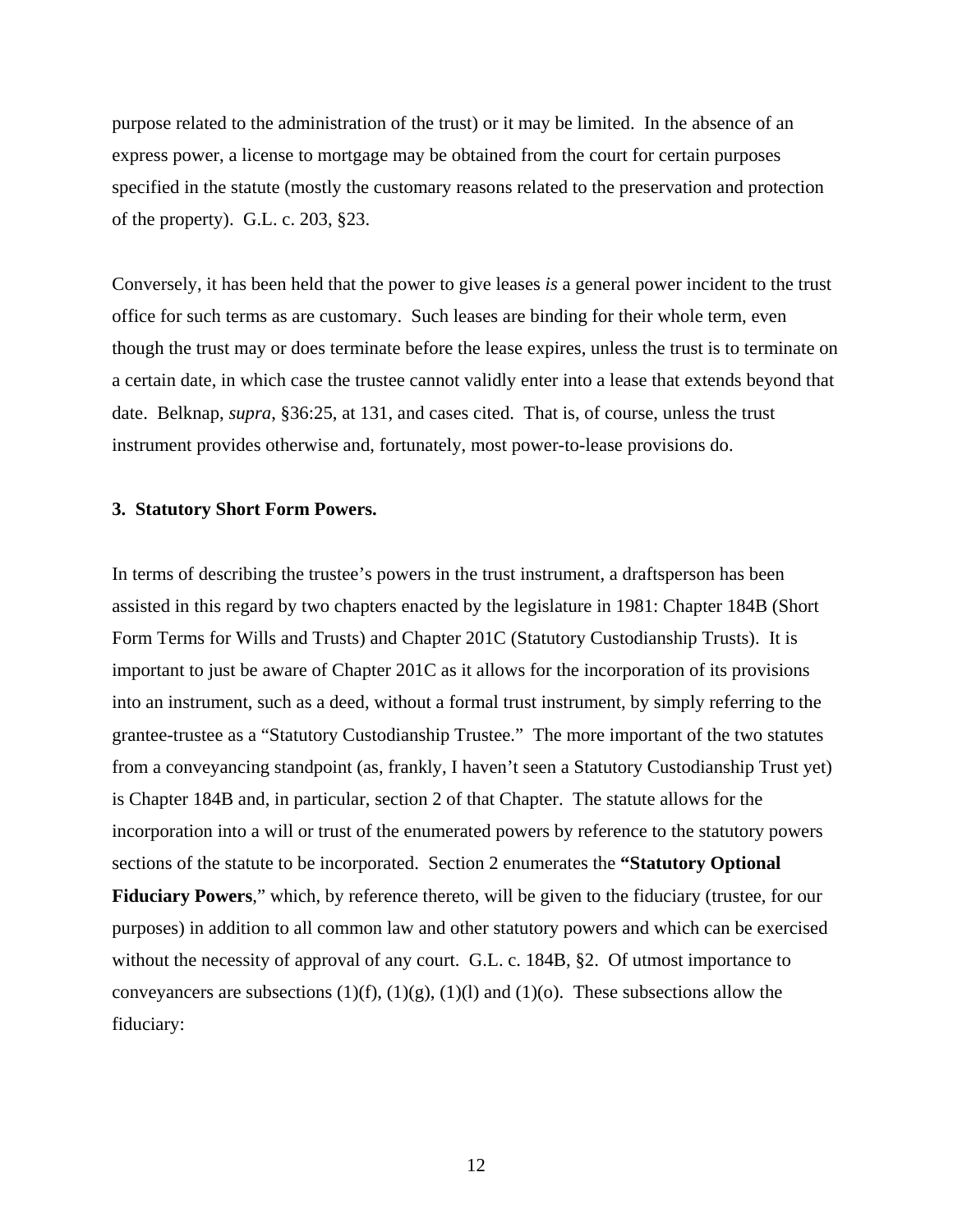(f) to sell, exchange or otherwise dispose of the property at public or private sale on such terms as he may determine, no purchaser being bound to see to the application of any proceeds;

(g) to lease the property on such terms as he may determine although the term may extend beyond the time when it becomes distributable;

(l) to borrow such amounts as he may consider necessary to obtain cash for any purposes for which funds are required in administering the estate or trust, and in connection therewith, to mortgage or otherwise encumber any property on such conditions as he may determine although the term of the loan may extend beyond the time that would otherwise be needed for completing the administration of the estate or beyond the term of the trust;

(o) to lend, borrow, buy or sell on commercially reasonable terms to or from any fiduciary acting under another instrument made by the testator or settlor.

Under subsection (2), "[s]uch powers, except as expressly limited in the instrument, may be exercised by the person or persons for the time being serving as such fiduciary, whether or not named therein." Further, "[p]owers conferred on the fiduciary shall be exercised only in accordance with a reasonable discretion." On the other hand, "[n]o power conferred upon the fiduciary in this section shall be exercised in favor of any person then serving as fiduciary nor in favor of his estate or his creditors, or the creditors of his estate." G.L. c. 184B, §2 (2).

# **4. Powers of Successor Trustees.**

It is important to keep in mind that, while a trust must have a beneficiary, a purpose and property or assets to be held or managed for the benefit of the beneficiary, "it is an equitable maxim that a trust shall not fail for want of a trustee." Loring, *supra*, §3.4.4.3, at 36. Furthermore, the settlor is presumed to intend that the trust shall continue until its purposes are accomplished. This leads to the general rule that all express and implied powers vested in the original trustee shall pass to the successor trustee(s) unless the settlor expresses a contrary intention in the trust instrument.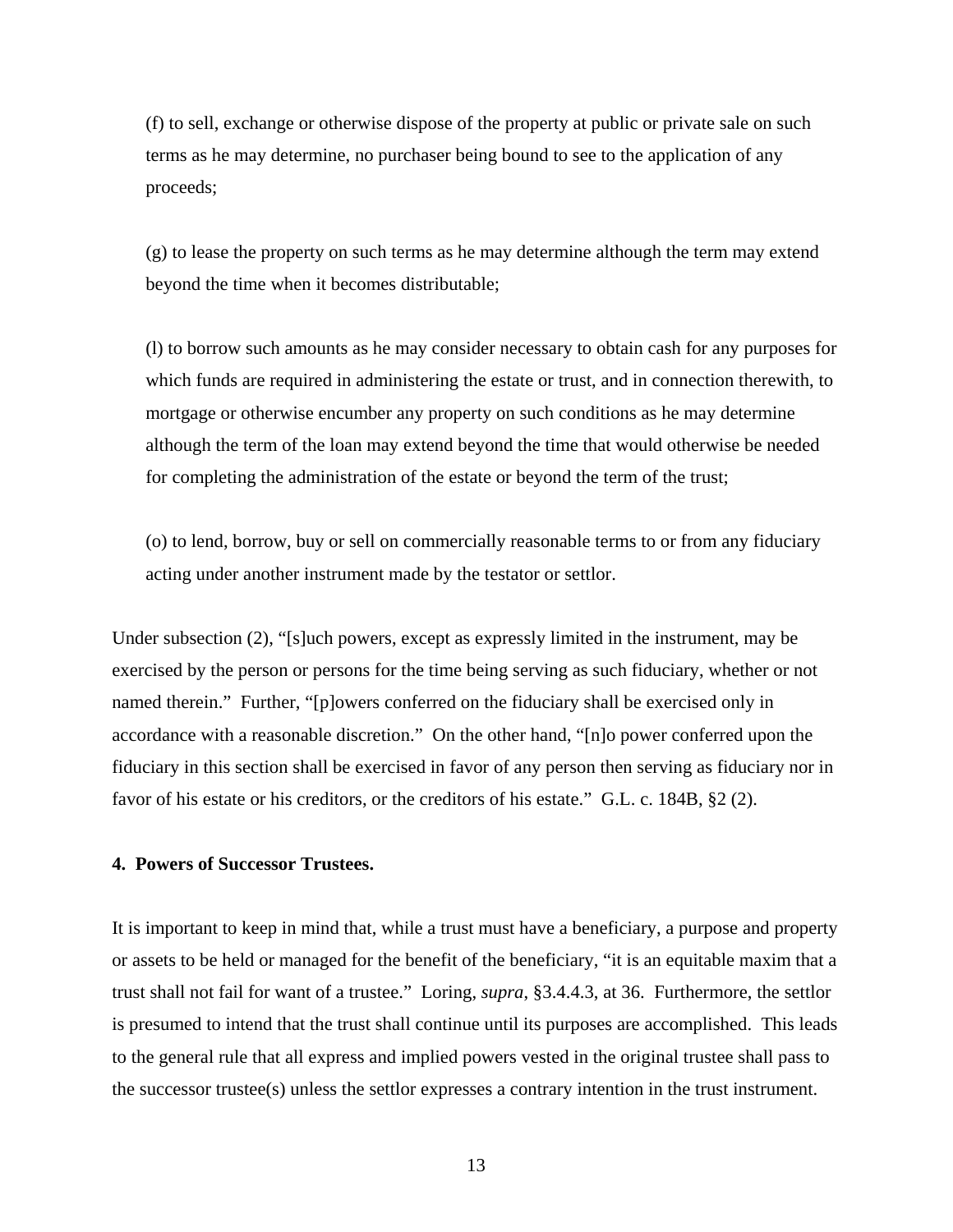**Id.** Of course, the better practice in drafting a trust instrument is to expressly provide that successor trustees shall have all the powers granted to the original trustees. That is particularly so with respect to discretionary powers if the language of the trust relative to those powers might be construed as being specific to a particular person named or appointed as the original trustee and not intended to be exercised by any successor trustee. **Id.,** at 36-37. As discussed above, appointments made by the court to fill vacancies carry with them the same rights, powers and duties as the original trustee had. *See*, G.L. c. 203, §§4 and 5.

## **D. TRUSTEES DUTIES AND OBLIGATIONS.**

#### **1. Trustee's Duty of Good Faith and Loyalty; Self-Dealing.**

A trustee's first duty is to the trust estate and the beneficiaries and, in that regard, to carry out the terms and purpose of the trust. *See,* Belknap, *supra*, §36:28, at 134. A trustee should not put himself or herself in a position where he or she can derive a personal gain or advantage, whether directly or indirectly, at the expense of the trust and/or where his or her interests are in competition with or antagonistic to those of the trust and the beneficiaries. This is a general and fundamental rule. **Id.** On the other hand, if a trustee deals fairly, openly and in good faith, a transaction in which the trustee is personally interested will not necessarily be set aside, but there must be no misrepresentation or concealment of material facts and the beneficiaries must be in a position to understand the nature and effect of the transaction. **Id.,** at 137**.** Thus, it is not always the case that a benefit to the trustee will invalidate a transaction otherwise allowed under the terms of the trust.

In line with these fundamental principles of fidelity and loyalty to the trust and the beneficiaries, it is the general rule that a trustee cannot sell or transfer the trust property to himself or herself, whether title is taken in his or her name or some third person for his or her benefit. Belknap, *supra*, §36:28, at 139. The rule applies equally to private sales or sales at public auction, including a mortgage foreclosure sale. **Id.** In such a case, the beneficiary(s) may have the transfer set aside and have the property reconveyed by the trustee or the person to whom it was transferred on the trustee's personal behalf. **Id.** In other words, a trustee is generally prohibited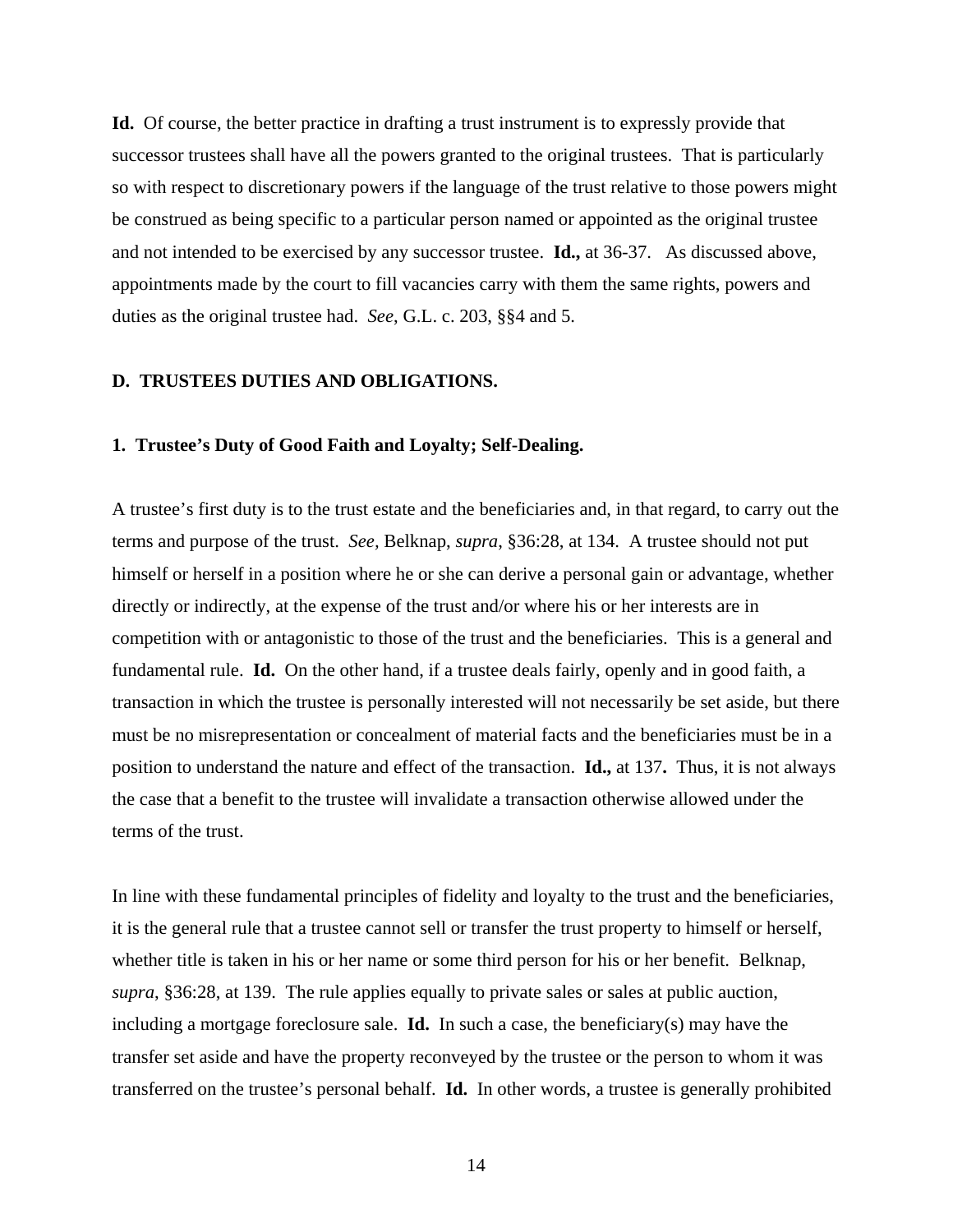from "self-dealing." However, it is certainly possible for the trust instrument to allow for such self-dealing. A provision for self-dealing might look like this:

Any and all of my trustees are hereby authorized to engage in self-dealing, without limitation, and nothing contained in this document shall be construed to the contrary. This authority for self-dealing shall include any and all transactions entered into on behalf of a beneficiary in which the trustee may derive a benefit, either directly or indirectly, tangible or intangible. Any transaction entered into by any or all of my trustees pursuant to this authorization shall be binding on this trust and all the beneficiaries and no person dealing with the trustee need inquire any further into the authority of the trustee nor shall any such person be required to see to the application of any proceeds of any such transaction.

Unfortunately, it is the rare trust that contains such a provision, including trusts intended to give a trustee broad powers in dealing with real estate and family trusts created for the protection of the family homestead. In the latter case, it is quite common that the true owners of the property (typically, Mom and Pop) want to refinance and, even though the trust contains a power to mortgage, the lender will not lend to or take a mortgage from a trust and requires a reconveyance of the property to Mom and Pop individually. If Mom and Pop are the trustees, this would be a classic self-dealing situation. It may also have fiduciary loyalty issues associated with it because the transfer back to Mom and Pop individually is usually without consideration. Fortunately, the difficulty of these situations has been mitigated in real estate practice thanks to a Massachusetts Conveyancers Association Title Standard, namely, **Title Standard No. 23**, entitled, **"Self-Dealing by Trustee."** (A copy of that title standard accompanies these materials for your reference.)

According to the **Self-Dealing Title Standard**, "a title based upon a deed (presumably, this would include a mortgage) from a trustee of record to himself free of trusts is not on that account defective if:

(1) the instrument establishing the trust expressly authorizes self-dealing on the part of the trustee; or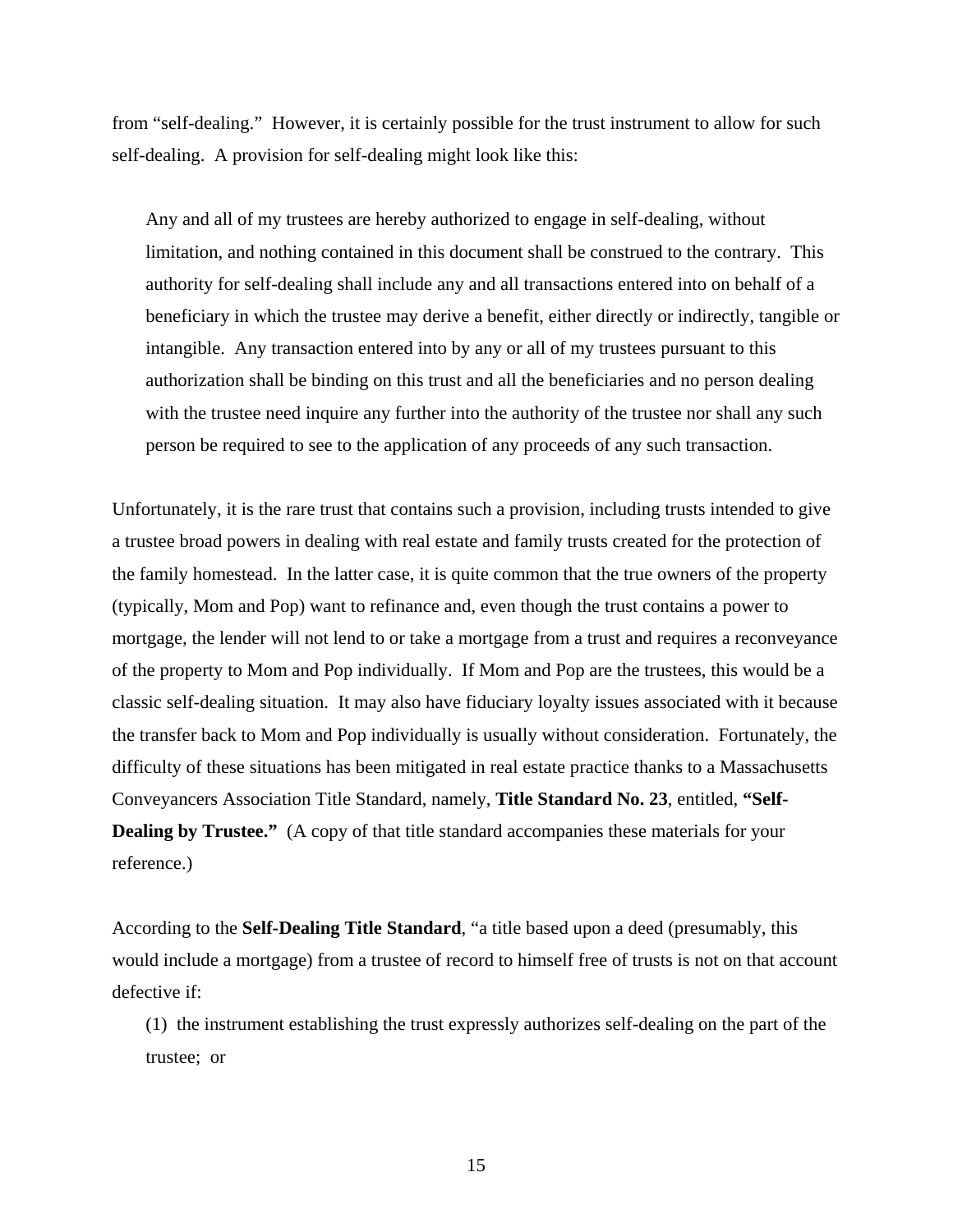(2) a court of competent judgment has rendered a judgment authorizing or ratifying the deed; or

(3) a period of 30 years has elapsed since the recording of the deed and the record does not disclose any adverse claim based thereon; or

(4) the trust does not contain spendthrift provisions and (i) all beneficiaries are legally competent and assent to or ratify the conveyance by the trustee; or (ii) barring a prohibition against self-dealing, the recorded declaration recites that third parties may rely without inquiry."

It is rare that you have a situation in which criteria  $(1)$ ,  $(2)$  or  $(3)$  apply. Usually, you will be relying on criterion (4). The good news is that the majority of real estate title holding trusts do not have spendthrift provisions, $14$  but some do and a conveyancer or title examiner needs to review the trust to make sure one way or the other. Similarly, it is not unheard of for there to be beneficiaries who are legally incompetent, usually because they are minors. For that reason, even if all the beneficiaries are available, it may not be possible to get a valid beneficiary's assent to or ratification of the self-dealing transfer. What helps in this situation is that provisions in a trust specifically prohibiting self-dealing are at least as rare as specific authorizations to engage in self-dealing and the vast majority of real estate title holding trusts today contain a third party reliance provision.<sup>15</sup> Accordingly, criterion number (4) of the title standard can usually be satisfied. When such a transfer is accompanied by the customary Trustee's Certificate<sup>[16](#page-15-2)</sup> certifying that the trust is in full force and effect and that the trustee has the requisite authority to engage in the transaction (even though the beneficiaries may not all be of full age and

<span id="page-15-0"></span> $14$  Spendthrift provisions are designed to protect a beneficiary from improvident actions in assigning or encumbering his or her beneficial interest in the trust, particularly to creditors, or from involuntary liens or attachments against the beneficiary's interest in the trust. Such provisions are recognized in Massachusetts. Eno & Hovey, *supra*, §15.6. It is well-settled in Massachusetts, however, that a settlor may not create a spendthrift trust for his or her protection against creditors and a creditor of the settlor may reach the maximum amount that the trustee has discretion to pay to or for the settlor. **Id.** *See also, Sylvia v. Johnson*, 44 Mass. App. Ct. 483, 691 N.E.2d 608 (1998). A spendthrift provision may be as simple as: "The interest of any beneficiary under this trust shall not be anticipated, transferred, alienated or in any manner assigned or pledged by such beneficiary, or by operation of law or by any other method, and shall not be subject to any legal process, bankruptcy proceedings or the interference or

<span id="page-15-1"></span>control of creditors or others."<br><sup>15</sup> For a sample of third-party reliance provisions, *see* Paragraphs 2.2 and 2.3 of the Massachusetts Conveyancers<br>Association (MCA) Nominee Trust Form (Form No. 20) accompanying these ma

<span id="page-15-2"></span><sup>&</sup>lt;sup>16</sup> See, e.g., the MCA form of Trustee Certificate (Form 20F) and the Land Court forms of Trustee Certificate (Land Court Guidelines, 5/1/00, at 101 and 103), which accompany these materials. These forms may have to be modified a bit if the trustee cannot certify that the beneficiaries are of full age and legally competent.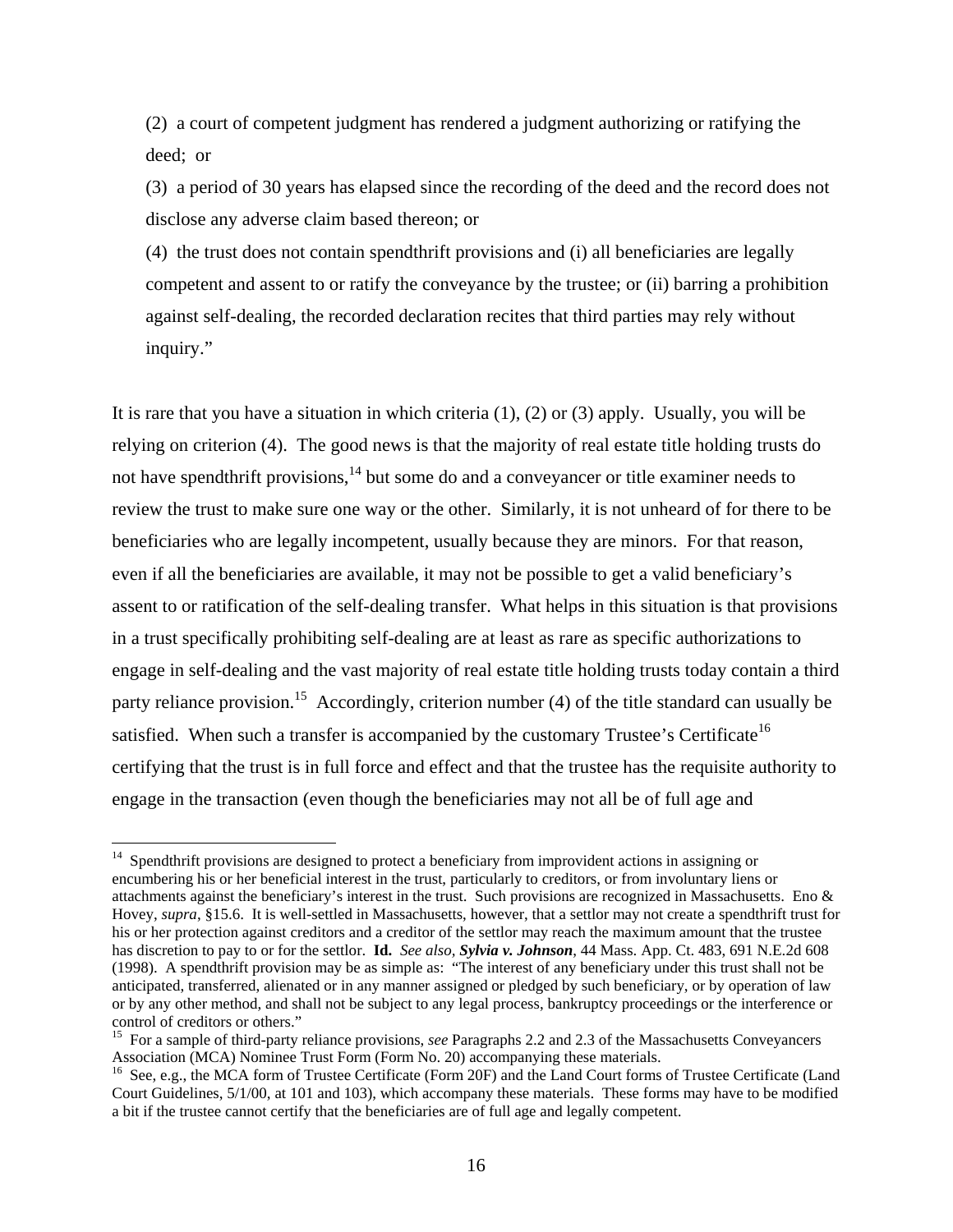competent), the self-dealing transfer can be passed on. This is of great help, for example, to Mom and Pop who just want to refinance the mortgage they had before they put the title into themselves as trustees.

### **2. Duty to Act Personally and Not Delegate.**

It is also a well-recognized rule that, unless the trust instrument expressly authorizes it, trustees cannot delegate the performance of their duties to others. Belknap, *supra*, §36:30, at 142. The rule applies equally to the delegation of one to another among co-trustees, or the delegation by one or more trustees to a third person. **Id.** Nor may co-trustees divide the duties of the trust so that each has complete control of one portion. **Id.,** at 143. By the same token, trustees may employ agents to perform certain kinds of ministerial or advisory functions, such as banks, accountants, attorneys, stock brokers or real estate brokers, etc. The trustees may not, however, give the agent discretionary authority, such as a Power of Attorney that would allow for disposition by the agent of trust assets without the supervision and participation of the trustees, or provide any powers that would allow the agent to act beyond the trustees' control. **Id.,** at 144. The remedy for all of this, of course, is to expressly provide in the trust instrument for the delegation of all or some of the trustee's authority and duties to third parties chosen in the trustee's discretion or perhaps specifically named persons. In particular, provision should be made for the appointment of third persons in the trustee's discretion to act under a Power of Attorney for the trustee as to some or all of his or her duties. This is especially so in the case of real estate title holding trusts with one trustee where it may be necessary to have others available, for example, to execute documents such as purchase and sale agreements and title transferring, mortgaging and other closing documents, etc. Absent such a provision in the trust instrument, the trustee doesn't have the power to so delegate. On the other hand, as to this and many other matters, a beneficiary who is fully competent and has not been misled by the trustee may, in the absence of fraud, accident or mistake, release any claim against the trustee for breach of trust or otherwise and may assent to any investment or other act by the trustee. Belknap, *supra*, §36:38, at 185. Thus, it may be possible in the absence of a specific provision for delegation to get the beneficiaries' consents for such delegation as with a self-dealing situation.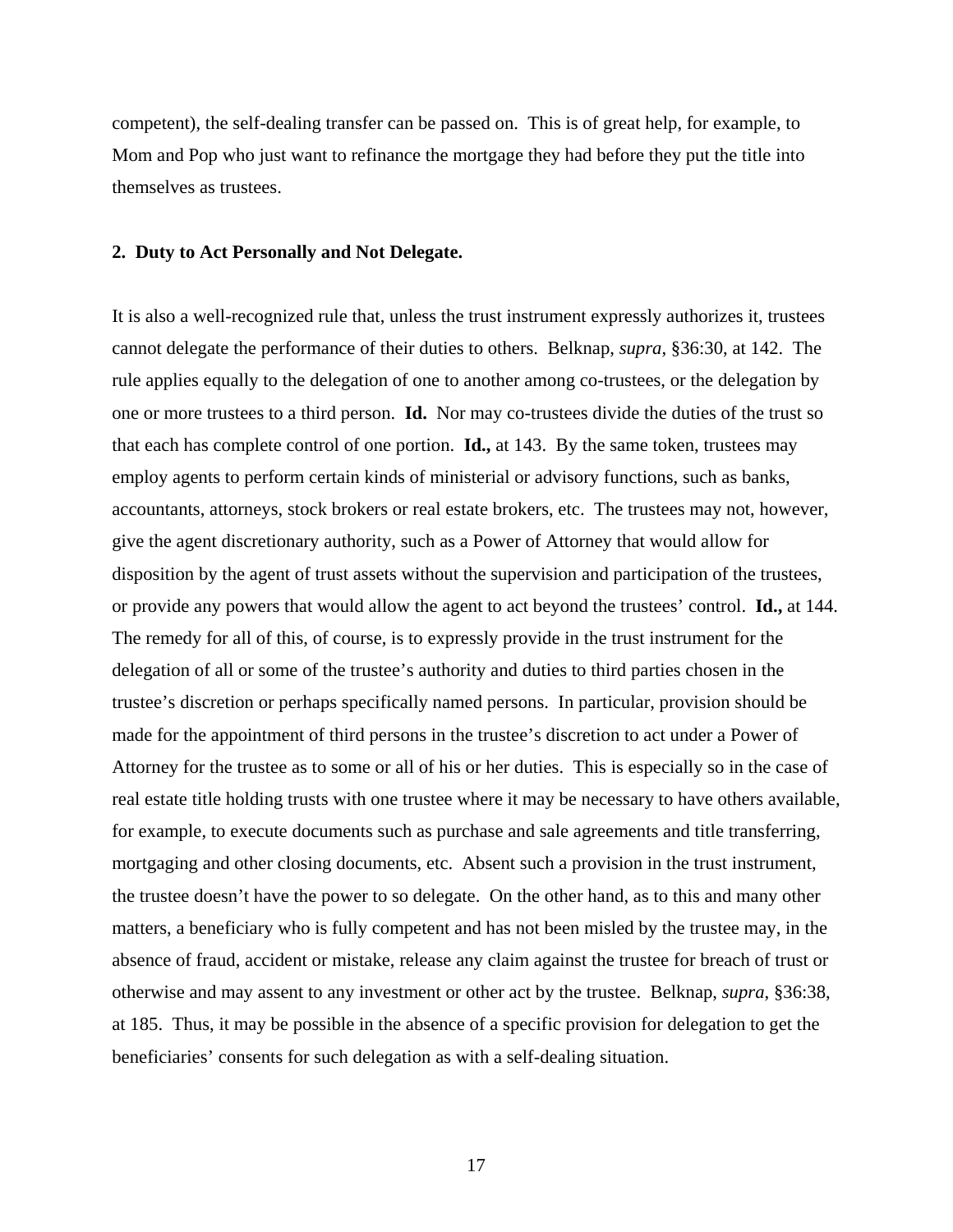# **E. AMENDMENT OR REVOCATION OF A TRUST.**

A lot of the problems discussed above having to do with the failure to provide in a trust instrument for various contingencies that may arise over the course of the administration of any trust could be dealt with by means of an amendment to the trust or even a revocation of the trust to revest title in the settlor. However, like many other rules regarding trusts, generally, a trust cannot be revoked or amended by the settlor (or anyone else, for that matter, other than the court on a petition) unless the power is reserved. Belknap, *supra*, §36:3, at 46. It is now well-settled that a valid trust may be created by a settlor who not only is the trustee or a co-trustee and reserves a life interest in the trust, but also who reserves the right to alter, amend and revoke the trust. Eno & Hovey, *Real Estate Law* §15.3 (3rd ed. 1995 with 2001 Suppl.). *See also*, Loring, *supra*, §4.2, at 69. While the treatises seem to talk mostly about the reservation of these powers by the settlor of the trust, it would seem that, like all other powers that can be provided to the trustees and beneficiaries, the powers to amend, alter or revoke may be given as well. An unrestricted power to amend may be used to effect a revocation of the trust. Belknap, *supra*, §36:3, at 46. That usually isn't what we want as conveyancers, but at least it's something to look at as a possible curative act in the event it would be good to get title back to a settlor. Otherwise, a power to alter or amend the trust may also be used to fix authority (and other) problems because of omissions or ambiguities in the original trust instrument. But be aware that a power of amendment or revocation must be exercised in strict conformity with the terms of the trust instrument reserving or granting these rights. **Id.,** at 47.

## **F. TERMINATION OF TRUSTS.**

### **1. Methods.**

There are several methods by which a trust may be terminated. The first and most obvious is the natural termination of the trust in accordance with its terms or when the purposes for which it was established come to an end. Belknap, supra, §36:33, at 153. The second is by exercise of a right of revocation, including, as discussed above, an unrestricted power of amendment, by the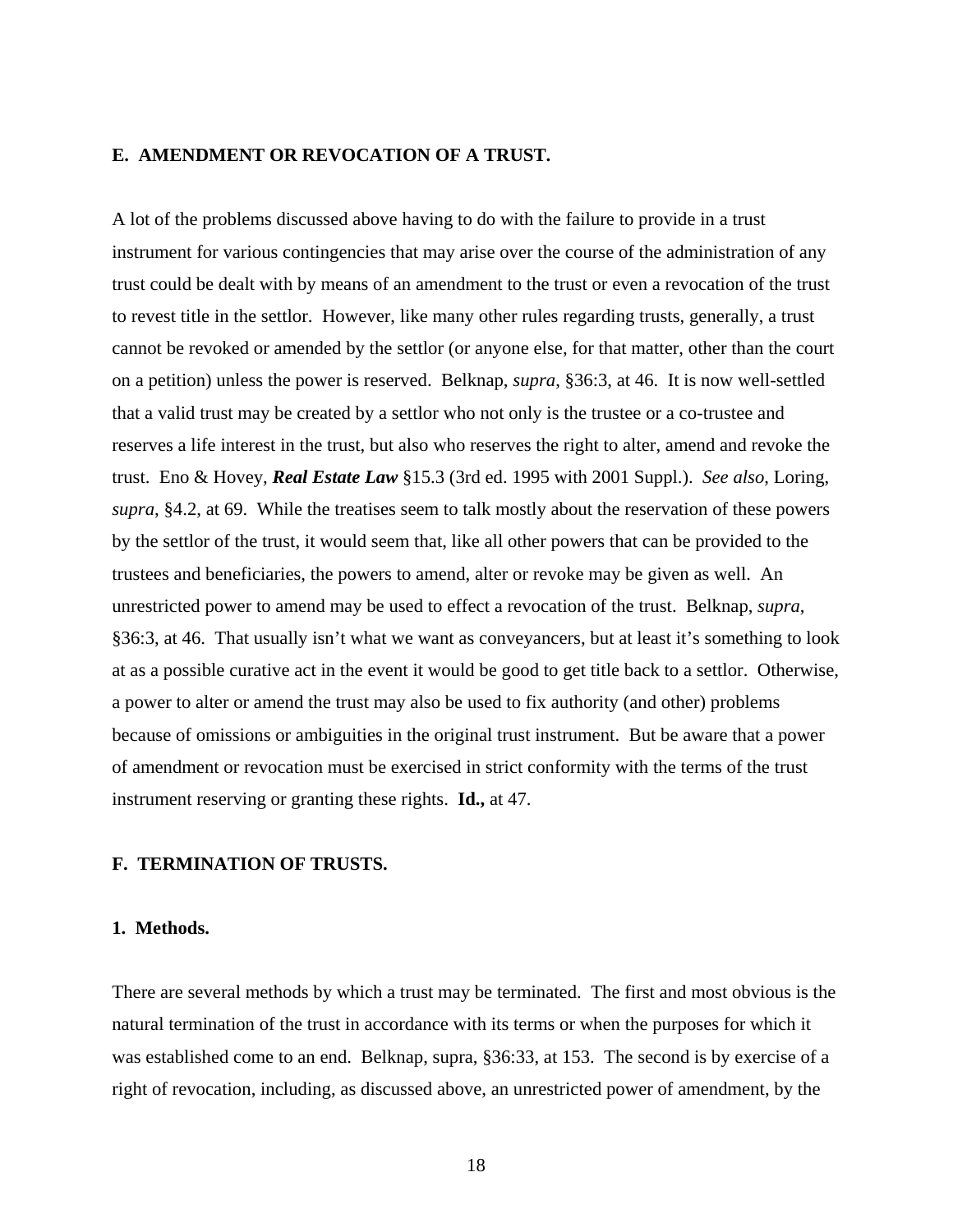party having the right to revoke or amend the trust. **Id.,** at 154. The third method is by decree of court where the purposes of the trust have been accomplished and all interests have vested and all parties, including the trustee assent to the termination. The court may also decree termination when the objects of the trust are impossible of fulfillment or there is a complete frustration of purpose. **Id.,** at 157-158. Lastly, the complete merger of legal title and the equitable interest in the same person terminates the trust, although, in order to have a merger, the beneficial interest must be vested, not contingent. **Id.,** at 163. The latter method of termination (merger of legal and equitable title) may not be quite so obvious in many instances, nowadays, where the most common form of title holding trust is the so-called "nominee trust" with undisclosed beneficiaries. In that instance, reliance on a Trustee's Certificate that the trust is still in full force and effect and has not been terminated or revoked will be of some comfort to a bona fide purchaser or mortgagee.

### **2. Powers and Duties of Trustee After Termination; Distribution.**

In general, a trustee's powers and duties necessary to the accomplishment of the provisions of the trust as to the liquidation and/or distribution of assets continue until fulfilled. *See,* Belknap, *supra*, §36:34, at 164, and discussion therein of *In Re Rothwell's Estate*, 283 Mass. 563, 186 N.E. 662 (1933). The question arises from time to time, though, as to whether, in the case of real estate, the trustee takes such a complete title to the real estate that the title must be conveyed to the remainder beneficiaries or does the legal title automatically vest in the remainder beneficiaries on termination of the trust? Another question is whether the general power of sale continues.

Once again, it depends on what the trust dispositive provisions say and what the overall purpose of the trust was. It is well-established that a trustee takes a legal title commensurate with the duties imposed but, for the most part, it is the wording of the trust provisions that determines whether title vests directly in the remainder beneficiaries or a conveyance from the trustee is necessary and, further, whether the trustee retains a power to sell and distribute proceeds. **Id.,** at 165. In the leading case on point, the trust provided that upon death of the life beneficiary, the trust property should "be divided into two equal parts," one to go to one individual and one to go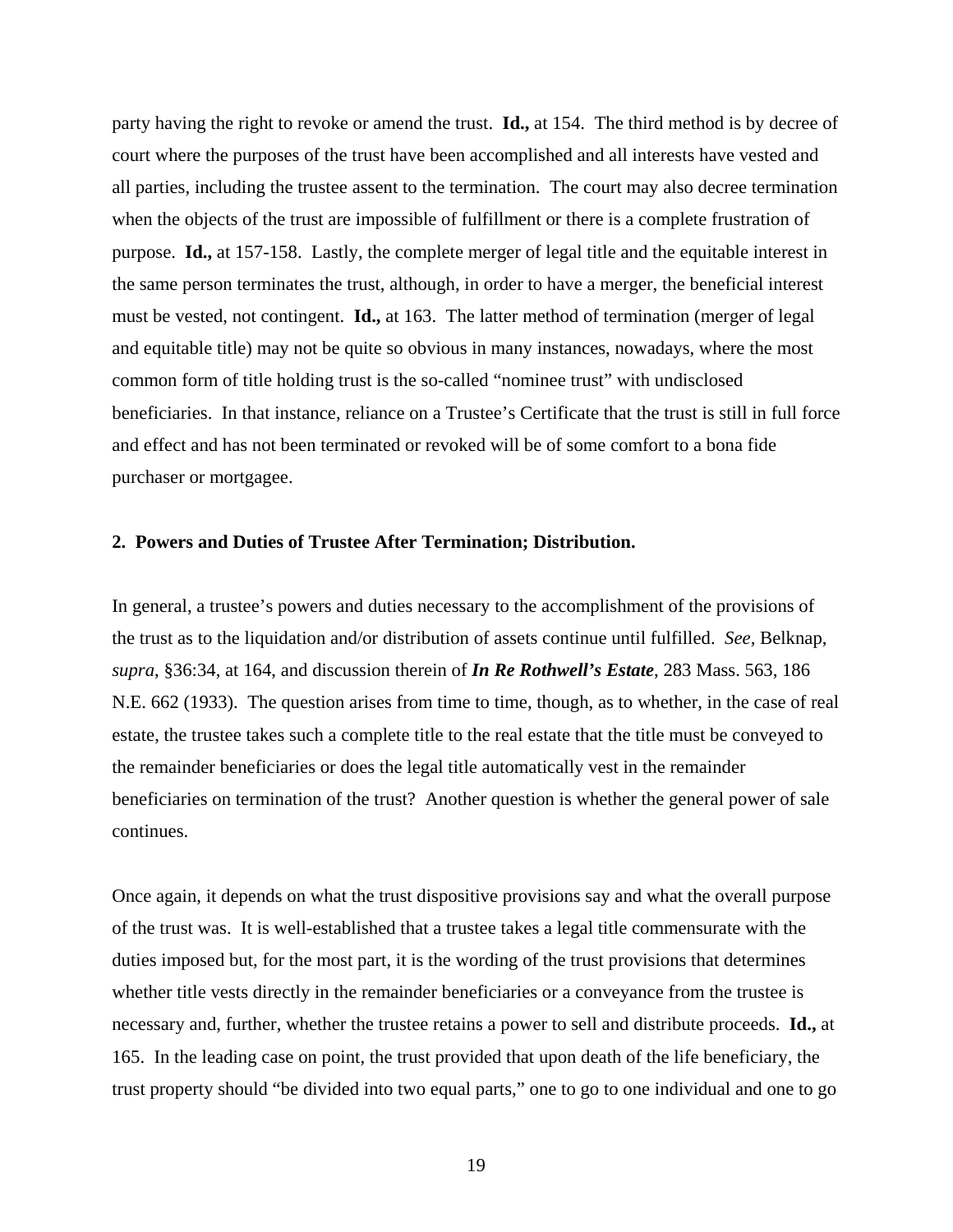to the testator's heirs. The court held that on the death of the life beneficiary, the trustee's power of sale ceased and the real estate vested directly in the remainder beneficiaries. **Id.,** and fn. 73, citing *Heard v. Read*, 171 Mass. 374, 50 N.E. 638 (1898) and other cases on the same point. Conversely, in another case, where the language was "then the capital of such deceased child's share shall be equally divided among the issue," the court held that a conveyance by the trustees to the remainder beneficiaries was necessary. **Id.,** and fn. 74, citing *Heard v. Trull*, 175 Mass. 239, 54 N.E. 875 (1899). It seems difficult to reconcile the two cases. But for our purposes, any language that would seem to imply an active duty on the part of the trustee, such as "to convey in fee simple, transfer and pay over the same in equal shares," **Id**., at 166, and fn. 77, citing *Tifft v. Ireland*, 273 Mass. 56, 172 N.E. 865 (1930), would indicate fee title remaining in the trustee and require a conveyance to the remainder beneficiaries. **Id.**

### **G. CHARITABLE TRUSTS.**

 $\overline{a}$ 

Unlike the private trusts we've been talking about and will focus on for the rest of these materials, a charitable trust is one created for the benefit either of the public at large or of a substantial portion of the public. Eno & Hovey, *supra*, §15.5. Conveyancers rarely see such trusts but we should just keep them in mind. Essentially, charitable trusts are governed by the same rules as private trusts. **Id.** There are a couple of distinctions to be kept in mind, however. For example, while any trustee in doubt as to his powers, duties or proposed actions may petition the court under a complaint for instructions, $17$  a charitable trustee must make the Attorney General of the Commonwealth a defendant in the action. **Id.** *See also*, Belknap, *supra*, §2:15, 2001 Suppl., referring to Uniform Practice XXXIV, effective Dec. 1, 1996. The other difference of note is with regard to termination of the trust when assets are still in the trust and termination would otherwise occur because the purposes of the trust have become impractical or impossible. In such circumstances, a complaint may be brought before the court seeking application of the doctrine of *cy pres [18](#page-19-1)* to vary the purposes of the trust to another public purpose so as to keep the

<span id="page-19-0"></span> $17$  There is no special statute authorizing such actions; they fall within the general equity jurisdiction of the probate courts, which have concurrent jurisdiction with the SJC and the superior courts. Belknap, supra, §2:15.<br><sup>18</sup> Cy pres is defined in Black's Law Dictionary (5<sup>th</sup> ed.) as meaning "as near as possible." Black's goes on to st

<span id="page-19-1"></span><sup>&</sup>quot;The rule of *cy-pres* is a rule for the construction of instruments in equity, by which the intention of the party is carried out *as near as may be*, when it would be impossible or illegal to give it literal effect."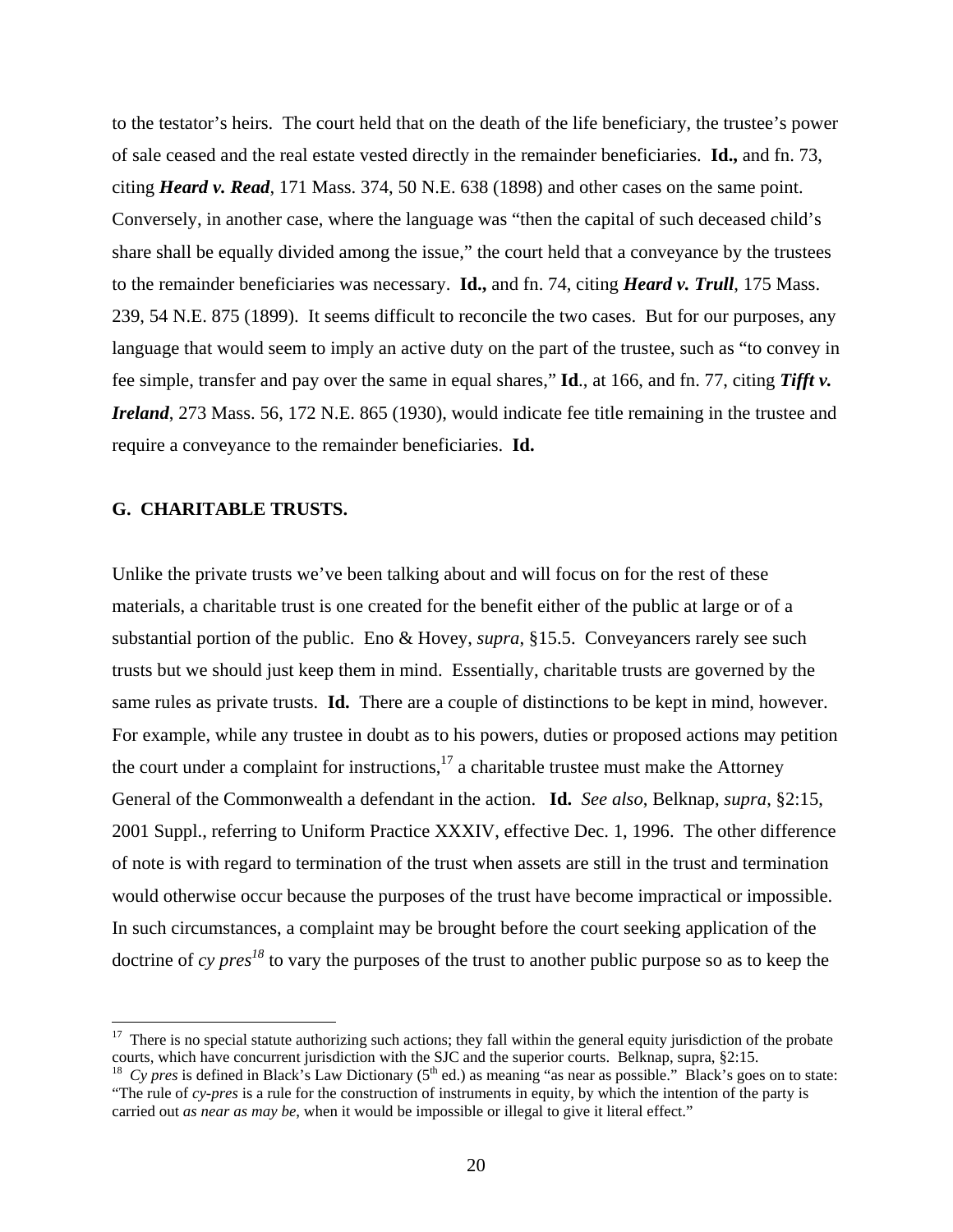trust alive. Eno & Hovey, *supra*, §15.5. Such an action is generally not available to a private trustee.

### **H. TRUSTS vs. USES.**

 $\overline{a}$ 

All that is necessary to point out with respect to trusts vs. uses is that what we've been talking about and will talk about for the remainder of these materials does not involve "uses." Suffice it to say that, in accordance with G.L. c. 183, §14, conveyances or devises "in trust," or with other expressions that might have been construed as creating uses in the past, are deemed to be trusts and not uses. If a use is intended to be executed by the Statute of Uses, the word "use" must be used, as in a conveyance from "A to B to the use of C and D." In such a case, the use is executed and C and D become the owners in fee simple. For a more complete discussion of this dichotomy between trusts and uses, see my colleague Gary Casaly's excellent article on this topic in the Stewart Title Newsletter, **The Massachusetts Focus**, Vol. 1, No. 1 (Spring 2002), at p. 7.

### **I. MASSACHUSETTS BUSINESS TRUSTS.**

Another form of trust rarely seen in the last couple of decades is the Massachusetts Business Trust. From time to time you may see transactions involving such a trust so you should be aware of them. They, too, are governed generally by the rules governing private trusts. However, they are also governed by a specific statutory scheme set forth in G.L. c. 182,  $\S$ §1-14.<sup>19</sup> The primary distinguishing characteristics are that such trusts have attributes similar to a corporation: a business purpose, centralized management (via the trustee(s)), transferable shares, and continuing existence. Eno & Hovey, *supra,* §15.4. Another distinction for real estate purposes is that the statute, G.L. c. 182, §2, does not require recording of the trust at the Registry of Deeds; rather the trust is filed at the Secretary of State's Office and the Town Clerk of every place where the trust has a usual place of business. Perhaps it is the latter requirement that makes it rare that such a business form is used for real estate title holding. While a business trust may be sued and

<span id="page-20-0"></span><sup>&</sup>lt;sup>19</sup> Selected sections of the statute important to conveyancers who may run into one of these trusts in the chain of title are included in the **Compendium of Trust-Related Statutes** accompanying these materials.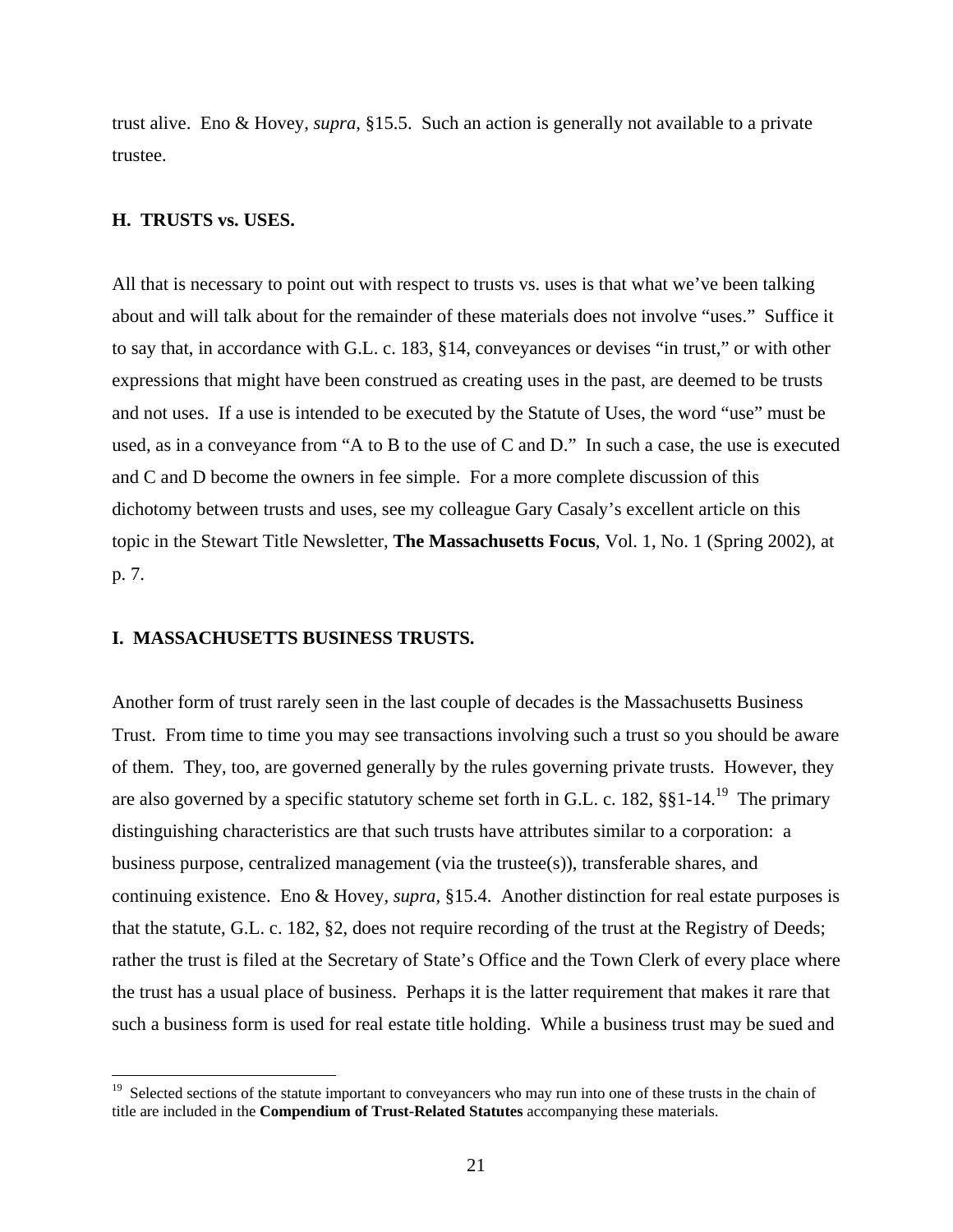its property attached, this does not make it a legal entity, as distinguished from its trustees, who are the proper legal entity. Eno & Hovey, *supra*. Although other trusts are subject to the Rule Against Perpetuities[,20](#page-21-0) business trusts are not. **Id**. *See also*, MCA **Title Standard No. 9**, **Massachusetts Business Trusts and the Rule Against Perpetuities**, accompanying these materials. Finally, while it is not required by Chapter 182 that a Mass. Business Trust be recorded at the Registry of Deeds, it would be a good idea for two reasons. First, the trust and the trustees would gain the benefit of the constructive notice provisions of G.L. c. 203, §2. Second, the trustee(s) would also get the benefit of the ruling in *Swartz v. Sher*, 344 Mass. 636, 184 N.E.2d 51 (1962), wherein the Court held that a title conveyed by a trustee of a **recorded**  business trust was good clear record and marketable despite that the record title did not disclose the actual issuance of the transferable shares. In deciding the case, the Court gives us a great primer on Mass. Business Trusts and the presumption of regularity resulting from the recording of the trust:

Trusts with transferable shares have been submitted to substantial statutory regulation (see G.L. c. 182) in many respects similar to the regulation of corporations. To be sure such trusts are not corporations, nor are they entities apart from the trustees. *See Peterson v. Hopson,* 306 Mass. 597, 612-613; *State Tax Commn. v. Colbert*, *ante,* 494, 497. Nevertheless, this type of business organization (*see State St. Trust Co. v. Hall*, 311 Mass. 299, 301-311) in practical effect is in many respects similar to a corporation. *See Bomeisler v. M. Jacobson & Sons Trust*, 118 F.2d 261, 265 (1st Cir.); Bogert, *Trusts and Trustees*, §§ 293-310; annotation, 156 A. L. R. 22. *See also* Powell, *Real Property*, §§ 137, 573; Peairs, *Business Corporations*, §§ 12-14 (also 28 B. U. L. Rev. 301). *Cf. Pope & Cottle Co. v. Fairbanks Realty Trust,* 124 F.2d 132, 135 (1st Cir.). There is, in the interest of certainty in business transactions and of security of property interests and titles, every reason for treating such trusts in respect of affairs in which they engage (and particularly as concerns the

<span id="page-21-0"></span><sup>20</sup> For the Statutory Rule Against Perpetuities, *see* G.L. c. 184A, which is included in full in the **Compendium of Trust-Related Statutes** accompanying these materials. Under the Statutory Rule, "[a] nonvested property interest is invalid unless: (1) when the interest is created, it is certain to vest or terminate no later than twenty-one years after the death of an individual then alive; or (2) the interest either vests or terminates within ninety years after its creation." G.L. c. 184A, §1. Usually, Perpetuities issues don't arise because many real estate title holding trusts have provisions for termination within 21 years of the death of named individuals or an automatic termination date 20 or 21 years after the date of execution. That period could now be 90 years. Once again, though, it's another thing to keep in mind when reviewing a trust in your chain of title.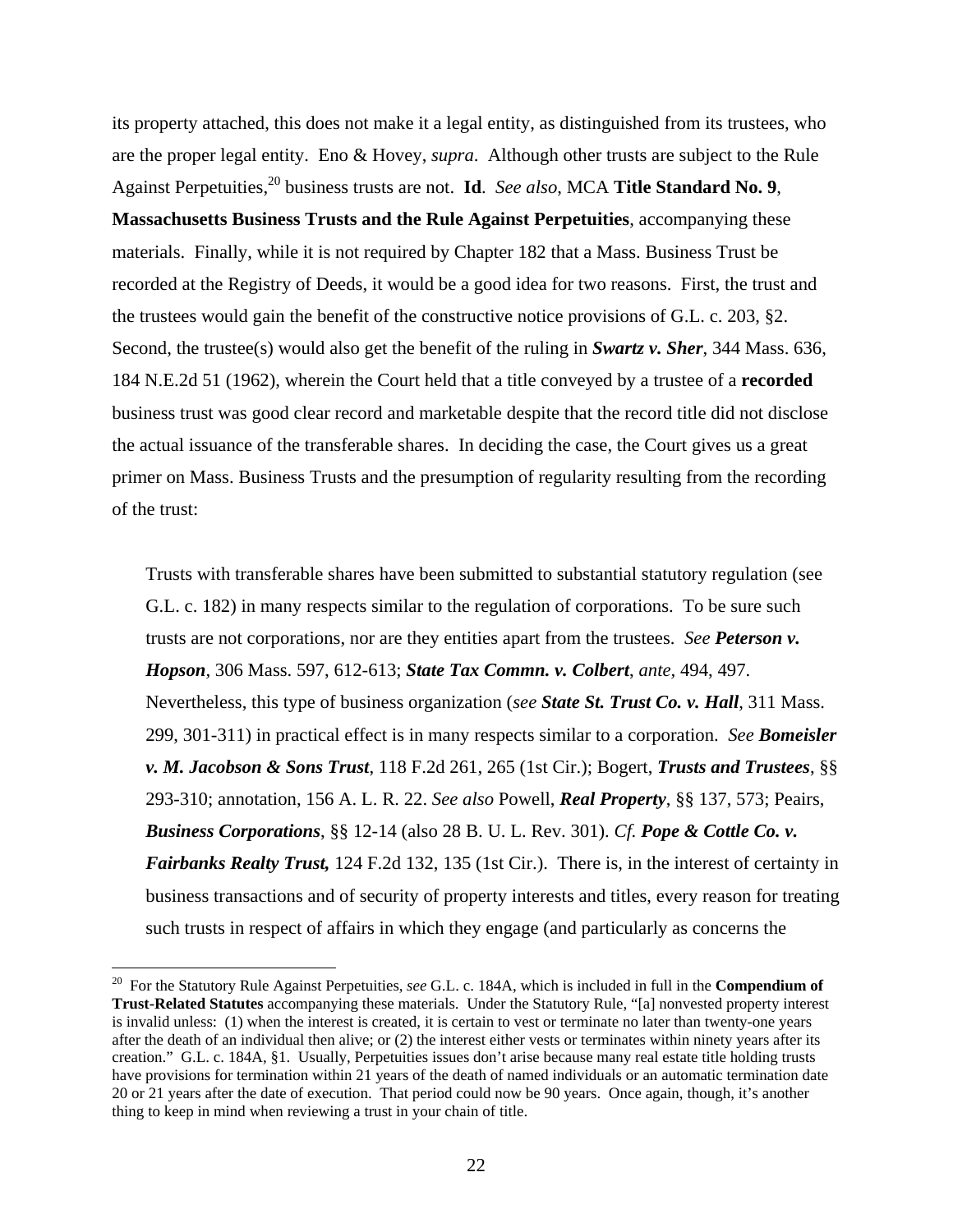interests of persons dealing with them for value without notice of any irregularity in their proceedings) as having the existence, capacity, status, and powers which they appear to have upon the basis of the information which such trusts must make of record. The proceedings of such organizations should be afforded the benefit of every permissible inference or presumption of regularity. *See Moroni v. Brawders*, 317 Mass. 48, 52-53; *Massachusetts Charitable Mechanic Assn. v. Beede*, 320 Mass. 601, 611; *Hale v. Hale*, 332 Mass. 329, 333; Wigmore, *Evidence* (3d ed.) § 2534. *See also* McCormick, *Evidence*, § 309.

*Swartz, supra*, at639-640. The Court went on to say:

The specific statutory requirements governing filing such declarations of trust and their annual reports (see G.L. c. 182, § 2, as amended through St. 1948, c. 550, § 39; and § 12, inserted by St. 1954, c. 254, § 2) provide the public with reasonable means of obtaining information about such trusts. Recording the trust agreement in the registry of deeds places upon that record the terms of such a trust sufficiently to apprise purchasers of the trustees' powers. In the absence of a specific statutory requirement that a certificate of the issue of shares of such a trust be recorded in the registry of deeds, we think (a) that no such obligation to record exists by implication, and (b) that such recording is not essential to showing upon the record that the trust exists.

**Id.,** at 641-642.

# **J. NOMINEE TRUSTS.**

While in recent years we've begun to see any number of variations on the theme of trusts being used as the device to hold real estate, including various forms of estate planning trusts, pension and profit sharing trusts, Medicaid-related trusts, etc., the most common form of trust created to hold title to real estate remains the so-called "nominee trust."<sup>21</sup> The usual determinant of a nominee trust is the provision that the trustees of the trust have no authority to do anything

<span id="page-22-0"></span> $21\,$ 21 A sample of a Nominee Trust, the MCA Form No. 20, accompanies these materials for your reference.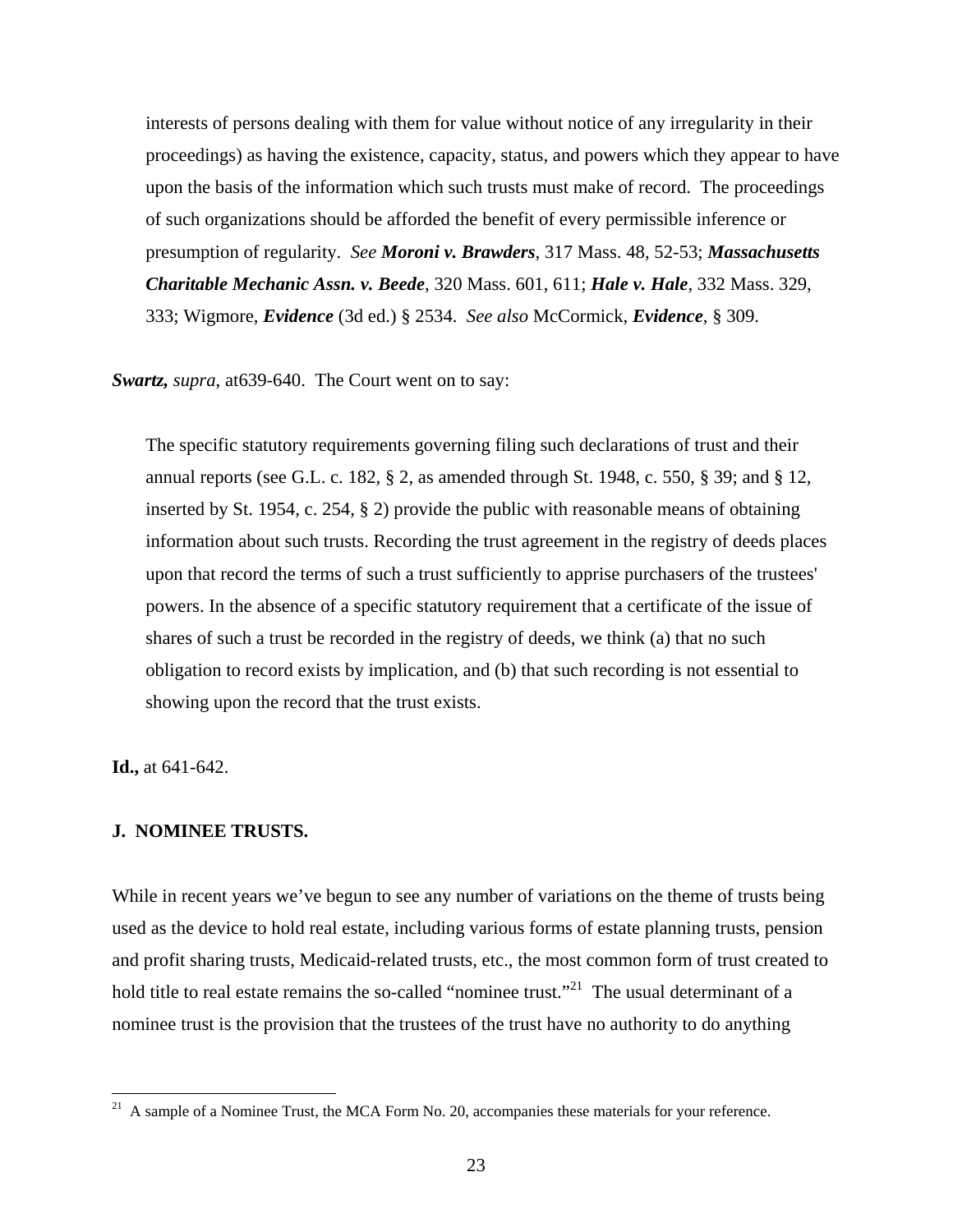without the direction of the beneficiaries. Eno & Hovey, *supra*, §15.9. As the SJC put it in the case of *Roberts v. Roberts*, 419 Mass. 685, 646 N.E.2d 1061 (1995),

The typical features of a nominee trust are: "(1) the names of the beneficiaries are filed with the trustees rather than being publicly disclosed; (2) a trustee may serve simultaneously as a beneficiary; (3) the trustees lack power to deal with the trust property except as directed by the beneficiaries; (4) a third party may rely on the disposition of trust property pursuant to any instrument signed by the trustees, without having to inquire as to whether the terms of the trust have been complied with; and (5) the beneficiaries may terminate the trust at any time, thereby receiving legal title to the trust property as tenants in common in proportion to their beneficial interests. . . . The third listed feature is the key to the nominee nature of the trust." *In re Grand Jury Subpoena*, 973 F.2d 45, 48 (1st Cir. 1992), citing Birnbaum, *The Nominee Trust in Massachusetts Real Estate Practice*, 60 Mass. L.Q. 364, 364-365 (1976).

*Roberts, supra*, at 687, fn. 2. The Court went on to observe:

Nominee trusts have characteristics of both agency and trust; the trustee is an "agent-trustee" who holds title to property "for the benefit of and subject to the control of another." Restatement (Second) of Agency, *supra* at § 14B, at 62.3. Nominee trusts are subject to the rules of agency for certain purposes. *Apahouser Lock & Sec. Corp. v. Carvelli*, 26 Mass. App. Ct. 385, 388, 528 N.E.2d 133 (1988) ("In [nominee trusts], trustees are frequently seen as agents for the principals' convenience rather than as trustees in the more familiar fiduciary sense"). See also, e.g., *Druker v. State Tax Comm'n*, 374 Mass. 198, 201, 372 N.E.2d 208 (1978) ("extreme degree of control exercised by beneficiaries . . . vitiates the creation of a trust for purposes of [state income] taxation"). The fact that a nominee trust is held to be an agency in some contexts, however, does not mean that it should be treated as an agency in every instance. Trusts have been recognized for some purposes even though they are ignored for others. For example, revocable inter vivos trusts used in estate planning are ignored for tax purposes, see 26 U.S.C. § 676 (a) (1988), but are effective to hold and pass property, see *National Shawmut Bank v. Joy*, 315 Mass. 457, 53 N.E.2d 113 (1944); *Penta v. Concord Auto Auction, Inc.*, 24 Mass. App. Ct. 635, 639, 511 N.E.2d 642 (1987).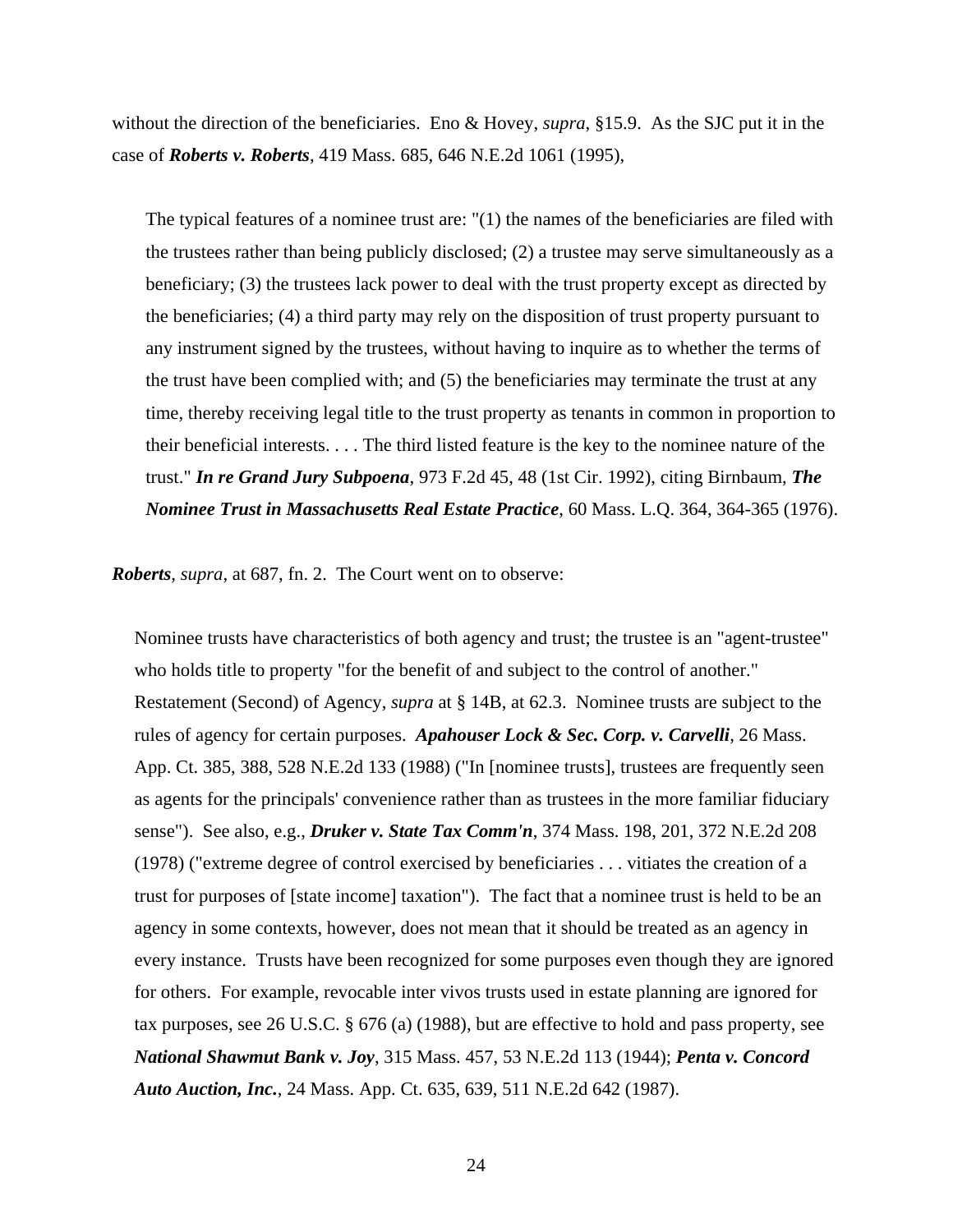*Roberts, supra*, at 688-689. Thus, while not a true trust of the type customarily contemplated by the rules discussed earlier in these materials, nonetheless, Massachusetts courts have recognized the dichotomy between the trust character of a nominee trust and its agency/principal character and still consider it a viable form of trust for the purpose of owning and dealing with assets, particularly real property.

The other incident of nominee trusts that distinguishes them from other forms of trust and, frankly, what makes them a preferred vehicle for holding title to real estate, is the aspect of undisclosed beneficiaries. *See,* Eno & Hovey, *supra*, §15.9. Because the identity of the beneficiaries is off record, a conveyancer may not be aware of a situation in which the beneficiary and the trustee are one and the same and, therefore, a merger of legal and equitable title may have occurred, leaving title in the trustee/beneficiary individually. Fortunately, most nominee trusts contain reliance paragraphs such as those in Paragraphs 2.2 and 2.3 of the MCA form of Nominee Trust. These paragraphs not only allow for reliance on the execution of instruments involving the trust assets as being conclusive as to the trustee's authority to engage in the transaction, but also provide for reliance on a certificate of the trustee as to any matter involving the trust, including the trustee's authority to enter into the transaction and the receipt of direction from the beneficiaries to enter into the transaction and execute documents for it. Consequently, it has become customary to require such a Trustee's Certificate in virtually all transactions involving property to which trustees hold title, especially nominee trusts.

Reliance on such Trustee's Certificates has been buttressed by the case of *Zuroff v. First Wisconsin Trust Company*, 41 Mass. App. Ct. 491, 671 N.E.2d 982 (1996). This was an action to recover a deposit under a memorandum of sale executed after a foreclosure. The bidder declined the title claiming it was encumbered by two Federal tax liens recorded against the borrower and her husband individually although she held title at the time of the filing of the notices of liens as trustee of a nominee trust. The reason the bidder felt the liens were still in effect is that the foreclosing mortgagee had not picked up the liens and did not give the IRS its special statutory notice as a junior lienholder. The wife had owned the property and conveyed it to herself as trustee of the nominee trust in 1983. She was a 51% beneficiary. In 1987, in order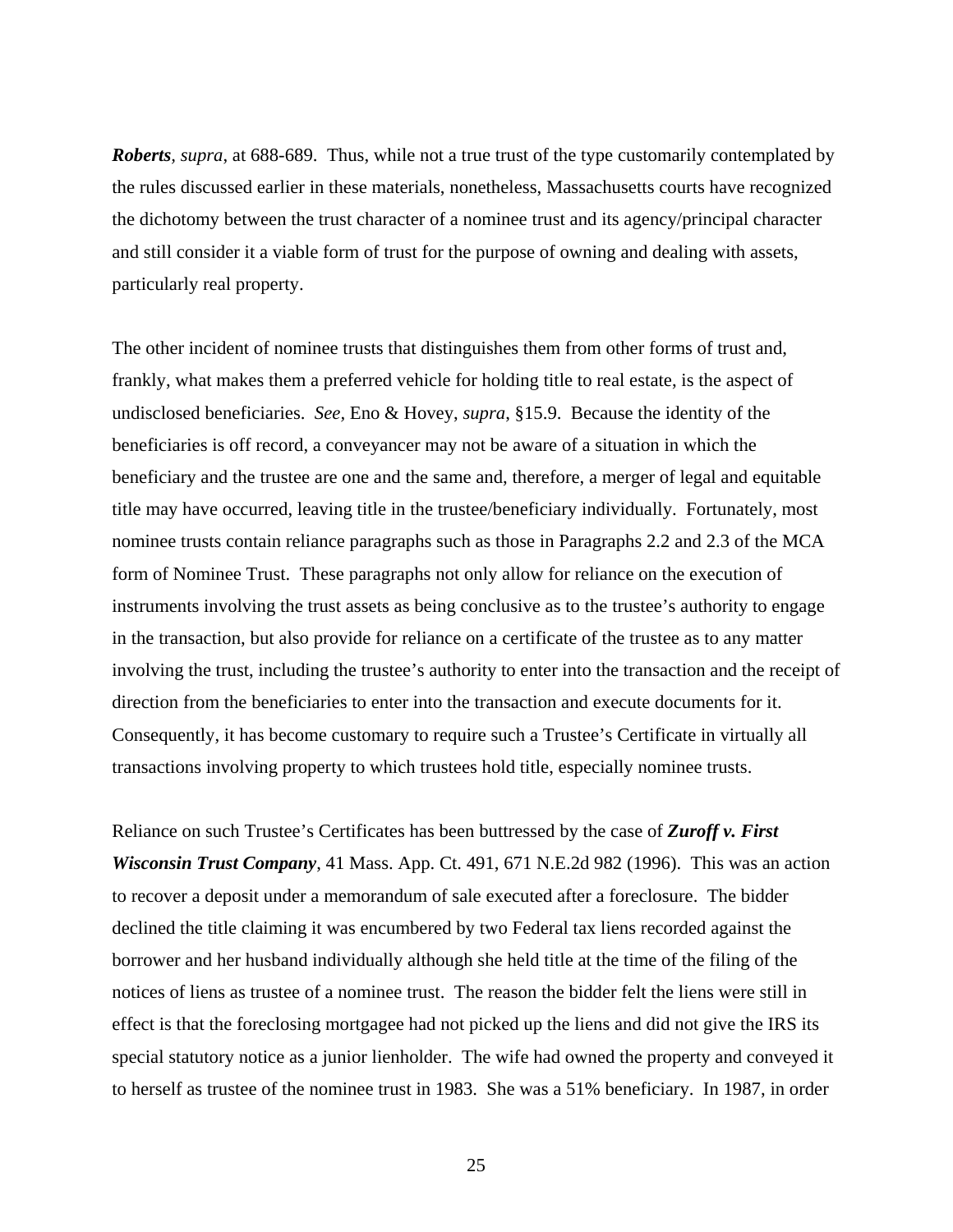to mortgage the property, the wife conveyed back to herself individually, granted the mortgage and then conveyed back to herself as trustee of the trust. The Federal tax liens were recorded eight months later and the foreclosure of the mortgage took place some four years after that. In finding that the liens did not affect the trust property, the court reasoned as follows:

It is axiomatic, under Massachusetts law, that property that one holds as trustee is not subject to payment of the trustee's personal debts; the plaintiffs do not argue otherwise. Rather, they argue, the special incidents of a nominee trust make a beneficiary's interest in many cases subject to the payment of his or her debts. *See, e.g., State St. Bank & Trust Co. v. Reiser,* 7 Mass. App. Ct. 633, 636-638, 389 N.E.2d 768 (1979); *Shamrock, Inc. v. Federal Deposit Ins. Corp.*, 36 Mass. App. Ct. 162, 166, 629 N.E.2d 344 (1994); *Worcester v. Sigel*, 37 Mass. App. Ct. 764, 768, 644 N.E.2d 238 (1994). For purposes of decision we can assume that the IRS could have reached Pamela DiSarro's fifty-one percent equitable interest to apply to payment of her tax liabilities.

It does not follow, however, that the Federal lien attached to 1408 Commonwealth Avenue, the trust res, so as to enable the IRS to reach it in the hands of a purchaser for value. The 1408 Commonwealth Trust is typical of nominee trusts, in that the names of the beneficiaries were filed with the trustee but not in the registry of deeds. *See Roberts v. Roberts***,** 419 Mass. 685, 687 n.2, 646 N.E.2d 1061 (1995). Thus, the fact that Pamela DiSarro was a beneficiary of the trust was not a matter of public record. *See, e.g., Hudgins v. Internal Rev. Serv.,* 967 F.2d 973, 977 (4th Cir. 1992); *United States v. Glen Upton, Inc.,* 378 F. Supp. 1028, 1034 (W.D. Mo. 1974); *Matter of De La Vergne*, 156 Bankr. 773, 778 (Bankr. E.D. La. 1993). *See generally Teschke v. Keller*, 38 Mass. App. Ct. 627, 632, 650 N.E.2d 1279 (1995). Moreover, because Pamela individually transferred the trust property to Pamela, trustee, before the Federal tax lien was filed against her, nothing in the trust property's record history would indicate that a lien filed against Pamela individually would encumber the trust property. *See TKB Intl., Inc. v. United States*, 995 F.2d 1460, 1465 (9th Cir. 1993). *Contrast Kivel v. United States*, 878 F.2d 301, 304-305 (9th Cir. 1989); *United States v. Jane B. Corp.*, 167 F. Supp. 352, 355 {N.E.2d 984} (D. Mass. 1958). Thus, a search of the Federal tax lien index and the conveyance documents themselves, however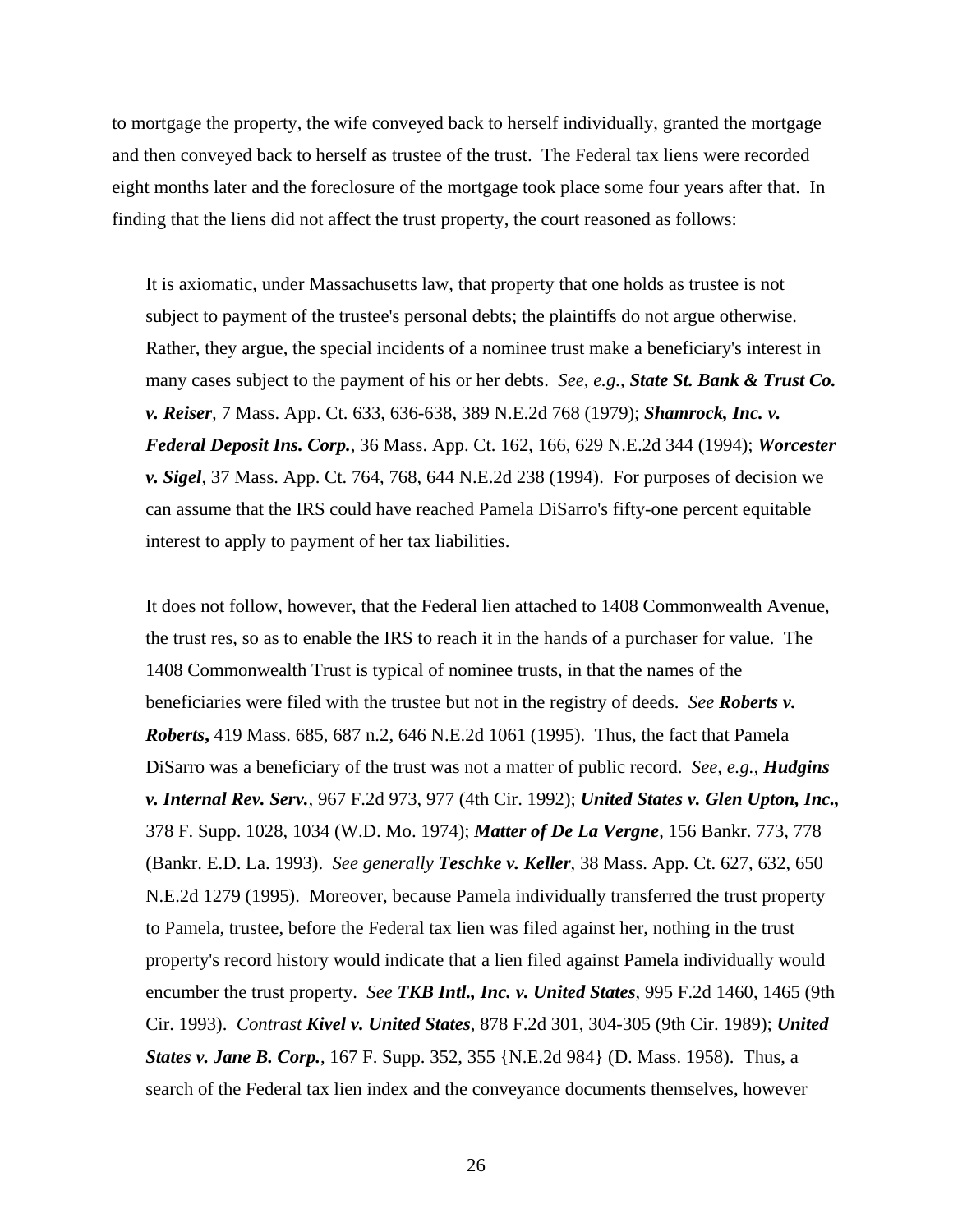extensive, would not reveal to a purchaser of the trust property that it was the subject of a Federal tax lien.

. . .

1

As there was nothing in the public record to alert a purchaser that the IRS claimed any lien on the trust property, we conclude that under 26 U.S.C. § 6323, the Federal tax liens filed against Pamela DiSarro individually did not constitute a lien on 1408 Commonwealth Avenue that was valid against the plaintiffs as purchasers.

*Zuroff, supra*, at 493-494. As you can see, the court relied heavily on the fact that the beneficiaries were undisclosed and, therefore, liens against them could not be discovered in the normal title search, despite that one of the taxpayers was the trustee and that the title had been conveyed from her to herself as trustee, not once, but twice. The power of the undisclosed beneficiary prevailed in this case.

The opposite result was reached by the First Circuit Court of Appeals in *USA v. Murray*, 217 F.3d 59 (2000). However, it is not clear from the case whether it is contradictory to *Zuroff* (which is mentioned in the case but not contradicted) because the case does not indicate that the trust was a nominee trust. Also, in *Murray*, the IRS affirmatively asserted its lien against the property, which had been owned by the husband and transferred to the wife as trustee of the Murray Family Trust. No third parties were involved and there is no discussion of any undisclosed beneficiaries.<sup>22</sup> I guess we have to await the case that reconciles these two cases. In the meantime, keep in mind the reliance of third parties provisions in the nominee trusts, obtain those Trustee's Certificates and be careful about asking too many questions about the beneficiaries. In addition, for those of you doing estate planning trusts for your clients, consider creating two trusts for the real estate. Make one a nominee trust with undisclosed beneficiaries and let the trustee(s) of that trust take title to the real estate and then make the trustee of the estate planning trust the undisclosed beneficiary of the nominee trust. You've now streamlined the direction of beneficiaries process, you've eliminated many of the competency issues that sometimes arise with estate planning situations and you've created another layer of trust

<span id="page-26-0"></span><sup>&</sup>lt;sup>22</sup> By the way, the *Murray* case also contains a very good discussion of spendthrift provisions and the invalidity of such provisions in the case of the debtor placing property in trust for his own benefit and then trying to shield the assets from creditors with a spendthrift provision. Bottom line: it doesn't work!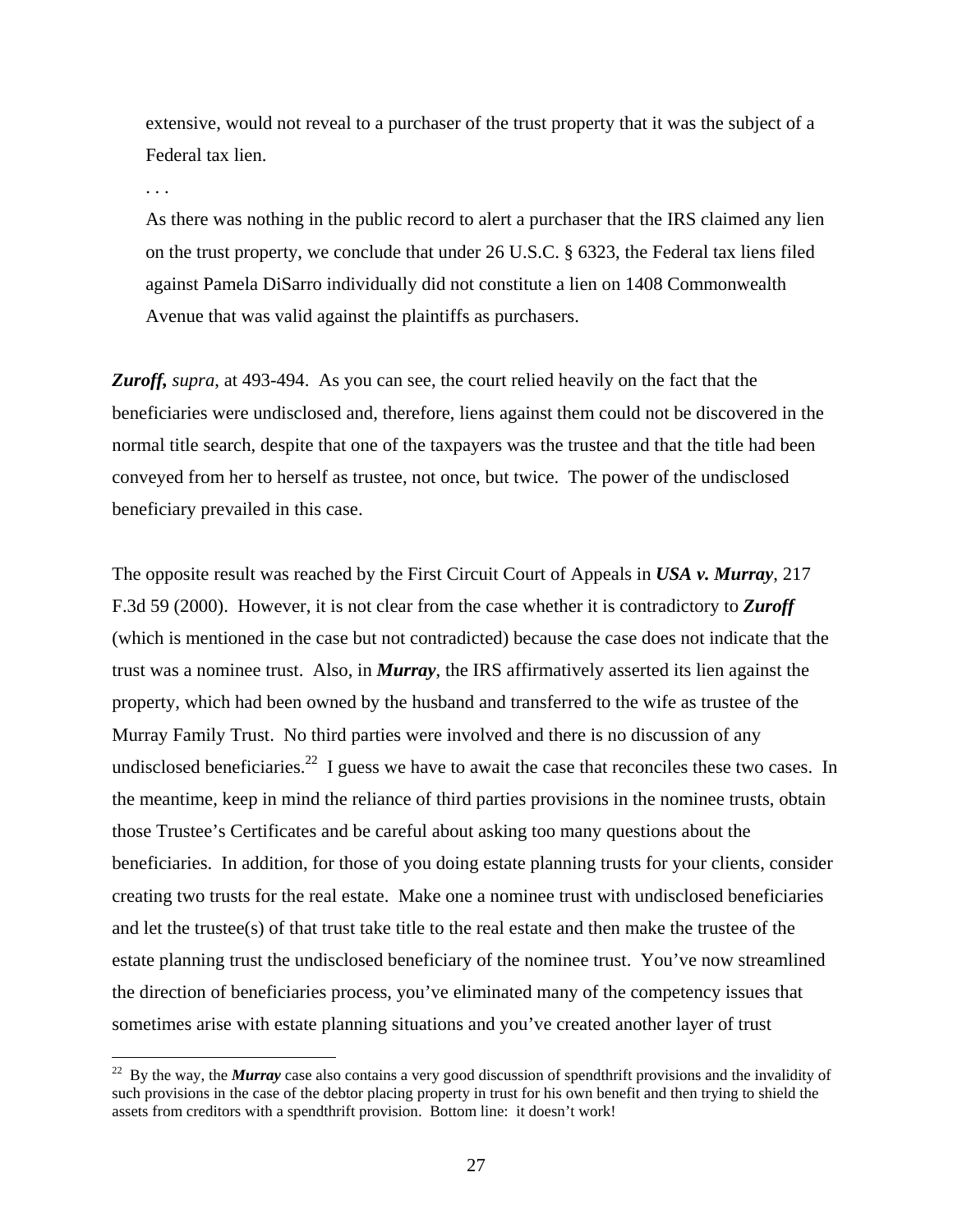protection that creditors and lienholders would have to go through to get to the ultimate beneficiaries' interests.

### **K. ATTACHMENTS OF TRUST PROPERTY.**

Related to the issue of federal liens discussed above in relation to Nominee Trusts is the issue of attachments against trusts and trustees, whether "true" trustees or nominee trustees. While we don't have a title standard regarding federal liens, or Massachusetts state liens, for that matter, we do have the benefit of a MCA **Title Standard No. 38** regarding **Attachments of Trust Property.**<sup>23</sup> That standard provides assistance in three specified scenarios.

1. An attachment in a suit against an individual debtor does not impose a lien upon real estate held of record by that debtor as trustee, unless the attachment at least briefly describes the real estate and identifies the person as trustee.

2. An attachment in a suit against a debtor who is a beneficiary of a trust does not impose a lien on the trust property held by another person ("B") as trustee for the debtor, unless, again, the attachment includes at least a brief description of the property and identifies B as such trustee.

3. An attachment in a suit against a debtor as trustee does not impose a lien on property held by the debtor in another capacity or individually.

For further research in this regard, the title standard cites G.L. c. 223, §67, for authority.

# **L. ISSUES REGARDING THE WAY TITLE COMES INTO THE TRUSTEE AND THEN COMES BACK OUT AGAIN.**

As discussed above, title to trust assets vests in the named or appointed trustee in several ways: by deed to the trustee, which deed may be the instrument which creates the trust, devise to the

<u>.</u>

<span id="page-27-0"></span> $^{23}$  A copy of the title standard accompanies these materials.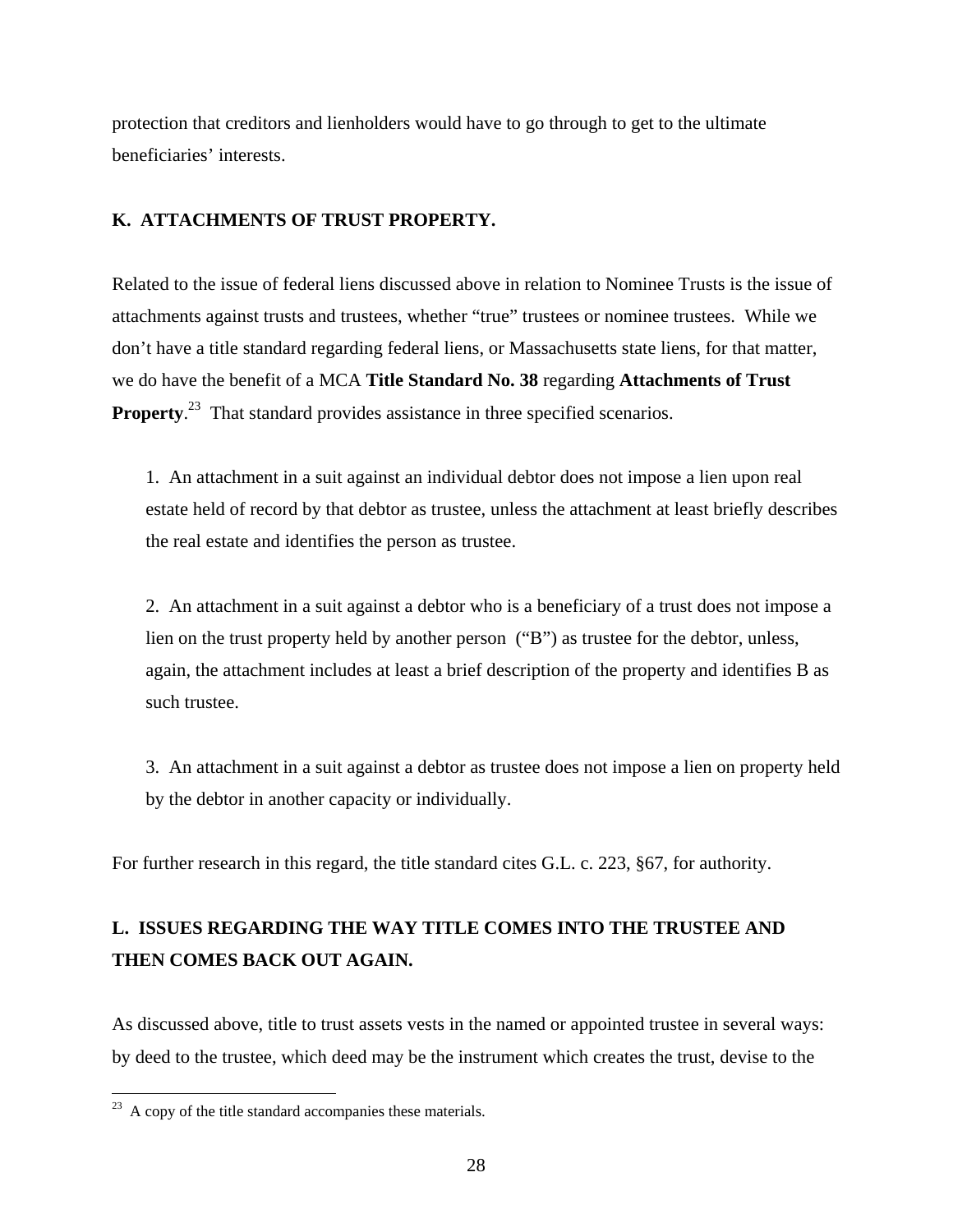trustees in a will, including pour-over to an *inter vivos* trust from a will, and a declaration of trust by the owner of the property subjecting it to a trust and declaring himself to be the trustee. Most, if not all, of the issues involving title vesting in all but the deed situation have been discussed above. Here, we'll look at a couple of troublesome issues that arise with a frustrating degree of regularity.

### **1. Transfers to Trusts.**

As also discussed above, trusts are not legal entities which hold title as, for example, a corporation might. A trust arises from the relationship between the trustee, the trust corpus and the beneficiary as established, in most cases, by the trust instrument. The notion of the split of the legal and equitable title is a paramount precept of trust law. It is always the trustee who holds and has the right to legal title, even, as we have seen, in a nominee trust situation. Thus, it is abundantly clear that a conveyance of title to real estate should always be made to a trustee and not the trust. Nonetheless, people will from time to time convey title to the trust rather than the trustee. This, of course, is not right. But, once again, we have a title standard to make things right. MCA **Title Standard 45**, **Transfers to Trusts**, [24](#page-28-0) provides that a conveyance to a named trust without also naming the trustees is not defective so long as the deed unambiguously identifies the grantee trust by reference to a recorded trust instrument (including a Mass. Business Trust filed with Secretary of State), even if the trust instrument does not expressly provide for conveyances to be made in the name of the trust. There is a caveat, however, that the standard is not intended to affect situations involving indefinite references under G.L. c. 184, §25. Frankly, I'm not sure how it could as that statute contemplates an instrument that doesn't refer specifically to a recorded trust. And further, strangely enough, one of the cases cited in the title standard, *Lawrence v. Fletcher*, 49 Mass. 153 (8 Metc. 153) (1844), is precisely about an indefinite reference situation in an assignment of a mortgage to trustees of the United Society in Harvard, Mass., when no such organization existed precisely by that name and no trust instrument was recorded because none existed. Nonetheless, the Court upheld the assignment. In any event, while we're on the subject, why don't we take a look at indefinite references.

 $\overline{a}$ 

<span id="page-28-0"></span> $24$  Copy included in the accompanying materials.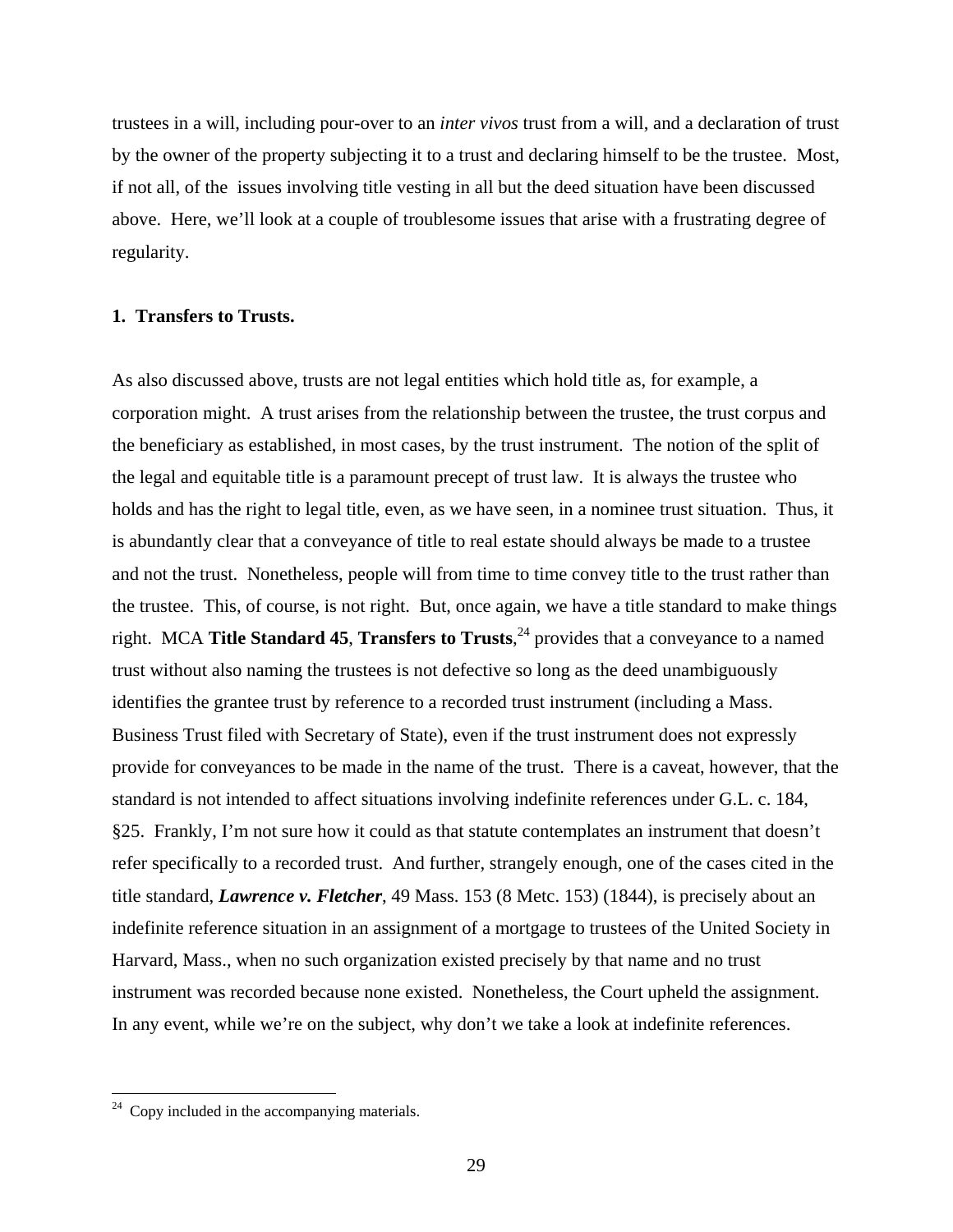### **2. Indefinite References.**

Indefinite references usually arise in the context of trusts by virtue of a deed or mortgage to a person "as trustee" or "as trustee for John Smith" or, more recently, "as trustee of the Homebody Realty Trust" or "as trustee of the Shieldmefromcreditors Family Trust" or "as trustee of the Enrichthegrandchildren Estate Planning Trust," etc. The primary characteristic of these grantee clauses is that there is no indication that a written trust instrument exists and there is no recording reference to indicate that a written instrument is recorded so that you can find it and determine any limitations on the trustee's powers to deal with the subject property. As stated in the legislative history<sup>25</sup> of G.L. c. 184, §25 (the "Indefinite Reference Statute")<sup>26</sup>,

This is a common and particularly troublesome defect with court opinions in different directions, leaving a prospective purchaser from A [who was granted the property as "A as trustee"] uncertain whether he will get a title or simply a lawsuit. In 1897, in *Swazey v. Emerson,* 168 Mass. 118, at p. 120, Mr. Justice Holmes said that the word "trustee" under the recording act is not notice that there *is* a trust but merely that there "might be" one so that there is not a defect. In 1927, in *Cleval v. Sullivan*, 258 Mass. 348, the court, without discussing or mentioning the Holmes' [sic] opinion, said there was notice which spoiled the marketability of the land. The Holmes' [sic] opinion was based squarely on the recording act, seems the sound one and is followed in the draft act which we submit.<sup>27</sup>

As to conveyances to trustees, the Indefinite Reference Statute provides:

No indefinite reference in a recorded instrument shall subject any person not an immediate party thereto to any interest in real estate, legal or equitable, nor put any such person on inquiry with respect to such interest, nor be a cloud on or otherwise adversely affect the title of any such person acquiring the real estate under such recorded instrument if he is not

 $\overline{a}$ 

<span id="page-29-0"></span><sup>&</sup>lt;sup>25</sup> 34<sup>th</sup> Report of the Judicial Counsel (1958), Pub. Doc. 144, pp. 27-33, reprinted in 43 Mass. L. Q. No. 4 (1958). This document and the statute both deal with several other indefinite reference issues but we will only deal here with the trust related portions. 26 This statute is included in the **Compendium of Trust-Related Statutes** accompanying these materials. 27 Id., at 31. The "draft act" is now G.L. c. 184, §25, and was adopted intact.

<span id="page-29-1"></span>

<span id="page-29-2"></span>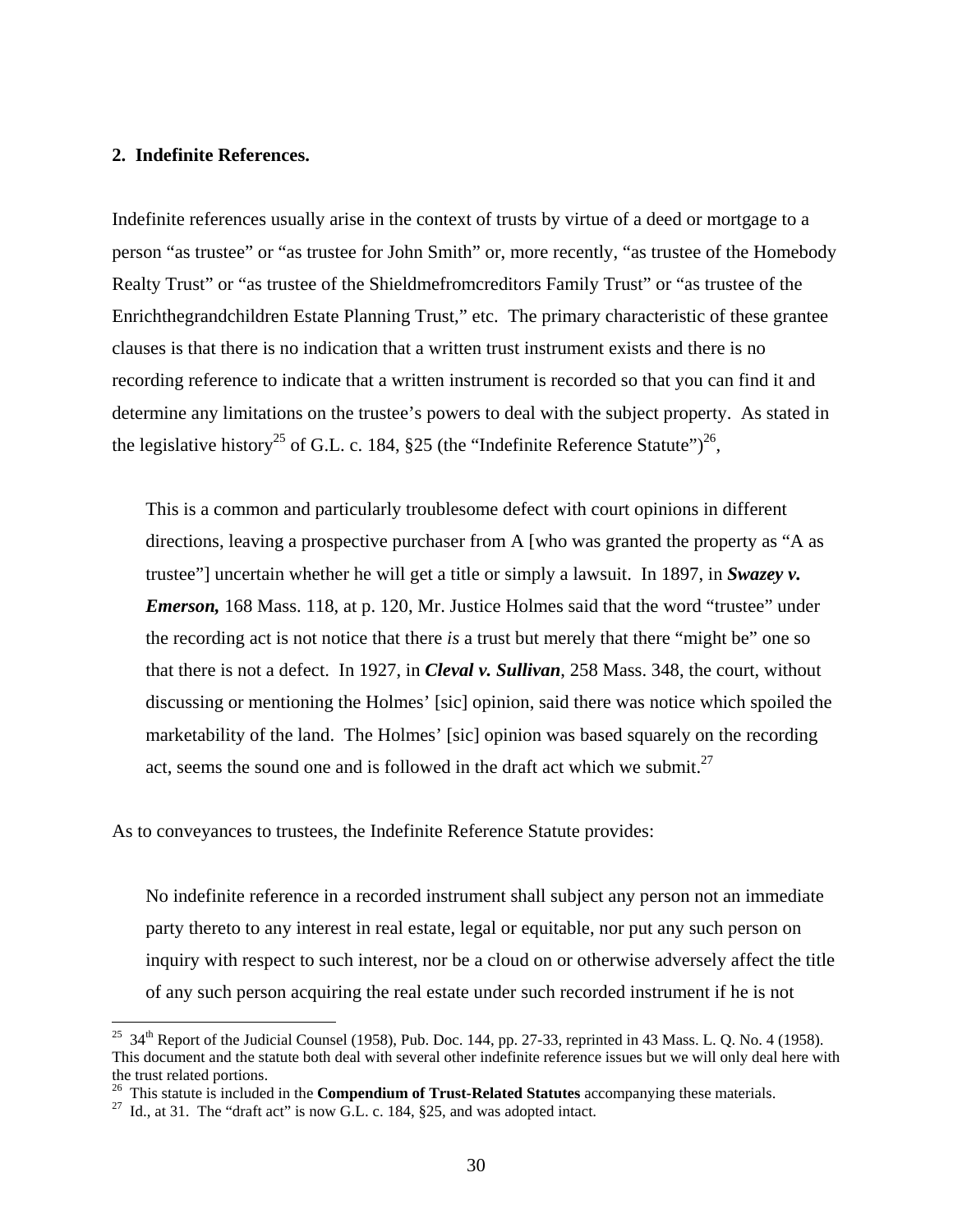otherwise subject to it or on notice of it. An indefinite reference means . . . (3) a description of a person as trustee or an indication that a person is acting as trustee, unless the instrument containing the description or indication either sets forth the terms of the trust or specifies a recorded instrument which sets forth its terms and the place in the public records where such instrument is recorded, . . .

It has been suggested that a grant to a trustee with no recording reference to the trust because the trust is not recorded would put the title in the grantee individually.<sup>28</sup> This concept has created a school of thought that the application of the Indefinite Reference Statute would be to cause title to the property to be held by the grantee individually, whether or not the trust had, in fact, been recorded[.29](#page-30-1) The ambiguity as to the nature of the grantee's title would then necessitate that the trustee execute any deeds or mortgages of the property both as trustee **and** individually. First of all, if such a result were intended, the drafters of the statute, being very experienced real estate attorneys and having given the statute much thought and analysis, would have provided for it. I have not found any reported case to that effect and, based on the legislative history as discussed in the  $34<sup>th</sup>$  Judicial Council report, such a strong result was certainly not intended.<sup>30</sup> Indeed, such a result would run directly contrary to the basic impetus of the statute, which was to make titles **more** certain, not less. What was intended was to allow a purchaser to be able to take title from the "indefinite trustee" without being bound by any limitations on the trustee's authority or having the title be subject to any equitable claims that might exist in an off-record trust and to provide the purchaser with an unclouded and marketable title to the property acquired from the trustee. It is more of a situation that the "indefinite trustee" is **deemed** to hold the title and be able to deal with it *as if* he owned it individually so that he or she can convey it or mortgage it

 $\overline{a}$ 

<span id="page-30-1"></span><sup>29</sup> Eno & Hovey, *supra*, §§2.19 and 5.53. *See also*, e.g., the last paragraph of MCA **Title Standard No. 53, Indefinite References – Trusts**, wherein it is stated that the cures provided for in the standard would result in the title not being vested in the trustee individually, the negative implication, of course, being that, absent the cures, the title would be held individually. Unlike Eno & Hovey, this title standard (discussed in more detail below) makes an exception for trusts recorded *simultaneously* with the deed containing the indefinite reference.<br><sup>30</sup> The entire Judicial Report is focused on **protection** of subsequent owners and their titles. There is no discussion

<span id="page-30-0"></span><sup>&</sup>lt;sup>28</sup> See, Eno & Hovey, *supra*, §15.12. The only case cited in support of this proposition in fn. 3 of this section, *Berenson v. Nirenstein*, 326 Mass. 285, 93 N.E. 2d 610 (1950), but the case predates the Indefinite Reference Statute and did not involve a conveyance to a trustee but rather dealt with a breach of fiduciary duty action in which a constructive trust was imposed on a broker who purchased stock for himself when he was hired to do so for his

<span id="page-30-2"></span>whatever of benefiting the trustee individually (which, if an off-record trust did exist, would violate the trustee's fiduciary responsibilities discussed earlier in these materials), the trustees heirs or devisees, or the trustees creditors, all of which would be the potential result of the notion of an indefinite reference creating individual ownership.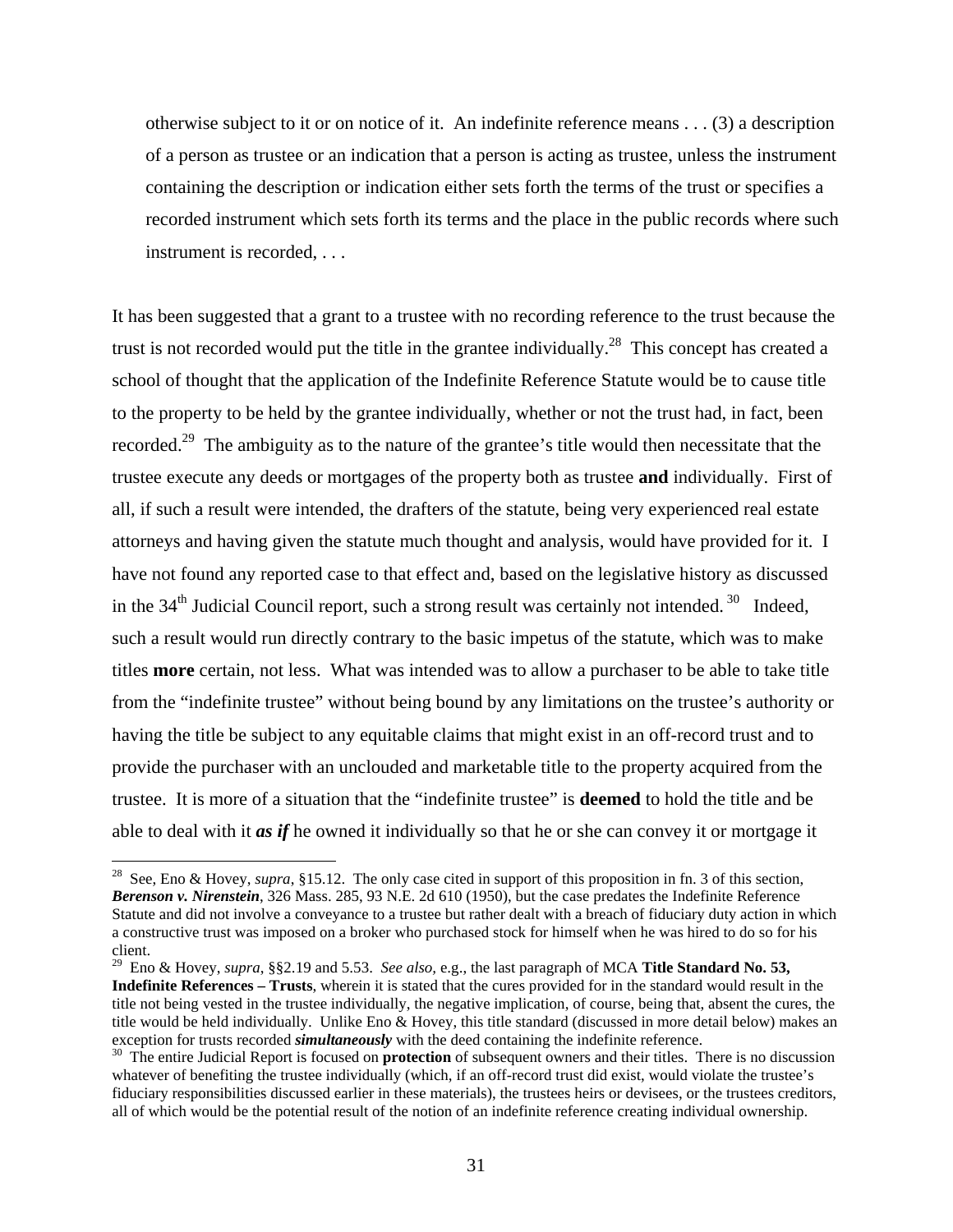with the same freedom as an individual owner and the title of a person taking a deed or mortgage from the trustee is protected unless such person is "an immediate party" to the trust instrument or is "otherwise subject to it or on notice of it." Thus, it should be just fine to have the "indefinite trustee" execute a deed "as trustee" without the necessity of including "individually" because the latter adds nothing. In addition, we have another statute and a title standard that supports this concept.

G.L. c. 184, §34, entitled, Protection of Persons Purchasing Land from Trustees,<sup>31</sup> provides:

**Any recordable instrument purporting to affect an interest in real estate executed by any person or persons who, in the records of the registry of deeds** for the county or district in which the real estate lies, **are or appear to be the trustees of a trust** shall be **binding on the trust in favor of a purchaser or other person relying in good faith on such instrument**, notwithstanding **(a)** inconsistent provisions of the trust, unless said trust is recorded in said registry of deeds, with the place of recording referred to in some instrument in the chain of title to the real estate affected, **(b)** any amendment, revocation, removal or resignation of trustee, appointment of additional trustee, or other matter affecting the trust, unless the same is recorded in said registry of deeds and noted on the margin of said trust in said registry, or **(c)** any inadequacy in the consideration recited. As used in this section the term "trust" shall not include a trust under a will. [Emphasis added.]

Pursuant to that statute, MCA **Title Standard No. 33, Transfers by Trustee**,<sup>32</sup> provides:

A transferee from the trustee of record of a non-testamentary trust need not inquire into whether

- (1) said trustee has authority to transfer, including whether any required conditions have been satisfied; or
- (2) there are any unrecorded trust amendments; or
- (3) the trust is in existence, provided that:
	- (a) the recorded declaration of trust recites that third parties may rely without inquiry on the acts of said trustee; or

<span id="page-31-0"></span><sup>&</sup>lt;sup>31</sup> This statute is also included in the **Compendium of Trust Related Statutes**. A copy of this title standard also accompanies these materials.

<span id="page-31-1"></span>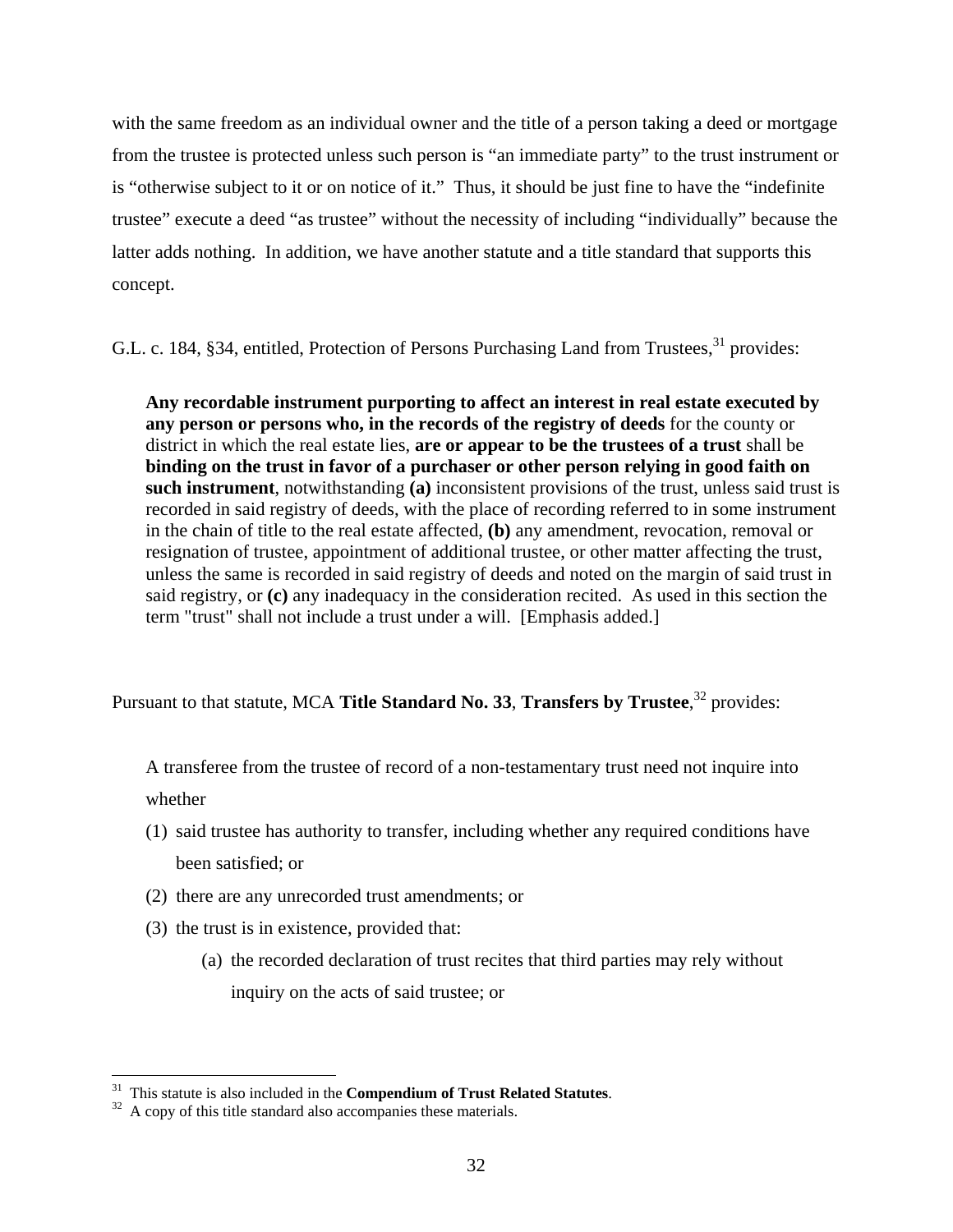(b) the conveyance is by all persons appearing of record to be the trustees and the declaration of trust is not recorded or registered in the registry district where the land lies or, if so recorded or registered, there is no reference to the place of recording or registration of the trust in any instrument in the chain of title.

Thus, a bona fide purchaser or mortgagee, at least where there are no intervening liens or attachments against the "indefinite trustee" individually, ought to be able to rely on a deed out from the trustee "as trustee" without the necessity of having the trustee sign "individually" as well.

In addition to the foregoing, one should also be able to rely in such circumstances on the **Doctrine of Estoppel of Fiduciary**.<sup>33</sup> Under this doctrine, when a fiduciary deeds property, particularly if with covenants of title (lawfully seised in fee simple) or covenants of authority (lawfully authorized and empowered to make sale or conveyance), the fiduciary will be estopped to set up a title, or a claim against the title, held in his or her individual capacity prior to the conveyance by that person as the fiduciary. This doctrine would seem to apply particularly well in the typical indefinite reference situation where the trustee is usually conveying by at least a quitclaim deed and where the only reason the trustee would have title individually would be based on a heavy interpretation of the Indefinite Reference Statute and in spite of the obvious intent of the trustee to gain, hold and convey title in a trustee capacity. This view is even stronger if the trustee had mortgaged the property as trustee during his or her ownership.

Of further assistance in this regard, as well as with regard to the provisions of G.L. c. 203, §§ 1 and 2,<sup>34</sup> we also have the benefit of MCA **Title Standard No. 53**, **Indefinite References** – **Trusts**. [35](#page-32-2) This title standard essentially allows for the curing of an indefinite reference situation by establishing that the trust is already recorded and then recording an affidavit identifying the recording information for the trust as well as seeing to a marginal reference notation to the affidavit in the instrument of conveyance that had originally omitted the recording information

 $\overline{a}$ 

<span id="page-32-0"></span><sup>&</sup>lt;sup>33</sup> *See*, H.H. Thayer, *et al*, *Crocker's Notes on Common Forms*, §151 (8<sup>th</sup> ed., MCLE 1995 & Supp. 1997, 2000) and **Kaufman v. Federal National Bank of Boston**, 287 Mass. 97, 191 N.E. 422 (1934).<br><sup>34</sup> Dealing with the necessity of a written trust with respect to real estate and the necessity of recording it.<br><sup>35</sup> This standard is

<span id="page-32-1"></span>

<span id="page-32-2"></span>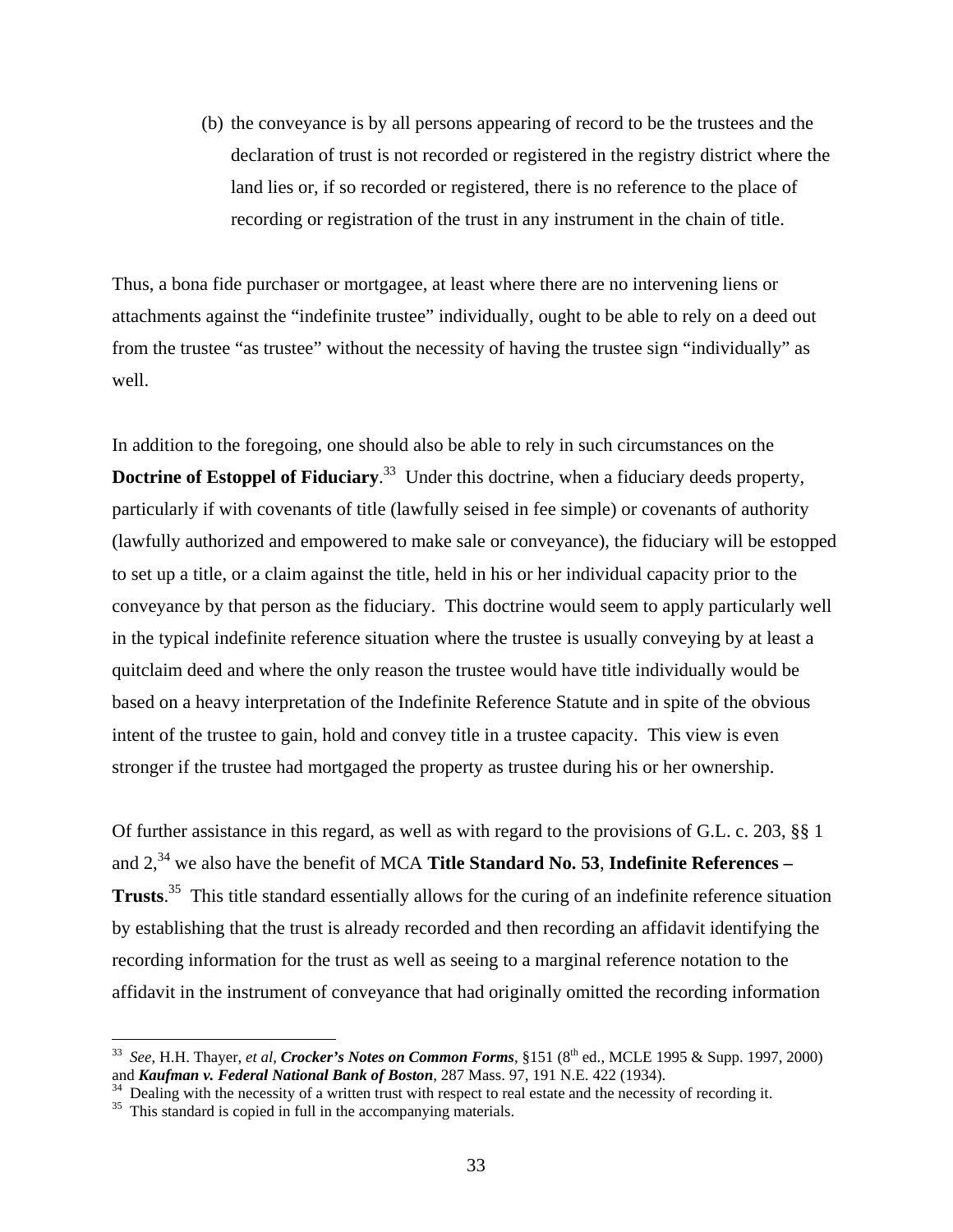for the trust.<sup>36</sup> If the trust was recorded contemporaneously with the conveyance, no affidavit or marginal reference is required.<sup>37</sup> The trust and any amendments, etc., may also be recorded subsequently along with the affidavit and the marginal reference.<sup>38</sup> According to the Title Standard, if these procedures are followed, the title is not vested in the trustee individually once the affidavits are on record or, in the case of the contemporaneously recorded trust, right from the beginning. A Caveat cautions that, in using the cures in paragraphs (1) and (3), prior to the recording of the affidavit, we need to be aware that third parties, including intervening lienors may have relied on the Indefinite Reference Statute and, presumably, may claim in interest derived from the "indefinite trustee's" assumed individual ownership. As pointed out in the 34<sup>th</sup> Judicial Council Report, "It is almost more important to know what conveyancers think the law is than to know what it actually is." $39$  Thus, as there is still this school of thought out there among some members of the bar that an indefinite reference creates individual ownership, if you run into the situation where there are intervening lienholders or, perhaps, the death of the "indefinite trustee" (which would preclude our ability to rely on G.L. c. 184, §34 and Title Standard No. 33 and raise issues as to the rights or claims of heirs, devisees, creditors and estate tax authorities), call one of your friendly Stewart Title underwriters and we'll discuss the situation.

#### **M. HOMESTEADS AND TRUSTEES.**

One issue to keep in mind if you are preparing to assist a client in putting a principal residence into a trust, nominee or otherwise, is that the client may lose the right to declare a homestead. My colleague, Greg Donovan, did a nice job in describing this situation in the Stewart Title Newsletter, **The Massachusetts Focus**, Vol. 1, No. 1 (Spring 2002) at p. 5. According to the case discussed by Greg in his article, $40$  the separation of legal and equitable title by the prospective homestead declarant homeowner renders her ineligible for the protection afforded by

<span id="page-33-0"></span><sup>36</sup> Title Standard No. 53, para. (1). 37 **Id.,** para. 2. 38 **Id.,** para. 3.

<span id="page-33-1"></span>

<span id="page-33-2"></span>

<span id="page-33-3"></span><sup>&</sup>lt;sup>39</sup> 34<sup>th</sup> Judicial Council Report, *supra*, at 30, quoting from Richard B. Johnson's article, The Mechanics of Title Examination, reprinted in the  $6<sup>th</sup>$  and  $7<sup>th</sup>$  editions of *Crocker's Notes on Common Forms*.

<span id="page-33-4"></span><sup>&</sup>lt;sup>40</sup> Assistant Recorder of North Registry District of Bristol County v. Spinelli, 38 Mass. App. Ct. 655 (1995).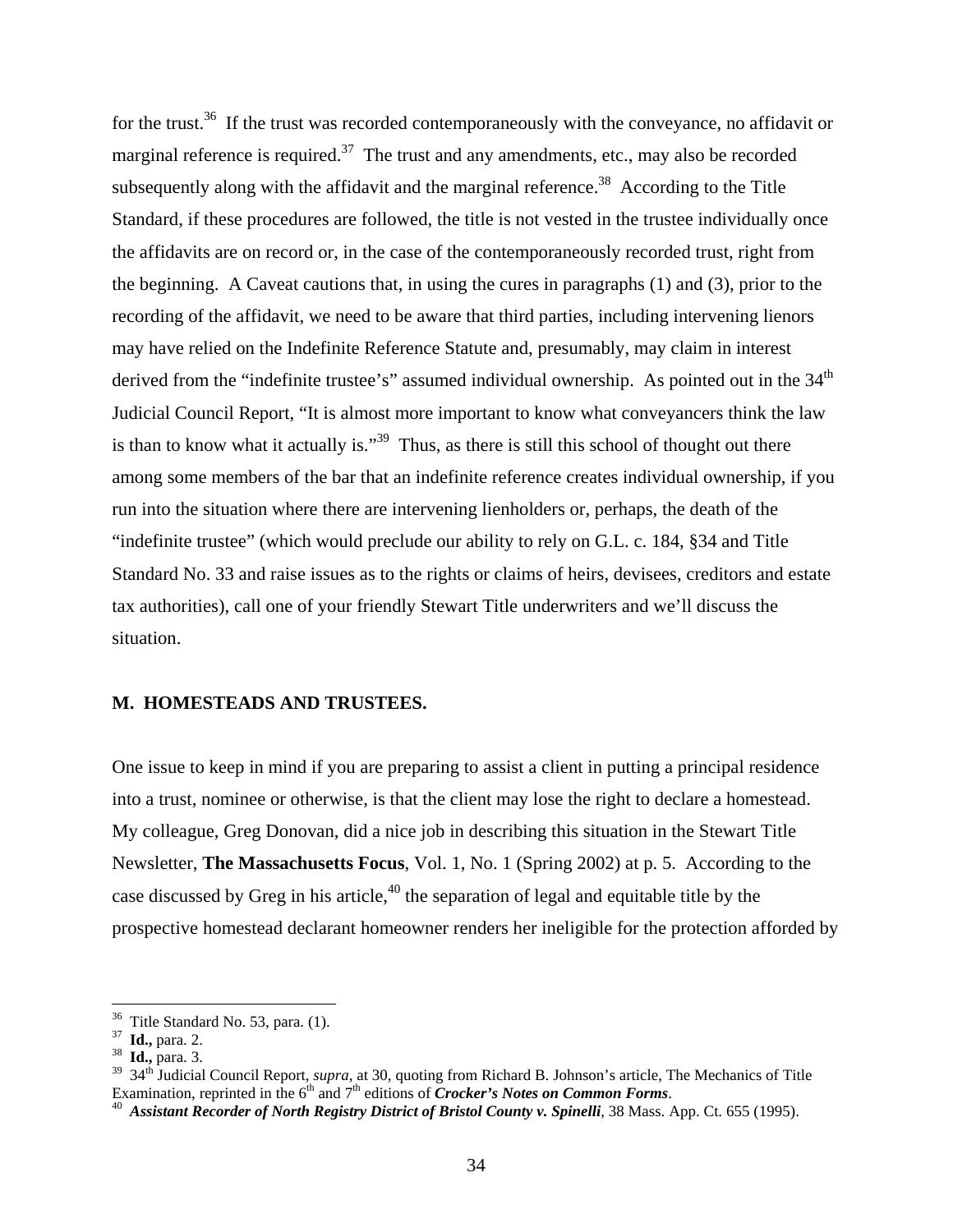the homestead statutes. This is something to keep in mind when weighing the benefits of putting the title to a principal residence in trust.

#### **N. INTRA-FAMILY AND ESTATE PLANNING TRUST TRANSFER ENDORSEMENT.**

One of the more common situations affecting residential real estate in the last decade or so is the phenomenon of individuals transferring title to other family members, most often as remainders with the transferor(s) retaining a life estate, or to an *inter vivos* estate planning trust. The latter type of intra-family transfer (to a trust, or more accurately, to the trustee(s) of a trust) might terminate coverage under an ALTA 1992 version of an owners policy of title insurance because the transfer of title is in the nature of a purchase (in the common law concept) and does not occur "by operation of law." In the Definitions portion of the standard 1992 ALTA owners policy jacket, the **definition of "insured"** includes "those who succeed to the interest of the insured **by operation of law as distinguished from purchase**, including, but not limited to, heirs, distributees, devisees, survivors, personal representatives, next of kin, or corporate fiduciary successors." Conditions and Stipulations, para. 1. (a) [emphasis added]. Paragraph 2 of the Conditions and Stipulations of the owners policy entitled, **"Continuation of Insurance After Conveyance of Title,"** provides for continuation of coverage so long as the insured "retains an estate or interest in the land," holds a purchase money mortgage given by a purchaser from the insured or has liability under warranty covenants (the latter being rare in Massachusetts, at least in the Eastern 2/3 of the state). In some instances, it is not clear when individuals transfer title to a trust, particularly a nominee trust with undisclosed beneficiaries, whether the original insured retained "an estate or interest in the land." In order to avoid any issue regarding the status of trustees of an *inter vivos* trust getting the benefit of the continuation of coverage provisions of an owners policy, the industry has come up with an endorsement form to document the title insurance company's acceptance of the trustees or other intra-family transferee's status as an insured under the policy. The Stewart Title version is the INTRA-FAMILY AND ESTATE PLANNING TRUST TRANSFER ENDORSEMENT, which is attached at the end of these materials (after the trust-related Land Court Guidelines). This endorsement can be attached to an existing owners policy and a copy of it reported to Stewart Title. The charge for the endorsement is currently \$50.00, to which your normal agency split applies. The endorsement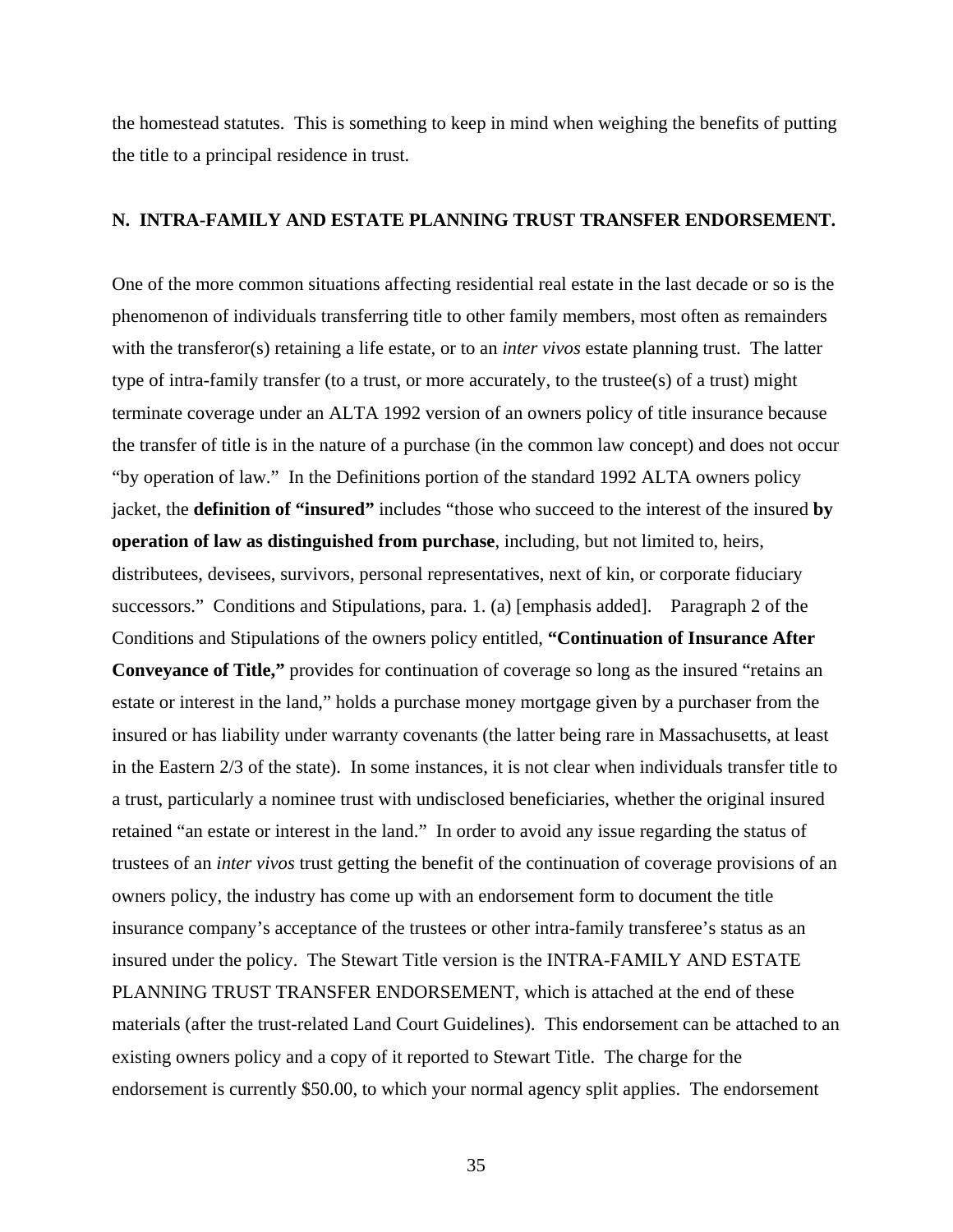should be accompanied by the Assignment of Title Insurance Policy form also included in the materials. This confirms that the original insured desires the change and that the new insured accepts the change along with the terms and conditions of the policy and the fact that the Company is not insuring the validity of the transfer but simply substituting the insured. Feel free to call any of the local underwriters if you have any questions about the Endorsement or the Assignment forms.

# **O. APPENDIX OF ATTACHMENTS.**

Immediately following this page are the attachments accompanying the main seminar materials, most, if not all, of which are referred to in the text of the materials. They appear in the following order:

- 1. Compendium of Trust Related Statutes.
- 2. Trust Related Mass. Conveyancers Association Forms and Title Standards.
- 3. Trust Related Land Court Guidelines.
- 4. The Intrafamily and Estate Planning Trust Transfer Endorsement together with the Assignment of Title Insurance Policy form.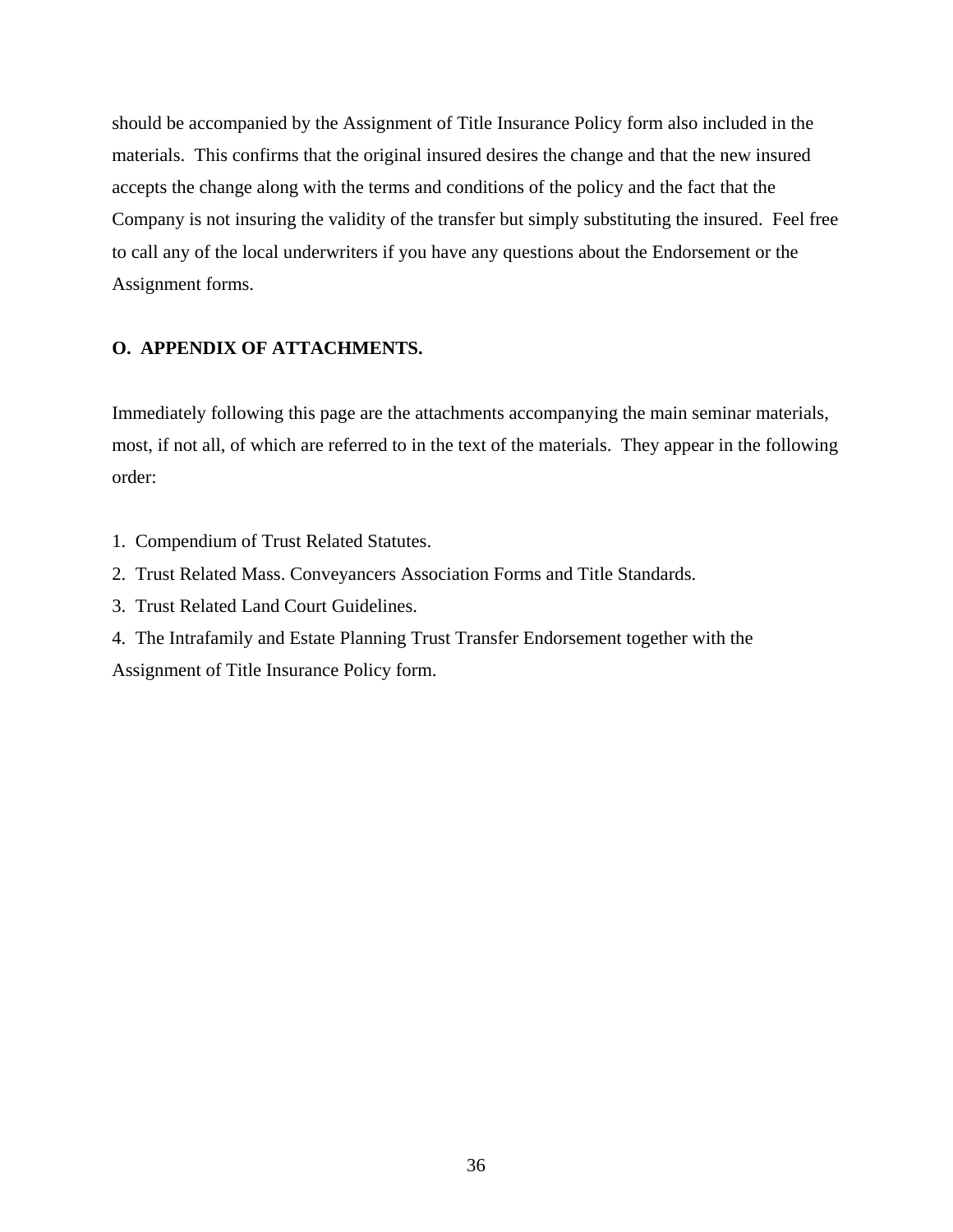# **COMPENDIUM OF TRUST-RELATED STATUTES**

# **TABLE OF CONTENTS**

#### **Chapter 183: Alienation of Land**

**§ 14. Uses and Trusts.** 

**Conveyance Of Estates Subject To Remainder, Etc.** 

- **§ 49. Probate Court May Appoint Trustees to Convey or Mortgage.**
- **§ 50. Notice and Appointment of Guardian Ad Litem or Next Friend.**
- **§ 51. Trustee to Give Bond, and Hold or Apply Proceeds of Sale or Mortgage.**

#### **APPENDIX OF FORMS:**

**Form (3). Deed of Executor, Administrator, Trustee, Guardian, Conservator, Receiver or Commissioner** 

**Form (13). Acknowledgment of Individual acting in his Own Right** 

#### **Chapter 184: General Provisions Relative to Real Property**

- **§ 7. Conveyances and Devises to Two or More Persons.**
- **§ 25. Protection of Land Titles Against the Effects of Indefinite References.**
- **§ 34. Protection of Persons Purchasing Land from Trustees.**

#### **Chapter 184A - Statutory Rule Against Perpetuities**

- **§ 1. Nonvested Property Interests; Powers of Appointment; Conditions Determining Validity.**
- **§ 2. Time of Creation; Property Interest; Power of Appointment.**
- **§ 3. Reformation of Disposition by Court.**
- **§ 4. Exemptions From Rule.**
- **§ 5. Thirty-Year Limit; Options in Gross; Leases; Easements in Gross; Fifty-Year Limit with Respect to Affordable Housing.**
- **§ 6. Applicability of Rule; Time of Creation of Interest or Power.**
- **§ 7. Fee Simple Determinable in Land, When to Become Fee Simple Absolute; Exceptions.**
- **§ 8. Chapter Applicable to Legal and Equitable Interests.**
- **§ 9. Chapter Not Applicable to Valid Pre-1955 Limitations.**
- **§ 10. Application to Be Uniform.**
- **§ 11. Chapter Supersedes Common Law.**

## **FORMS**

**Form 1. Saving Clause Provision Avoiding Violation of Rule Against Perpetuities**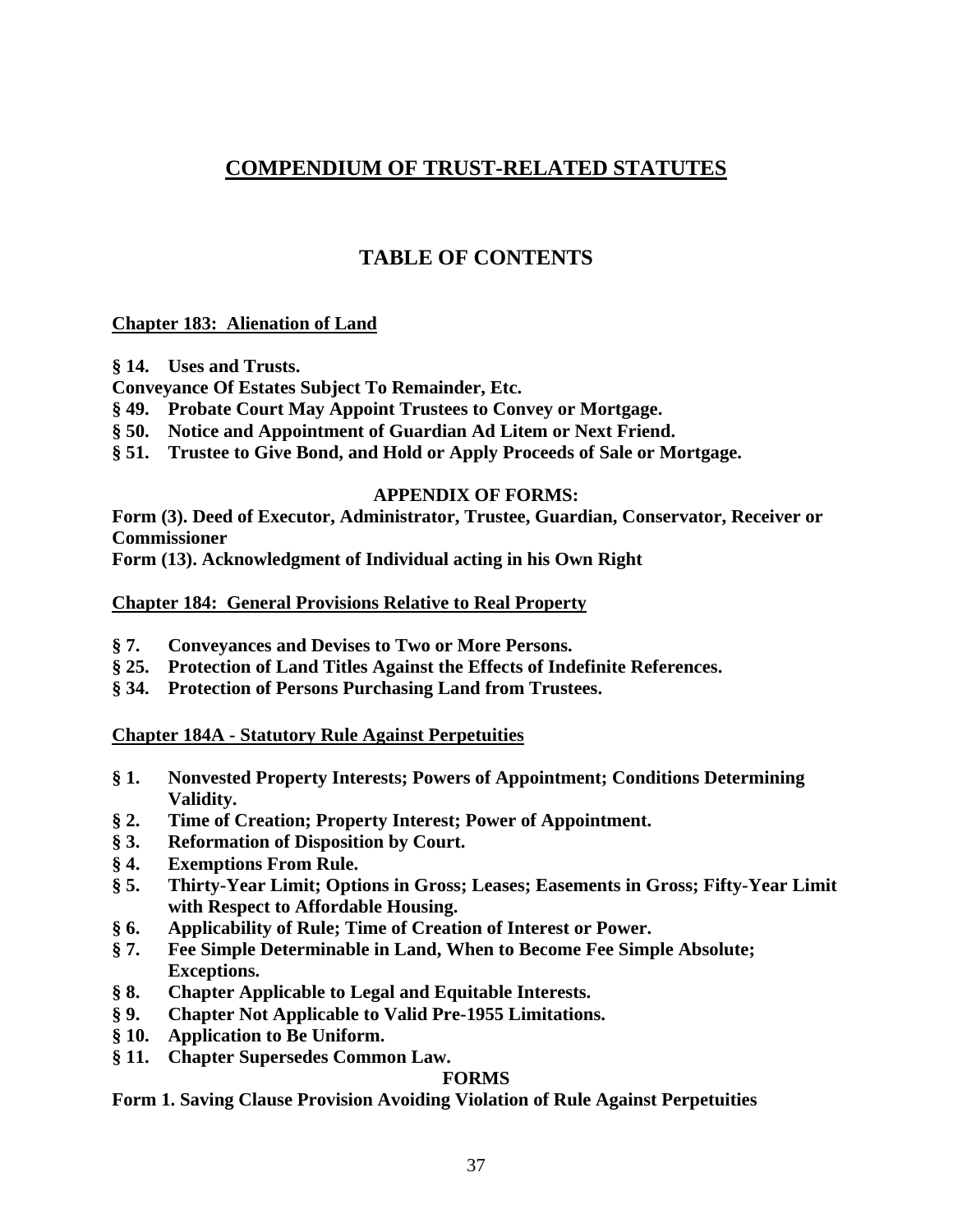- **Form 2. Termination of Testamentary Trust to Avoid Violation of Rule Against Perpetuities**
- **Form 3. Termination of Inter Vivos Trust to Avoid Violation of Rule Against Perpetuities**
- **Form 4. Termination of Inter Vivos Trust to Avoid Violation of Rule Against Perpetuities on Court Holding of Invalidity**
- **Form 5. Termination of Testamentary or Inter Vivos Trust to Avoid Violation of Rule Against Perpetuities-Reference to Law of Trustor's Domicile**
- **Form 6. Exercise of Power of Appointment Within Period of Perpetuities**

#### **Chapter 184B Short Form Terms for Wills and Trusts**

- **§ 1. Terms May Be Used in Any Will or Trust; Effect.**
- **§ 2. Statutory Optional Fiduciary Powers.**
- **§ 3. Statutory Disability Discretionary Powers.**
- **§ 4. Statutory Principal Discretionary Powers.**

#### **Chapter 191A Disclaimer of Certain Property Interest Act**

- **§ 1. Definitions.**
- **§ 2. Disclaimer of Particular Interests.**
- **§ 3. Execution and Filing of Disclaimer; Time.**
- **§ 4. Form of Disclaimer.**
- **§ 5. Filing in Probate Court; Acknowledgment; Service.**
- **§ 6. Liability for Distribution of Disclaimed Property; Reliance on Disclaimer.**
- **§ 7. Disclaimer Irrevocable; Extinguishment of Powers; Presumption of Death; Vesting; Complaint for Declaratory Judgment or Instructions.**
- **§ 8. Barring of Right to Disclaim.**
- **§ 9. Effect of Restraints on Alienation on Right to Disclaim.**
- **§ 10. Effect on Other Laws.**

#### **Chapter 201C Statutory Custodianship Trusts**

- **§ 1. Transfer to Statutory Custodianship Trustee.**
- **§ 2. Powers and Duties of Trustee.**
- **§ 3. Resignation and Removal of Trustee; Vacancies.**

## **Chapter 203 - Trusts**

#### **Creation Of Trusts**

- **§ 1. Creation of Trust Concerning Land; Writing Required.**
- **§ 2. Recording to Be Notice of Trust**
- **§ 3. Purchasers Without Notice.**

#### **Appointment And Removal Of Trustees**

- **§ 4. Appointment of Testamentary Trustee.**
- **§ 5. Appointment to Fill Vacancy.**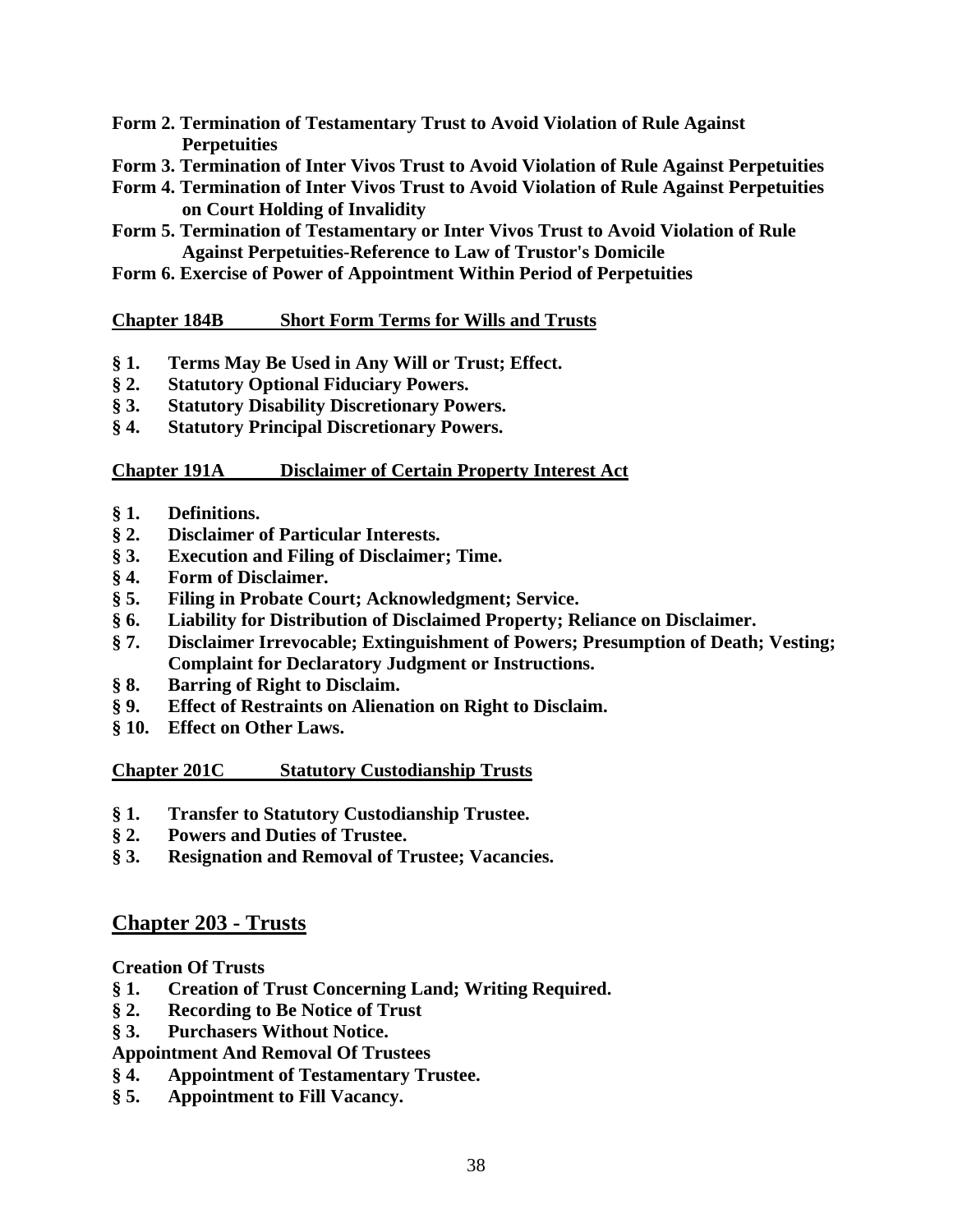- **§ 6. Trust Estate to Vest in New Trustee on Giving Bond.**
- **§ 10. Letters Required of Foreign Trustee in Certain Cases.**
- **§ 11. Notice to Foreign Trustee.**
- **§ 12. Removal of Trustee; Appointment of Successor.**
- **§ 14A. Personal Liability of Trustee.**

#### **Sale Of Trust Estate**

- **§ 16. Order for Sale of Trust Estate; Procedures.**
- **§ 17. Order for Sale; Proceedings in Case of Persons Not Ascertained; Effect.**
- **§ 17A. Sale of Real Estate by Foreign Testamentary Trustees.**
- **§ 18. Property Held in Trust by Minors, etc.; Sale or Conveyance.**
- **Mortgage Of Trust Estate**

**§ 23. Trustees May Be Authorized to Mortgage Trust Real Estate for Certain Purposes. Distribution of Trust Estate** 

**§ 25. Trust Consolidation or Termination; Distribution of Trust Property; Petitions, Orders and Proceedings.** 

**Chapter 204 General Provisions Relative to Sales, Mortgages, Releases, Compromises, Etc., by Executors, Etc.**

- **§ 8. License to Sell to Remain in Force for One Year.**
- **§ 24. Ratification of Doubtful Acts of Executor, etc.**

## **Chapter 205 - Bonds of Executors, Administrators, Guardians, Conservators, Trustees, and Receivers**

**§ 1. Form and Necessity of Bonds.** 

## **Chapter 182 Voluntary Associations and Certain Trusts [a/k/a Mass. Business Trusts]**

- **§ 1. Definitions.**
- **§ 2. Copy of Instrument or Declaration of Trust Filed With Secretary and City or Town Clerk; Consolidation or Merger of Association or Trust into Limited Liability Company; Fees; Penalty.**
- **§ 6. Suits Against Associations or Trusts; Seals.**
- **§ 12. Annual Reports; Filing with State Secretary.**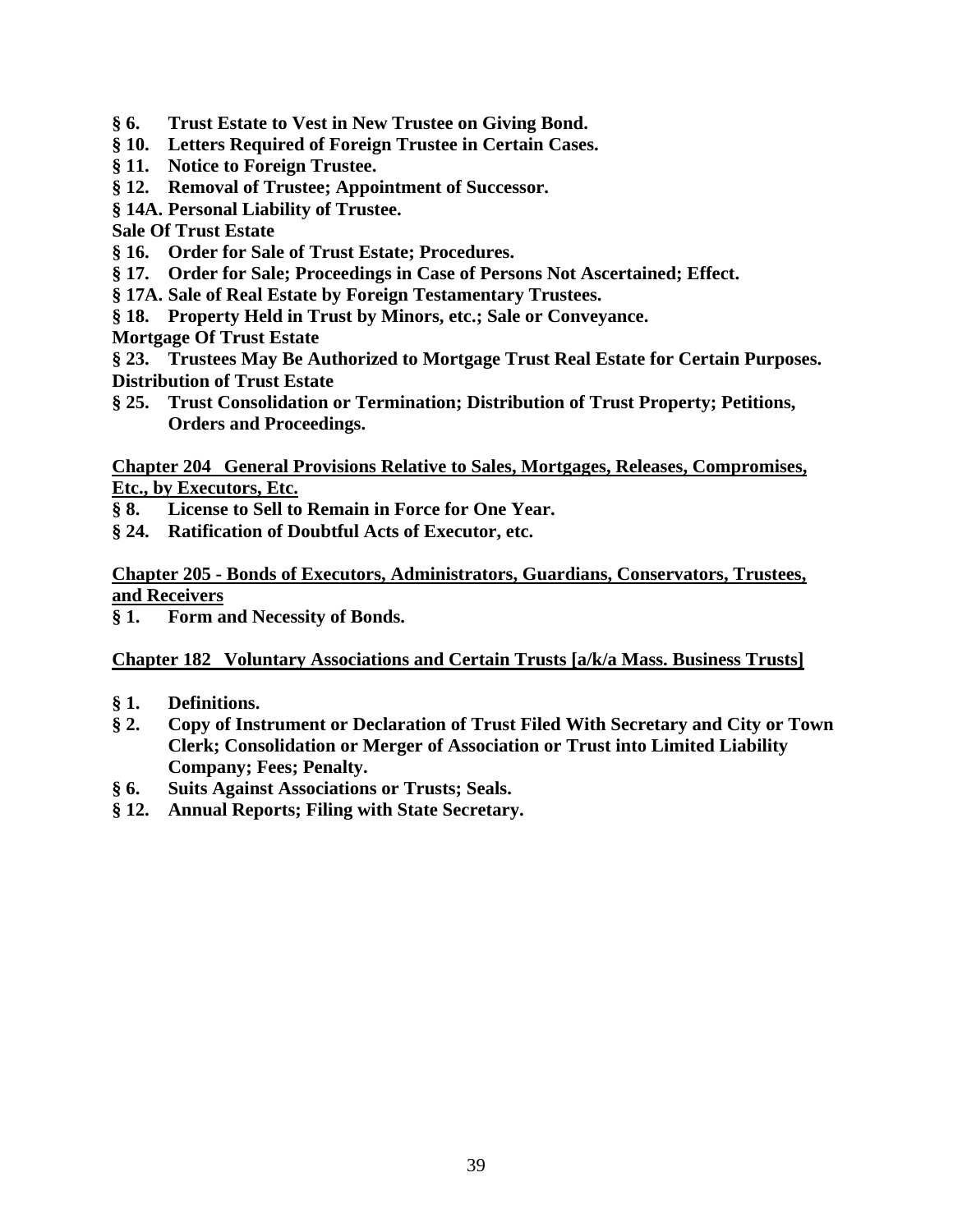# **COMPENDIUM OF TRUST-RELATED STATUTES**

## **Chapter 183: Alienation of Land**

#### **§ 14. Uses and Trusts.**

When a conveyance or devise of real estate is made to a grantee or devisee to a use intended to be executed by the statute of uses, the word "use" shall be employed in declaring the use; and provisions introduced by the words "in trust", or other expressions that might otherwise create uses, shall be deemed to create trusts and not uses. If no use is declared in a conveyance or devise of real estate, the same shall take effect as if it were expressed to be for the use of the grantee or devisee.

## **HISTORY:** 1912, 502, § 15

## **CONVEYANCE OF ESTATES SUBJECT TO REMAINDER, ETC.**

## **§ 49. Probate Court May Appoint Trustees to Convey or Mortgage.**

If land is subject to a vested or contingent remainder, executory devise, conditional limitation, reversion or power of appointment, the probate court for the county where such land is situated may, upon the petition of any person having an estate or interest therein, either present or future, vested or contingent, and after notice and other proceedings as hereinafter required, appoint one or more trustees and authorize him or them to sell and convey land or any part thereof in fee simple, if such sale and conveyance appears to the court to be necessary or expedient, or to mortgage the same for such an amount, on such terms and for such purposes as may seem to the court judicious or expedient; and such conveyance or mortgage shall be valid and binding upon all parties.

**HISTORY:** 1868, 287, §§ 1, 2; 1869, 331; 1871, 322, §§ 1-3; 1873, 280, § 2; PS 1882, 120, § 19; 1895, 183, § 1; 1897, 136; RL 1902, 127, §§ 28, 29; 1914, 108; 1917, 306, §§ 1, 2; 1923, 71

## **§ 50. Notice and Appointment of Guardian Ad Litem or Next Friend.**

Notice of a petition under the preceding section shall be given in such manner as the court may order to all persons who are or who may become interested in the land to which the petition relates, and to all persons whose issue, not in being, may become interested therein; and the court shall of its own motion in every case appoint a suitable person to appear and act therein as the next friend of all minors, persons not ascertained, and persons not in being, who are or may become interested in such land; and provisions of sections thirty-four and thirty-five of chapter two hundred and one consistent herewith shall apply in the case of such appointment.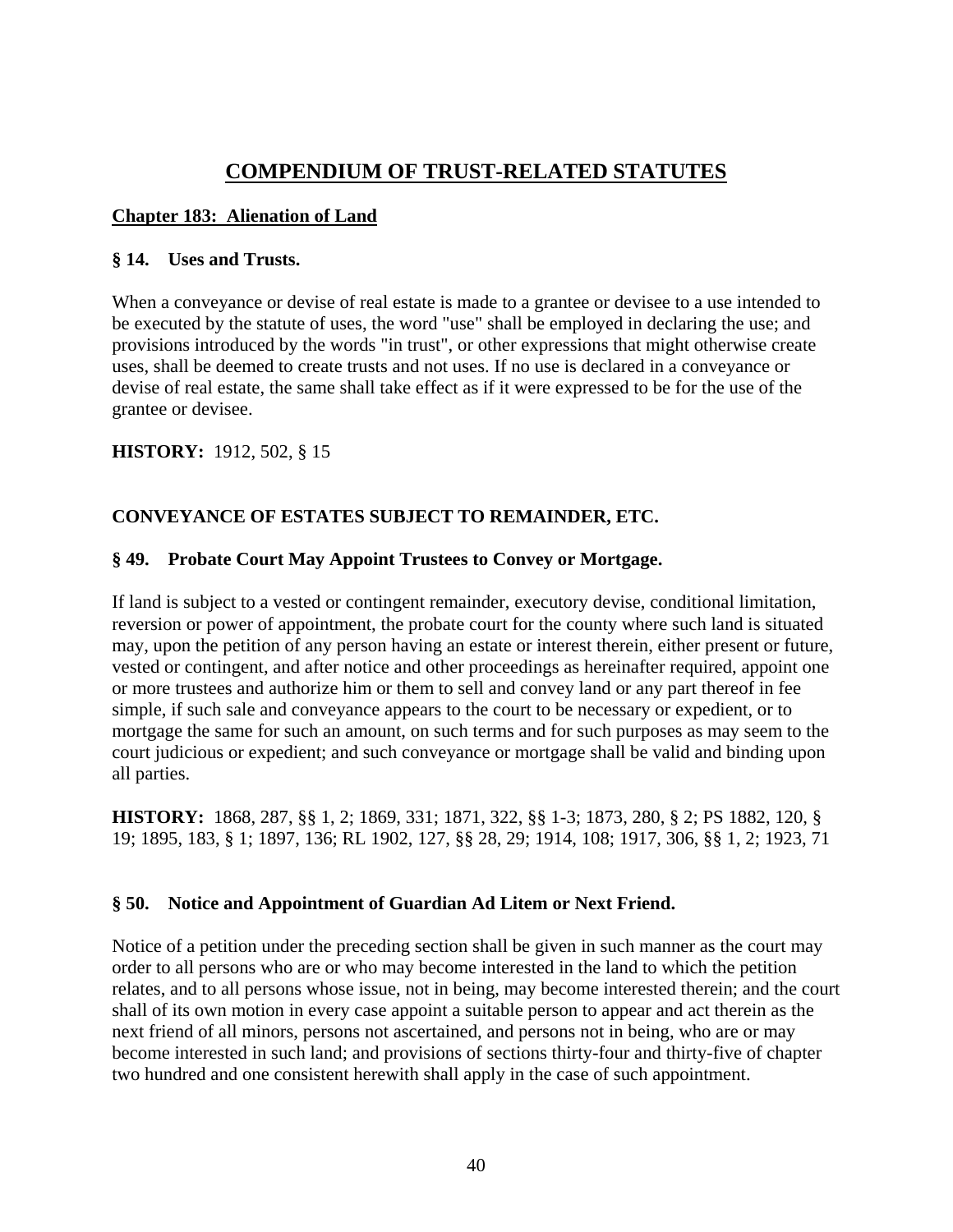**HISTORY:** 1868, 287, § 2; 1871, 322, § 2; PS 1882, 120, § 20; 1895, 183, § 2; RL 1902, 127, § 30; 1917, 306, § 3

#### **§ 51. Trustee to Give Bond, and Hold or Apply Proceeds of Sale or Mortgage.**

A trustee appointed under section forty-nine shall give bond in such form and for such amount as the court appointing him may order, and he shall receive and hold, invest or apply the proceeds of any sale or mortgage made by him for the benefit of the persons who would have been entitled to the land if such sale or mortgage had not been made, and the probate court of any county where any part of such land is situated shall have jurisdiction of all matters thereafter arising relative to such trust.

**HISTORY:** 1868, 287, §§ 1, 3; 1871, 322, § 1; PS 1882, 120, § 21; 1895, 183, § 2; RL 1902, 127, § 31; 1917, 306, § 4

## **APPENDIX OF FORMS:**

#### **Form (3). Deed of Executor, Administrator, Trustee, Guardian, Conservator, Receiver or Commissioner**

---- executor of the will of ---- administrator of the estate of ---- trustee under ---- guardian of --- conservator of ---- receiver of the estate of ---- commissioner by the power conferred by ----, and every other power, for ---- dollars paid, grant to ---- the land in ---- (description) ----.

Witness ---- hand and seal this ---- day of ----.

(Here add acknowledgment.) (Seal.)

(1912, 502, § 4.)

## **Form (13). Acknowledgment of Individual acting in his Own Right**

**NOTE:** Appendix doesn't have specific one for Trustees, but can use the individual one by inserting **"Trustee(s), as aforesaid,"** after the name(s) and, at the end of "free act and deed", inserting **"as Trustee."**

(Caption specifying the state and place where the acknowledgment is taken)

On this ---- day of ---- 19----, before me personally appeared AB (or AB and CD), to me known to be the person (or persons) described in and who executed the foregoing instrument, and acknowledged that he (or they) executed the same as his (or their) free act and deed.

(Signature and title of officer taking acknowledgment. Seal, if required.)

(1894, 253, § 1; RL 1902, 127, § 18.)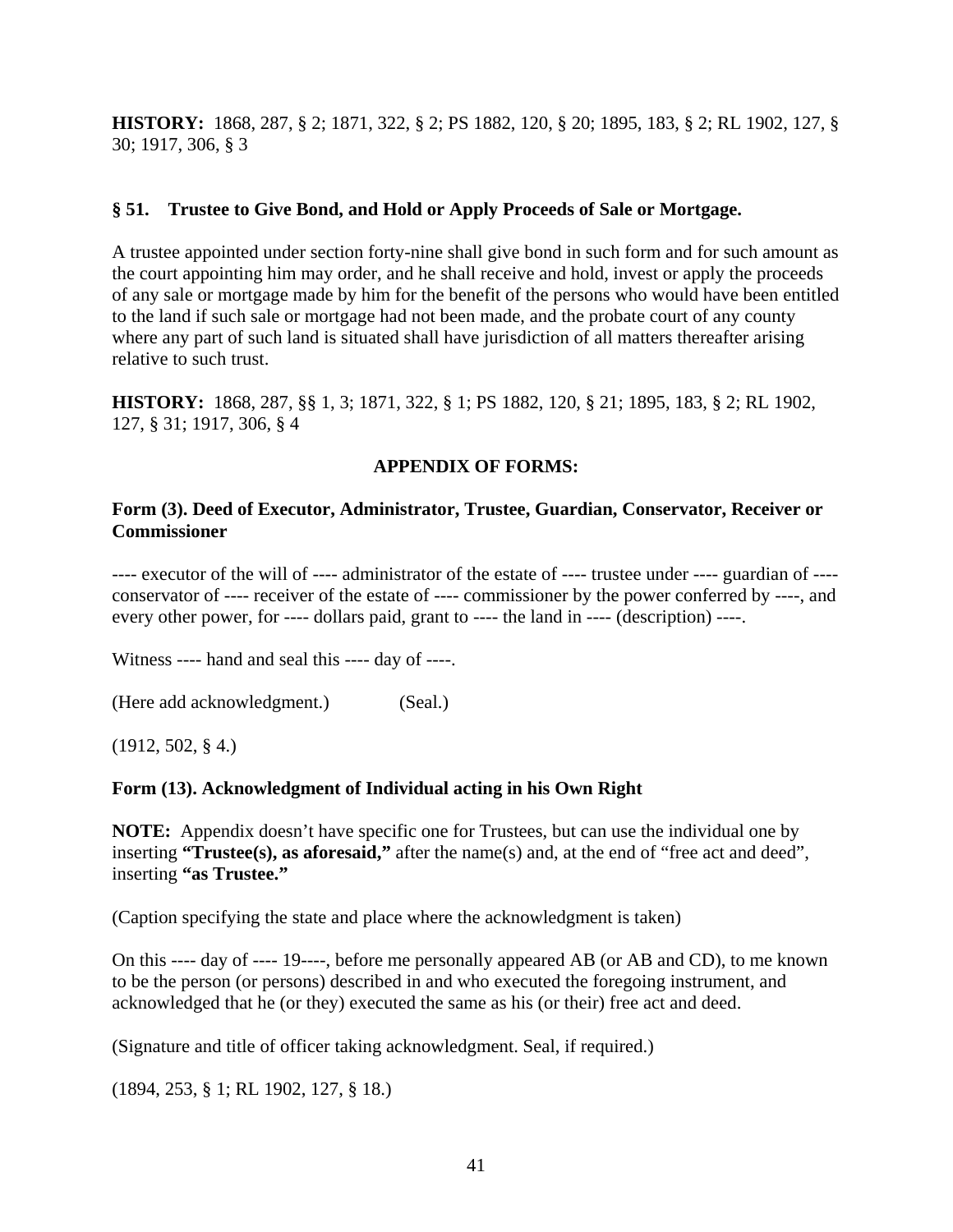## **Chapter 184: General Provisions Relative to Real Property**

## **§ 7. Conveyances and Devises to Two or More Persons.**

A conveyance or devise of land **to two or more persons** or to husband and wife, **except** a mortgage or **a devise or conveyance in trust**, shall create an **estate in common and not in joint tenancy**, unless it is expressed in such conveyance or devise that the grantees or devisees shall take jointly, or as joint tenants, or in joint tenancy, or to them and the survivor of them, or unless it manifestly appears from the tenor of the instrument that it was intended to create an estate in joint tenancy. A devise of land to a person and his spouse shall, if the instrument creating the devise expressly so states, vest in the devisees a tenancy by the entirety.

A conveyance or devise of land to a person and his spouse which expressly states that the grantees or devisees shall take jointly, or as joint tenants, or in joint tenancy, or to them and the survivor of them shall create an estate in joint tenancy and not a tenancy by the entirety. In a conveyance or devise to three or more persons, words creating a joint tenancy shall be construed as applying to all of the grantees, or devisees, regardless of marital status, unless a contrary intent appears from the tenor of the instrument.

A conveyance or devise of land to two persons as tenants by the entirety, who are not married to each other, shall create an estate in joint tenancy and not a tenancy in common.

**HISTORY:** 1785, 62, § 4; RS 1836, 59, §§ 10, 11; GS 1860, 89, §§ 13, 14; PS 1882, 126, §§ 5, 6; 1885, 237; RL 1902, 134, § 6; 1954, 395, § 1; 1973, 210, § 1; 1979, 239, § 1

## **§ 25. Protection of Land Titles Against the Effects of Indefinite References.**

**No indefinite reference in a recorded instrument shall subject any person not an immediate party thereto to any interest in real estate, legal or equitable, nor put any such person on inquiry with respect to such interest, nor be a cloud on or otherwise adversely affect the title of any such person acquiring the real estate under such recorded instrument if he is not otherwise subject to it or on notice of it.** An **indefinite reference means** (1) a recital indicating directly or by implication that real estate may be subject to restrictions, easements, mortgages, encumbrances or other interests not created by instruments recorded in due course, (2) a recital or indication affecting a description of real estate which by excluding generally real estate previously conveyed or by being in general terms of a person's right, title or interest, or for any other reason, can be construed to refer in a manner limiting the real estate described to any interest not created by instruments recorded in due course, **(3) a description of a person as trustee or an indication that a person is acting as trustee, unless the instrument containing the description or indication either sets forth the terms of the trust or specifies a recorded instrument which sets forth its terms and the place in the public records where such instrument is recorded,** and (4) any other reference to any interest in real estate, unless the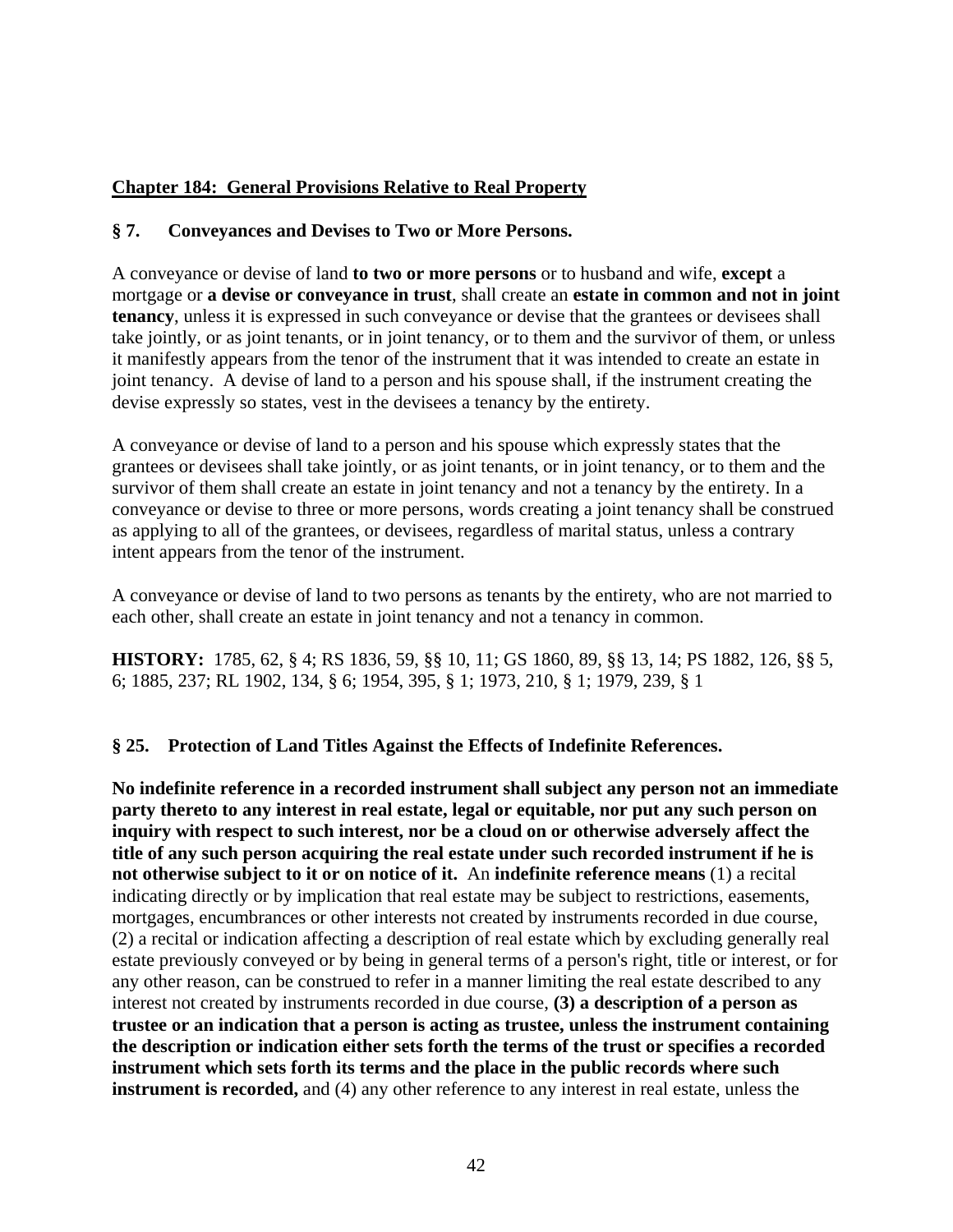instrument containing the reference either creates the interest referred to or specifies a recorded instrument by which the interest is created and the place in the public records where such instrument is recorded. No instrument shall be deemed recorded in due course unless so recorded in the registry of deeds for the county or district in which the real estate affected lies as to be indexed in the grantor index under the name of the owner of record of the real estate affected at the time of the recording. This section shall not apply to a reference to an instrument in a notice or statement permitted by law to be recorded instead of such instrument, nor to a reference to the secured obligation in a mortgage or other instrument appearing of record to be given as security, nor in any proceeding for enforcement of any warranty of title.

#### **HISTORY:** 1959, 294, § 1

#### Editorial Note—

Section 2 of the inserting act provides as follows:

Section 2. Section twenty-five of chapter one hundred and eighty-four of the General Laws, inserted by section one of this act, shall apply to indefinite references made before the effective date of this act as well as to those made thereafter except that it shall not apply to any interest which appears of record in accordance with this section before the expiration of one year after said effective date. Any interest appears of record if (a) there is recorded in the registry of deeds for the county or district in which the real estate affected lies an instrument creating the interest or a notice of claim signed and acknowledged by the holder of the interest fully describing it and specifying his residence and the name of the owner of record of the real estate affected at the time of the recording, and (b), in case of an instrument not so recorded as to be indexed in the grantor index under the name of the owner of record of the real estate affected at the time of its recording, whether before or after said effective date, there is also recorded a notice of recording identifying the instrument and specifying the place of its recording in the registry of deeds and the name of the owner of record of the real estate affected at the time of the recording of the notice. All notices of claim and notices of recording shall be indexed in the grantor index under the name of the record owner specified therein.

#### **§ 34. Protection of Persons Purchasing Land from Trustees.**

**Any recordable instrument purporting to affect an interest in real estate executed by any person or persons who, in the records of the registry of deeds** for the county or district in which the real estate lies, **are or appear to be the trustees of a trust** shall be **binding on the trust in favor of a purchaser or other person relying in good faith on such instrument**, notwithstanding **(a)** inconsistent provisions of the trust, unless said trust is recorded in said registry of deeds, with the place of recording referred to in some instrument in the chain of title to the real estate affected, **(b)** any amendment, revocation, removal or resignation of trustee, appointment of additional trustee, or other matter affecting the trust, unless the same is recorded in said registry of deeds and noted on the margin of said trust in said registry, or **(c)** any inadequacy in the consideration recited. As used in this section the term "trust" shall not include a trust under a will.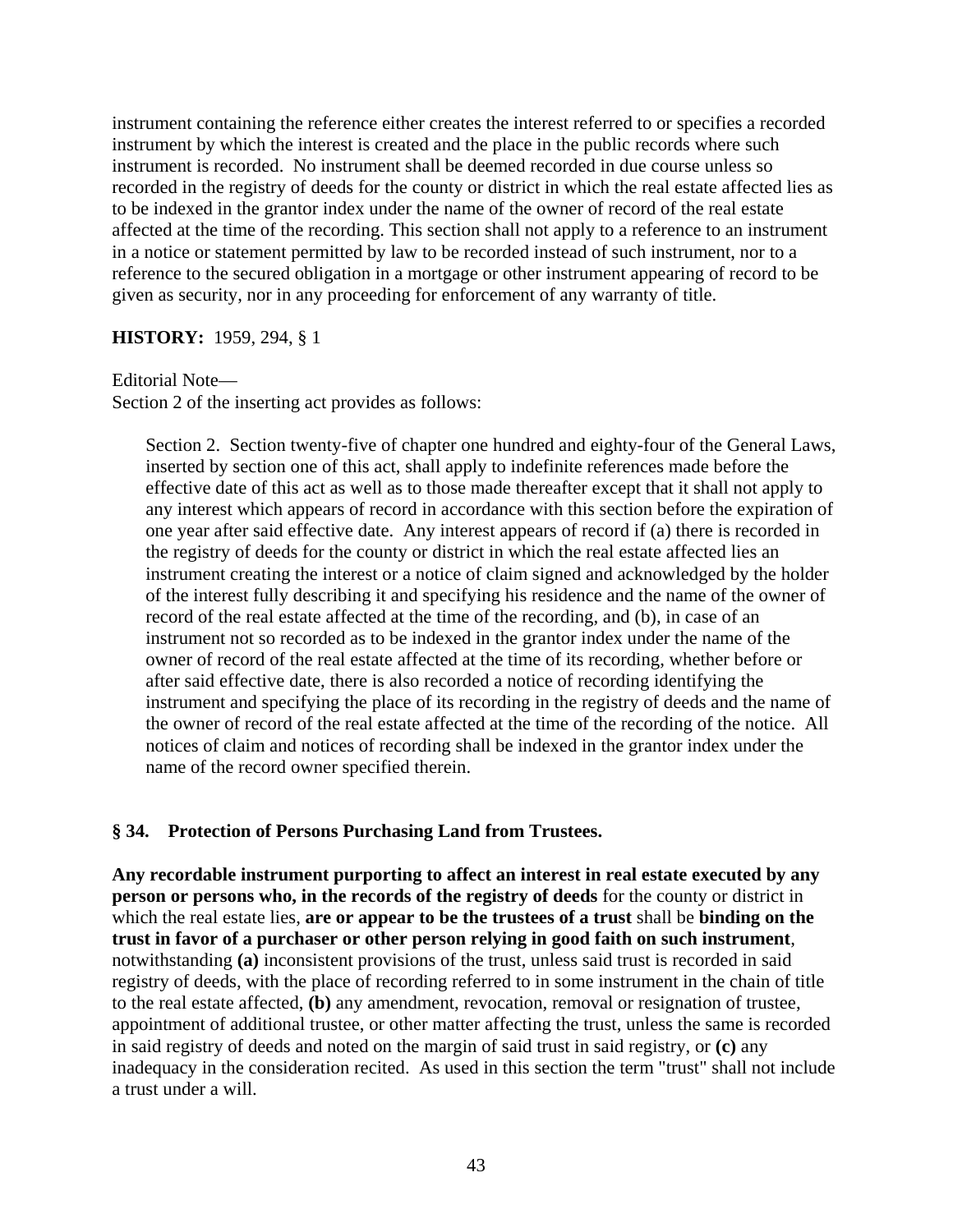#### **HISTORY:** 1973, 199

#### **Chapter 184A - Statutory Rule Against Perpetuities**

- **§ 1. Nonvested Property Interests; Powers of Appointment; Conditions Determining Validity.**
- **§ 2. Time of Creation; Property Interest; Power of Appointment.**
- **§ 3. Reformation of Disposition by Court.**
- **§ 4. Exemptions From Rule.**
- **§ 5. Thirty-Year Limit; Options in Gross; Leases; Easements in Gross; Fifty-Year Limit with Respect to Affordable Housing.**
- **§ 6. Applicability of Rule; Time of Creation of Interest or Power.**
- **§ 7. Fee Simple Determinable in Land, When to Become Fee Simple Absolute; Exceptions.**
- **§ 8. Chapter Applicable to Legal and Equitable Interests.**
- **§ 9. Chapter Not Applicable to Valid Pre-1955 Limitations.**
- **§ 10. Application to Be Uniform.**
- **§ 11. Chapter Supersedes Common Law.**

Special Note--

Acts 1989, Ch. 668, § 1, entitled "An act relative to the rule against perpetuities", approved January 8, 1990, by § 2, effective June 30, 1990, replaced Chapter 184A, with new provisions in §§ 1-11

## **§ 1. Nonvested Property Interests; Powers of Appointment; Conditions Determining Validity.**

(a) A nonvested property interest is invalid unless:

(1) when the interest is created, it is certain to vest or terminate no later than twenty-one years after the death of an individual then alive; or

(2) the interest either vests or terminates within ninety years after its creation.

(b) A general power of appointment not presently exercisable because of a condition precedent is invalid unless:

(1) when the power is created, the condition precedent is certain to be satisfied or become impossible to satisfy no later than twenty-one years after the death of an individual then alive; or

(2) the condition precedent either is satisfied or becomes impossible to satisfy within ninety years after its creation.

(c) A nongeneral power of appointment or a general testamentary power of appointment is invalid unless: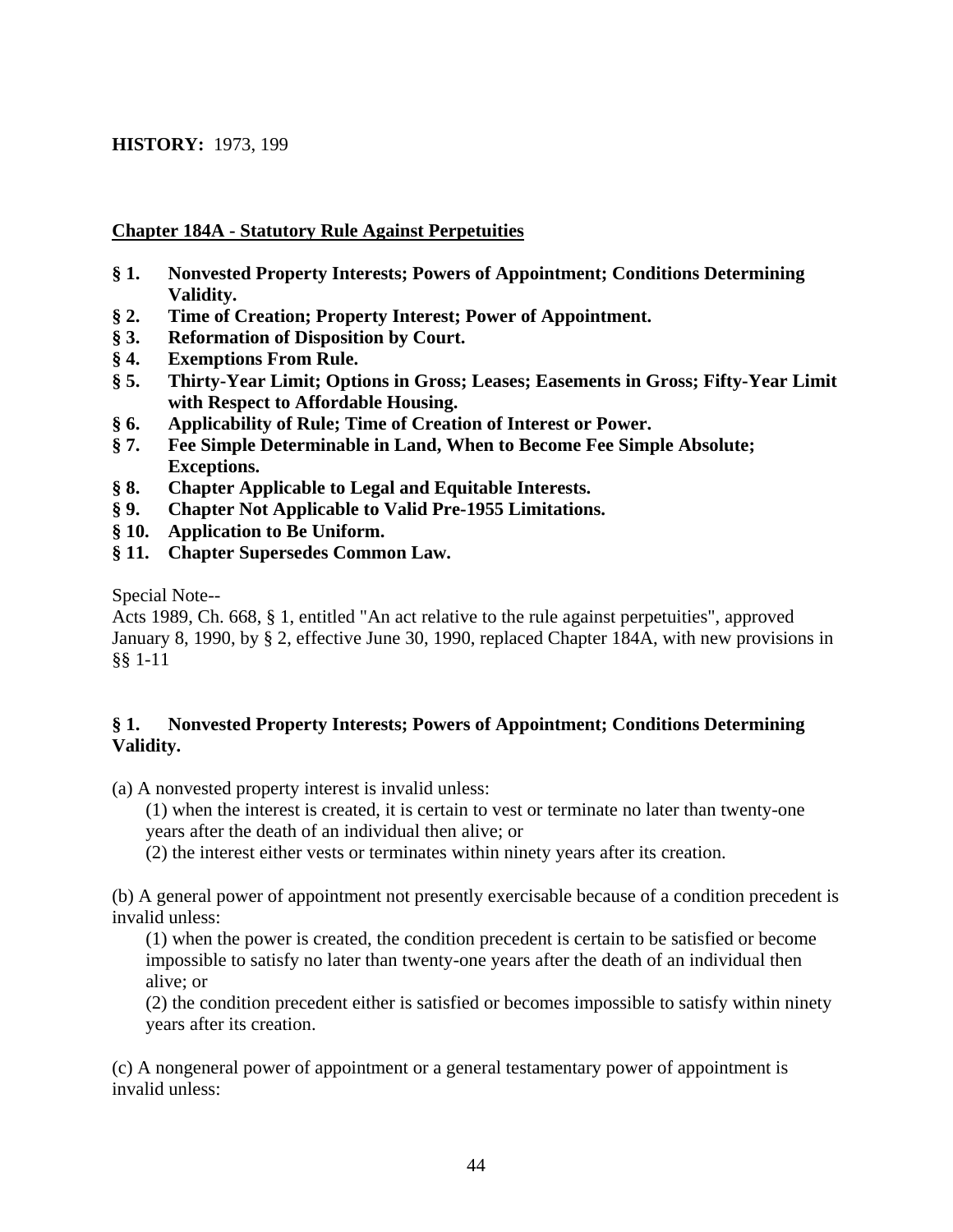(1) when the power is created, it is certain to be irrevocably exercised or otherwise to terminate no later than twenty-one years after the death of an individual then alive; or (2) the power is irrevocably exercised or otherwise terminates within ninety years after its creation.

(d) In determining whether a nonvested property interest or a power of appointment is valid under clause (1) of paragraph (a), clause (1) of paragraph (b), or clause (1) of paragraph (c), the possibility that a child will be born to an individual after the individual's death is disregarded.

**HISTORY:** 1989, 668, § 1

## **§ 2. Time of Creation; Property Interest; Power of Appointment.**

(a) Except as provided in paragraphs (b) and (c) and in paragraph (a) of section five, the time of creation of a nonvested property interest or a power of appointment is determined under general principles of property law.

(b) For purposes of this chapter, if there is a person who alone can exercise a power created by a governing instrument to become the unqualified beneficial owner of (i) a nonvested property interest or (ii) a property interest subject to a power of appointment described in paragraph (b) or paragraph (c) of section one, the nonvested property interest or power of appointment is created when the power to become the unqualified beneficial owner terminates.

(c) For purposes of this chapter, a nonvested property interest or a power of appointment arising from a transfer of property to a previously funded trust or other existing property arrangement is created when the nonvested property interest or power of appointment in the original contribution was created.

**HISTORY:** 1989, 668, § 1

## **§ 3. Reformation of Disposition by Court.**

Upon the petition of an interested person, a court shall reform a disposition in the manner that most closely approximates the transferor's manifested plan of distribution and is within the ninety years allowed by clause (2) of paragraph (a), clause (2) of paragraph (b) or clause (2) of paragraph (c) of section one if:

(1) a nonvested property interest or a power of appointment becomes invalid under said section one;

(2) a class gift is not, but might become, invalid under said section one and the time has arrived when the share of any class member is to take effect in possession or enjoyment; or (3) a nonvested property interest that is not validated by clause (1) of paragraph (a) of said section one can vest but not within ninety years after its creation.

**HISTORY**: 1989, 668, § 1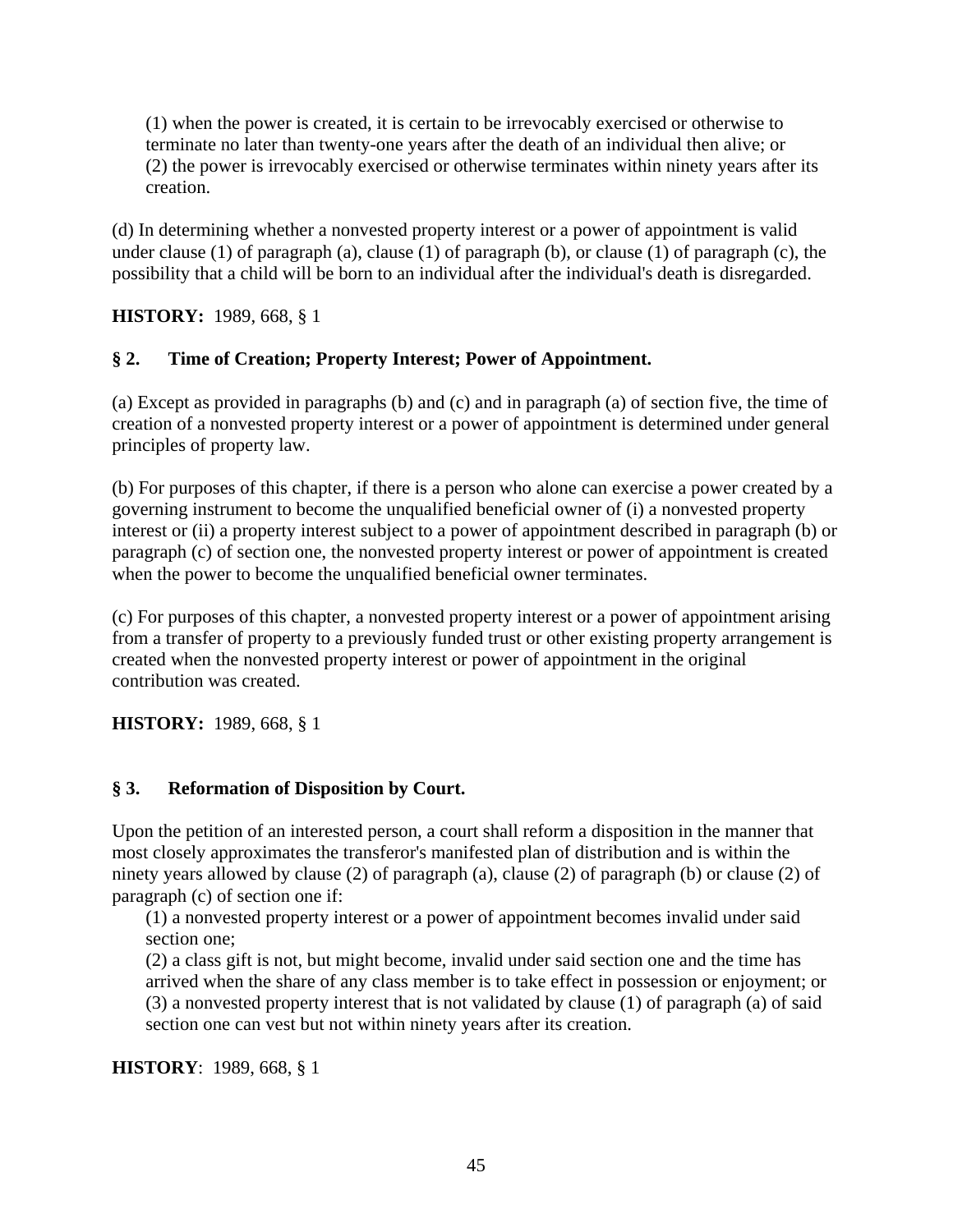## **§ 4. Exemptions From Rule.**

#### Section one shall not apply to:

(1) a nonvested property interest or a power of appointment arising out of a nondonative transfer, except a nonvested property interest or a power of appointment arising out of (i) a premarital or postmarital agreement, (ii) a separation or divorce settlement, (iii) a spouse's election, (iv) a similar arrangement arising out of a prospective, existing, or previous marital relationship between the parties, (v) a contract to make or not to revoke a will or trust, (vi) a contract to exercise or not to exercise a power of appointment, (vii) a transfer in satisfaction of a duty of support, or (viii) a reciprocal transfer;

(2) a fiduciary's power relating to the administration or management of assets, including the power of a fiduciary to sell, lease, or mortgage property, and the power of a fiduciary to determine principal and income;

(3) a power to appoint a fiduciary;

(4) a discretionary power of a trustee to distribute principal before termination of a trust to a beneficiary having an indefeasibly vested interest in the income and principal;

(5) a nonvested property interest held by a charity, government, or governmental agency or subdivision, if the nonvested property interest is preceded by an interest held by another charity, government, or governmental agency or subdivision;

(6) a nonvested property interest in or a power of appointment with respect to a trust or other property arrangement forming part of a pension, profit-sharing, stock bonus, health, disability, death benefit, income deferral, or other current or deferred benefit plan for one or more employees, independent contractors, or their beneficiaries or spouses, to which contributions are made for the purpose of distributing to or for the benefit of the participants or their beneficiaries or spouses the property, income, or principal in the trust or other property arrangement, except a nonvested property interest or a power of appointment that is created by an election of a participant or a beneficiary or spouse; or

(7) a property interest, power of appointment, or arrangement that was not subject to the common-law rule against perpetuities or is excluded by another statute of this state.

**HISTORY:** 1989, 668, § 1

## **§ 5. Thirty-Year Limit; Options in Gross; Leases; Easements in Gross; Fifty-Year Limit with Respect to Affordable Housing.**

(a) An option in gross with respect to an interest in land or minerals or a preemptive right in the nature of a right of first refusal in gross with respect to an interest in land or minerals becomes invalid if it is not exercised within thirty years after its creation.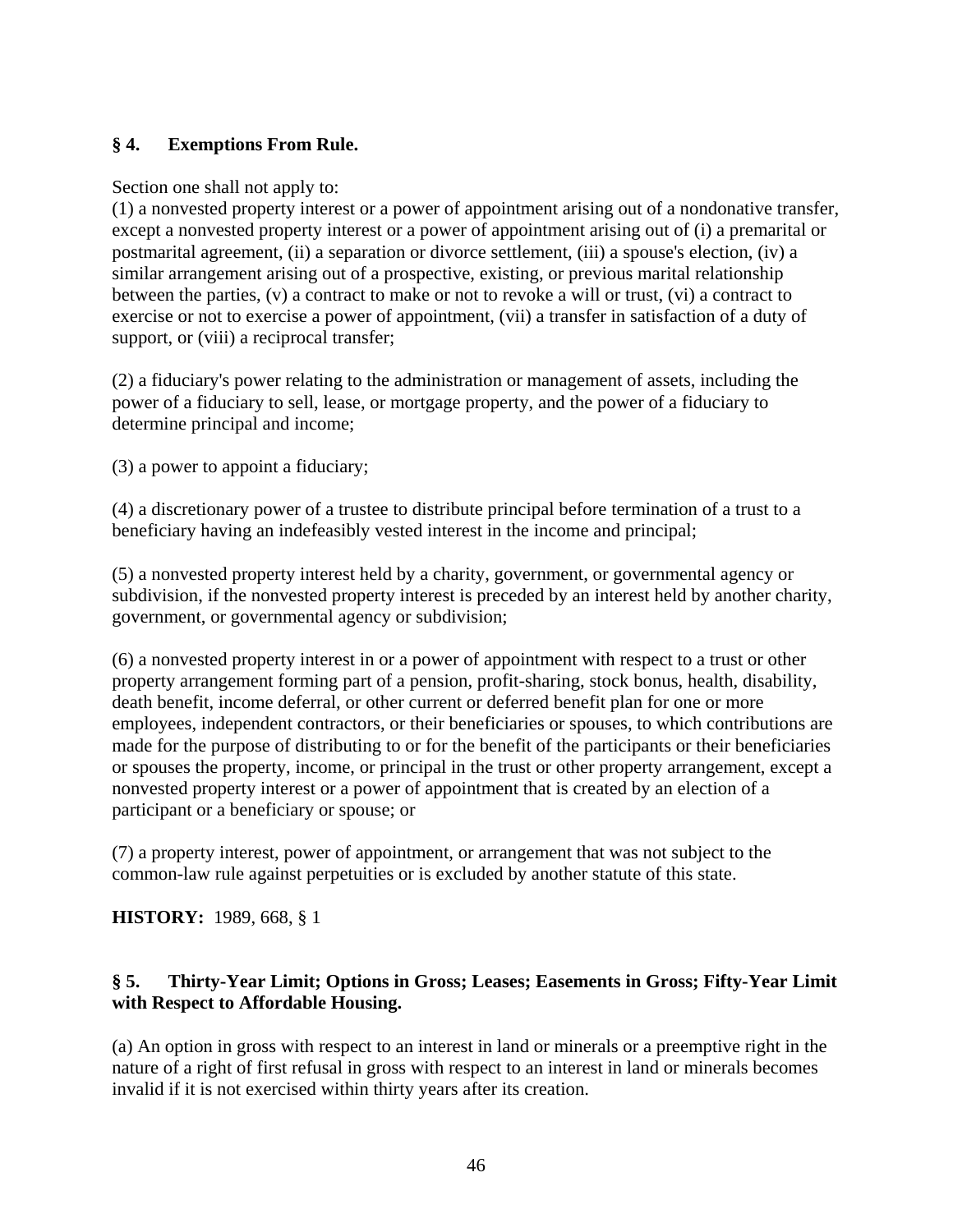(b) A lease to commence at a time certain or upon the happening of a future event becomes invalid if its term does not actually commence in possession within thirty years after its execution.

(c) A nonvested easement in gross becomes invalid if it does not vest within thirty years after its creation.

(d) Any option in gross with respect to an interest in land or minerals, or a preemptive right in the nature of a right of first refusal in gross with respect to an interest in land or minerals, or a lease, or a nonvested easement in gross which option in gross, preemptive right in the nature of a right of first refusal in gross, lease, or nonvested easement in gross held by a government or government agency or subdivision or by a public instrumentality or public authority or by a quasi-public entity, or by an instrumentality created pursuant to chapter forty F becomes invalid if it is not exercised or becomes vested within fifty years after its creation.

**HISTORY:** 1989, 668, § 1; 1991, 434

## **§ 6. Applicability of Rule; Time of Creation of Interest or Power.**

(a) Except as extended by paragraph (b), this chapter applies to a nonvested property interest or a power of appointment that is created on or after the effective date of this chapter. For purposes of this section, a nonvested property interest or a power of appointment created by the exercise of a power of appointment is created when the power is irrevocably exercised or when a revocable exercise becomes irrevocable.

(b) If a nonvested property interest or a power of appointment was created before the effective date of this chapter and is determined in a judicial proceeding, commenced on or after the effective date of this chapter, to violate the commonwealth's rule against perpetuities as that rule existed before the effective date of this chapter, a court upon the petition of an interested person may reform the disposition in the manner that most closely approximates the transferor's manifested plan of distribution and is within the limits of the rule against perpetuities applicable when the nonvested property interest or power of appointment was created.

**HISTORY:** 1989, 668, § 1

#### **§ 7. Fee Simple Determinable in Land, When to Become Fee Simple Absolute; Exceptions.**

A fee simple determinable in land or a fee simple in land subject to a right of entry for condition broken shall become a fee simple absolute if the specified contingency does not occur within thirty years from the date when such fee simple determinable or such fee simple subject to a right of entry becomes possessory. If such contingency occurs within said thirty years the succeeding interest, which may be an interest in a person other than the person creating the interest or his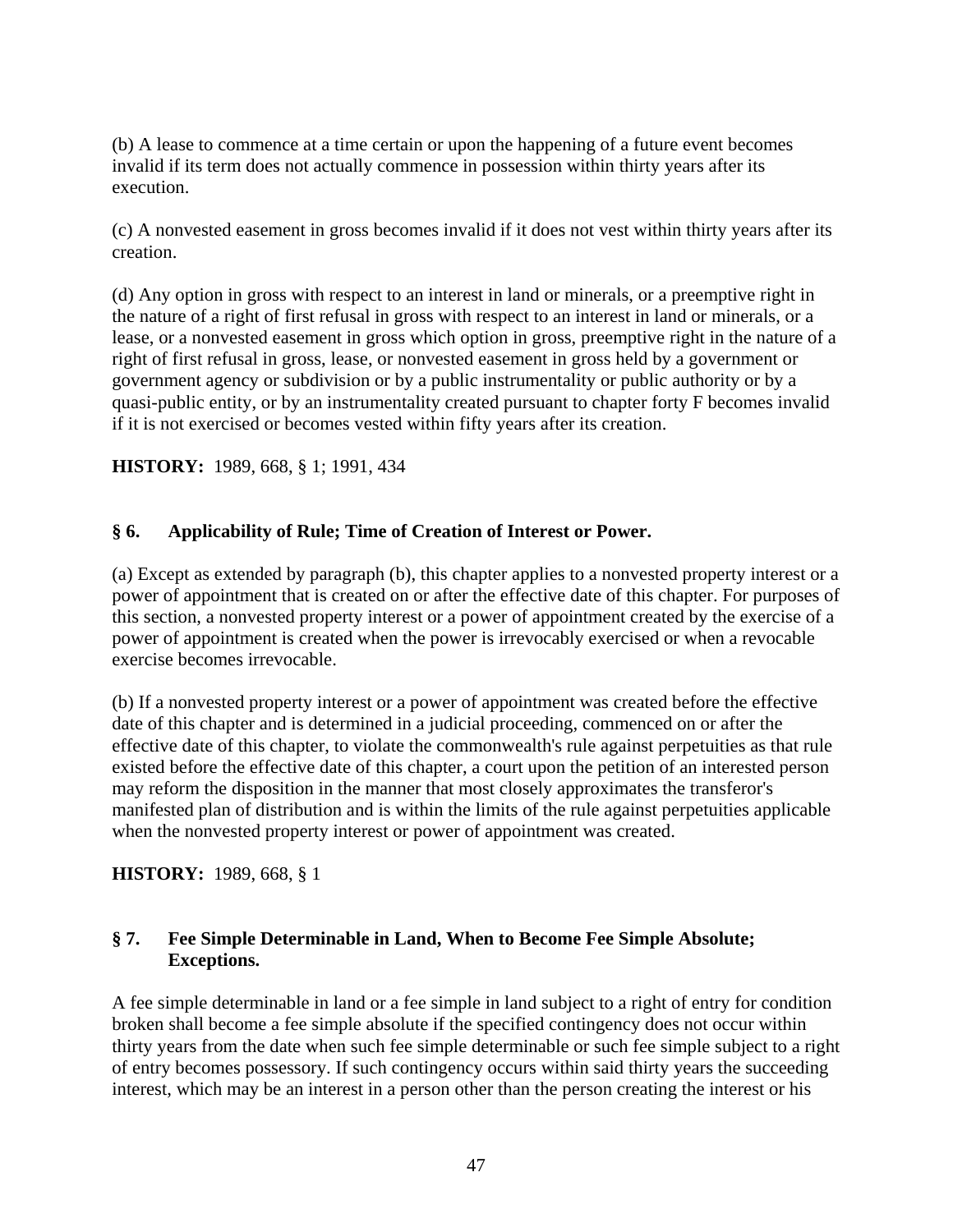heirs, shall become possessory or the right of entry exercisable notwithstanding the rule against perpetuities.

**HISTORY:** 1989, 668, § 1

## **§ 8. Chapter Applicable to Legal and Equitable Interests.**

This chapter shall apply to both legal and equitable interests.

**HISTORY:** 1989, 668, § 1

#### **§ 9. Chapter Not Applicable to Valid Pre-1955 Limitations.**

Except as provided in the first sentence of section seven, this chapter shall not be construed to invalidate or modify the terms of any limitation which would have been valid prior to January first, nineteen hundred and fifty-five.

**HISTORY:** 1989, 668, § 1

#### **§ 10. Application to Be Uniform.**

This chapter shall be applied and construed to effectuate its general purpose to make uniform the law with respect to the subject of this chapter among states enacting it.

**HISTORY:** 1989, 668, § 1

#### **§ 11. Chapter Supersedes Common Law.**

This chapter shall supersede the rule of the common law known as the rule against perpetuities.

**HISTORY:** 1989, 668, § 1

#### **FORMS**

NOTE: The following forms are provided in the Lexis "Massachusetts Law on Disc" to help with Perpetuities problems, although the actual forms appear right after G.L. c. 184, §1, rather than in c. 184A.

**Form 1. Saving Clause Provision Avoiding Violation of Rule Against Perpetuities** 

- **Form 2. Termination of Testamentary Trust to Avoid Violation of Rule Against Perpetuities**
- **Form 3. Termination of Inter Vivos Trust to Avoid Violation of Rule Against Perpetuities**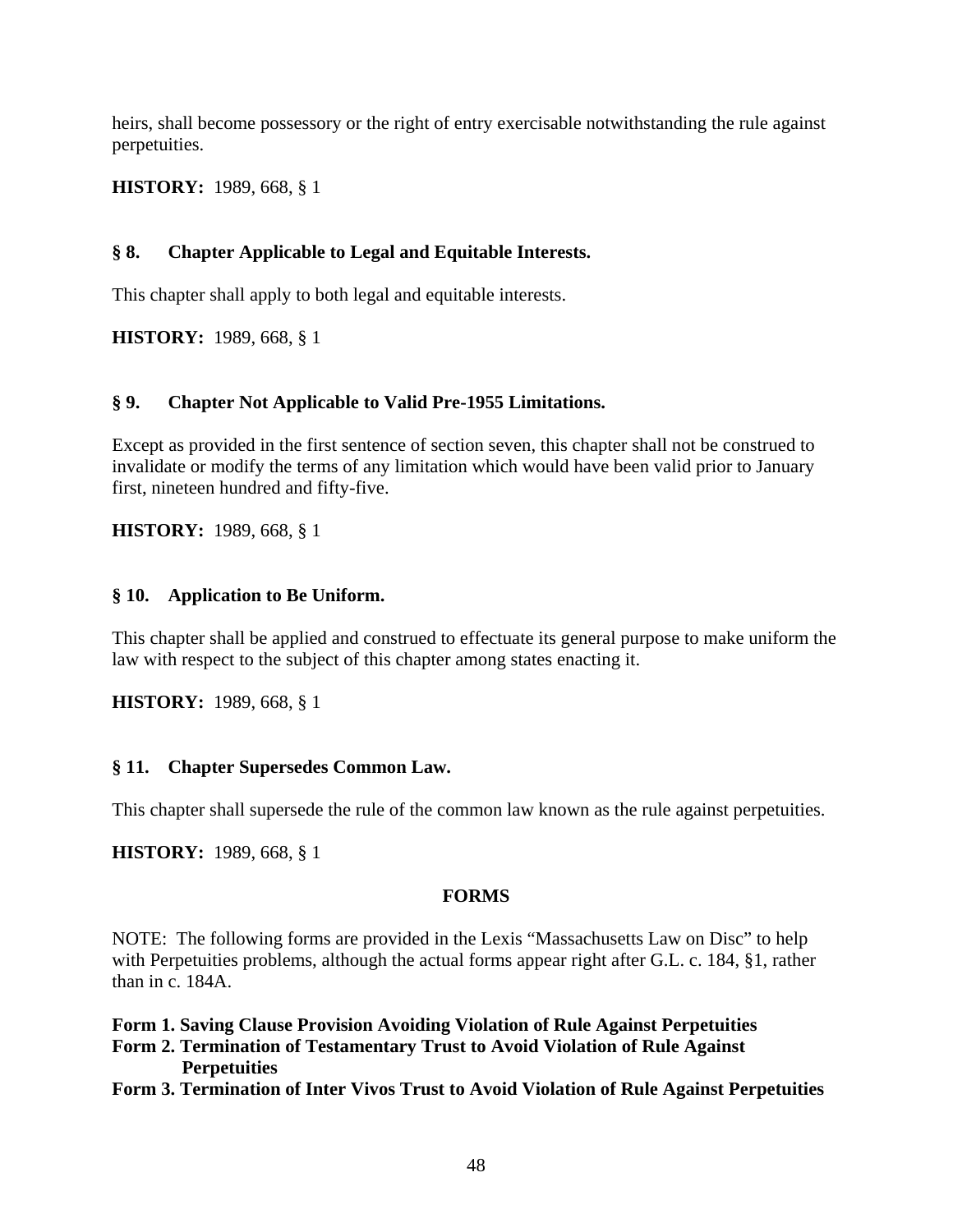- **Form 4. Termination of Inter Vivos Trust to Avoid Violation of Rule Against Perpetuities on Court Holding of Invalidity**
- **Form 5. Termination of Testamentary or Inter Vivos Trust to Avoid Violation of Rule Against Perpetuities-Reference to Law of Trustor's Domicile**
- **Form 6. Exercise of Power of Appointment Within Period of Perpetuities**

**Form 1.** Saving Clause Provision Avoiding Violation of Rule Against Perpetuities

Anything herein to the contrary notwithstanding, each estate or interest created hereby shall be given effect only to the extent to which it does not violate any applicable rules against perpetuities or the suspension of the power of alienation, of any other rules of law. The failure of any such estate or interest for such violation shall not render invalid any other estate or interest hereunder.

**Form 2.** Termination of Testamentary Trust to Avoid Violation of Rule Against Perpetuities

Notwithstanding the foregoing, the provisions of this will shall not postpone the vesting of the trust property or any portion thereof for a period more than 21 years after the death of the last survivor of the following persons living at the time of my death: [also [name measuring lives]. If not previously vested, then immediately prior to the expiration of such period, such trust property or portion thereof shall vest in and be distributed to the then income beneficiaries hereunder in the same proportions as they are then entitled to such income.

**Form 3.** Termination of Inter Vivos Trust to Avoid Violation of Rule Against Perpetuities

Notwithstanding anything herein contained to the contrary, the provisions of this trust agreement shall not postpone the vesting of the trust property or any portion thereof for a period more than 21 years after the death of the last survivor of the following persons living at the time of the execution of this agreement: [name measuring lives]. If any interest hereby created has not sooner vested, trustee shall at such time pay over the trust estate then in its possession to the persons then entitled to receive the income therefrom, in the same shares or portions in which such income is then being paid to them.

**Form 4**. Termination of Inter Vivos Trust to Avoid Violation of Rule Against Perpetuities on Court Holding of Invalidity

If a court of competent jurisdiction, in a proceeding in which the question of the validity of this trust is in issue, holds that this trust is void for violating the rule against perpetuities, then I direct that at such time trustee shall hold the trust res in trust, to pay over and deliver the same to such person or persons as may be entitled to receive the net income thereof, and in the same proportions, absolutely and free from further trusts.

**Form 5.** Termination of Testamentary or Inter Vivos Trust to Avoid Violation of Rule Against Perpetuities-Reference to Law of Trustor's Domicile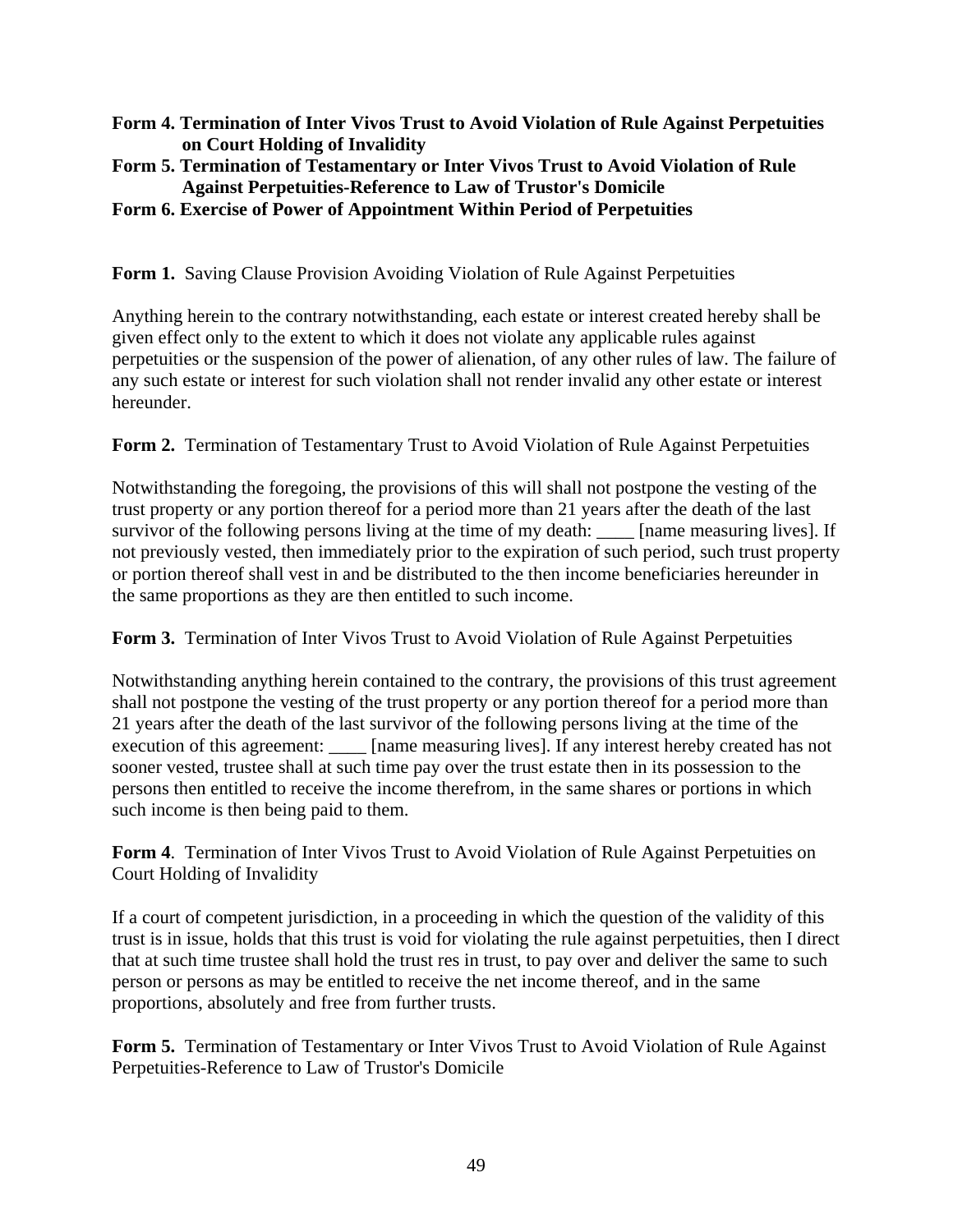If, in any contingency, the vesting of any interest hereunder may occur after the expiration of a longer period than is permitted by the law of the state of my domicile, then upon the happening of any such contingency such portion of the trust shall immediately be paid over absolutely to the person or persons to whom, and in the proportions in which, the income therefrom is then payable.

## **Form 6.** Exercise of Power of Appointment Within Period of Perpetuities

Each power of appointment created by this \_\_\_\_ [will or trust agreement] shall be exercisable by the designated donee if, and only if, the power is exercised prior to 21 years after the death of the last to die of \_\_\_\_\_ [name measuring lives, such as: my children in being at the time of \_\_\_\_\_ (my death or execution of this agreement)].

## **Chapter. 184B Short Form Terms for Wills and Trusts**

- **§ 1. Terms May Be Used in Any Will or Trust; Effect.**
- **§ 2. Statutory Optional Fiduciary Powers.**
- **§ 3. Statutory Disability Discretionary Powers.**
- **§ 4. Statutory Principal Discretionary Powers.**

Editorial Note--

Section 9 of the inserting act (**Chapter 688 of the Acts of 1981**) provides in part as follows: "Chapter 184B of the General Laws, inserted by section one of this act shall apply to wills and trusts executed on or after the effective date of this act. . . ."

## **§ 1. Terms May Be Used in Any Will or Trust; Effect.**

The terms defined in this chapter may be used in any will or trust and, except as otherwise provided in the instrument, shall have the full force, meaning and effect of the words by which they are so defined. Adoption or employment in substance of a defined term in such instrument shall be a sufficient incorporation by reference of the applicable section of this chapter in effect at the date of the execution of the instrument, but this provision shall not preclude other methods or incorporation of any section in part only or subject to such modification as the incorporating instrument may provide. An attorney at law preparing a will or trust who uses a term defined in this chapter shall furnish to the testator or settlor a copy of the section of this chapter by which the term is defined; provided, however, that failure to do so shall not affect the validity of the incorporation by reference.

**HISTORY:** 1981, 688, § 1

## **§ 2. Statutory Optional Fiduciary Powers.**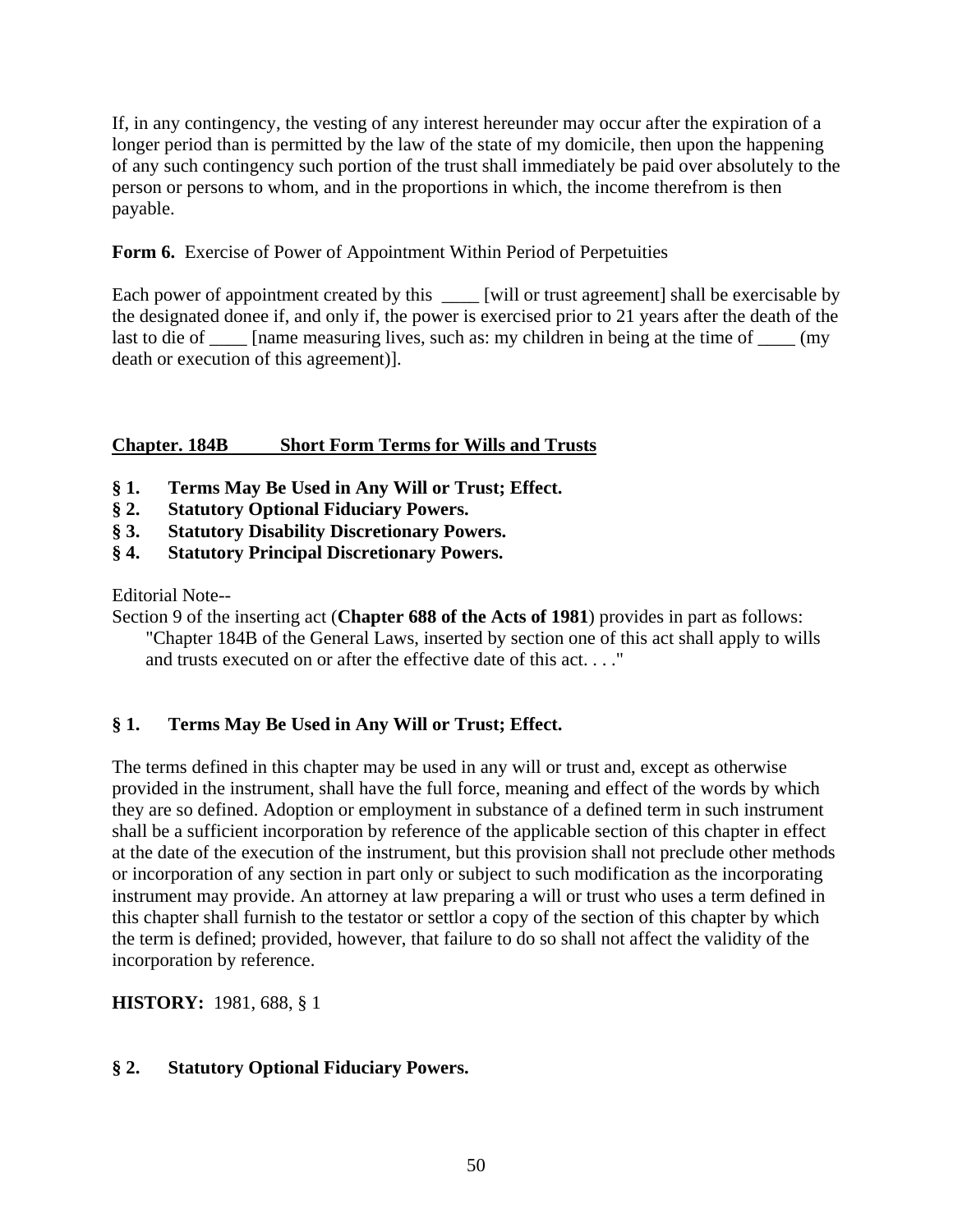The following powers shall be known as the **"Statutory Optional Fiduciary Powers"** and may be given to the fiduciary in a will or trust by specific reference thereto in said will **or trust** in addition to all common law and other statutory powers:

(1) Said fiduciary shall have the power **without approval of any court**:

(a) to retain any property in the form in which it is received and, while a trust is revocable by the settlor, to purchase or retain any property the purchase or retention of which is requested by the settlor;

(b) to accept additional property in any trust hereunder from any source and upon any special terms;

(c) with respect to any tangible personal property, to repair, store, insure or otherwise care for such property and to pay such shipping or other expense relating to such property as the fiduciary deems advisable;

(d) to abandon any property which the fiduciary determines to be worthless;

(e) to invest principal and income in such property as the fiduciary may determine, and, without limiting the generality of the foregoing, to invest in investment company shares or in shares or undivided portions of any common trust fund established by any fiduciary without notice to any beneficiary;

- **(f) to sell, exchange or otherwise dispose of the property at public or private sale on such terms as he may determine, no purchaser being bound to see to the application of any proceeds;**
- **(g) to lease the property on such terms as he may determine although the term may extend beyond the time when it becomes distributable;**
- (h) to decide all questions between principal and income according to law;
- (i) to keep registered securities in the name of a nominee;

(j) to pay, compromise or contest claims or controversies, including claims for estate or inheritance taxes, in such manner as he may determine;

(k) to participate in such manner as he may determine in any reorganization, merger or consolidation of any entity the securities of which constitute part of the property held, and to deposit such securities with voting trustees or committees of security holders even though under the terms of deposit such securities may remain deposited beyond the time when they become distributable, to vote upon any securities in person or by special, limited or general proxy, with or without power of substitution, and otherwise to exercise all the rights that may be exercised by any security holder in his individual capacity;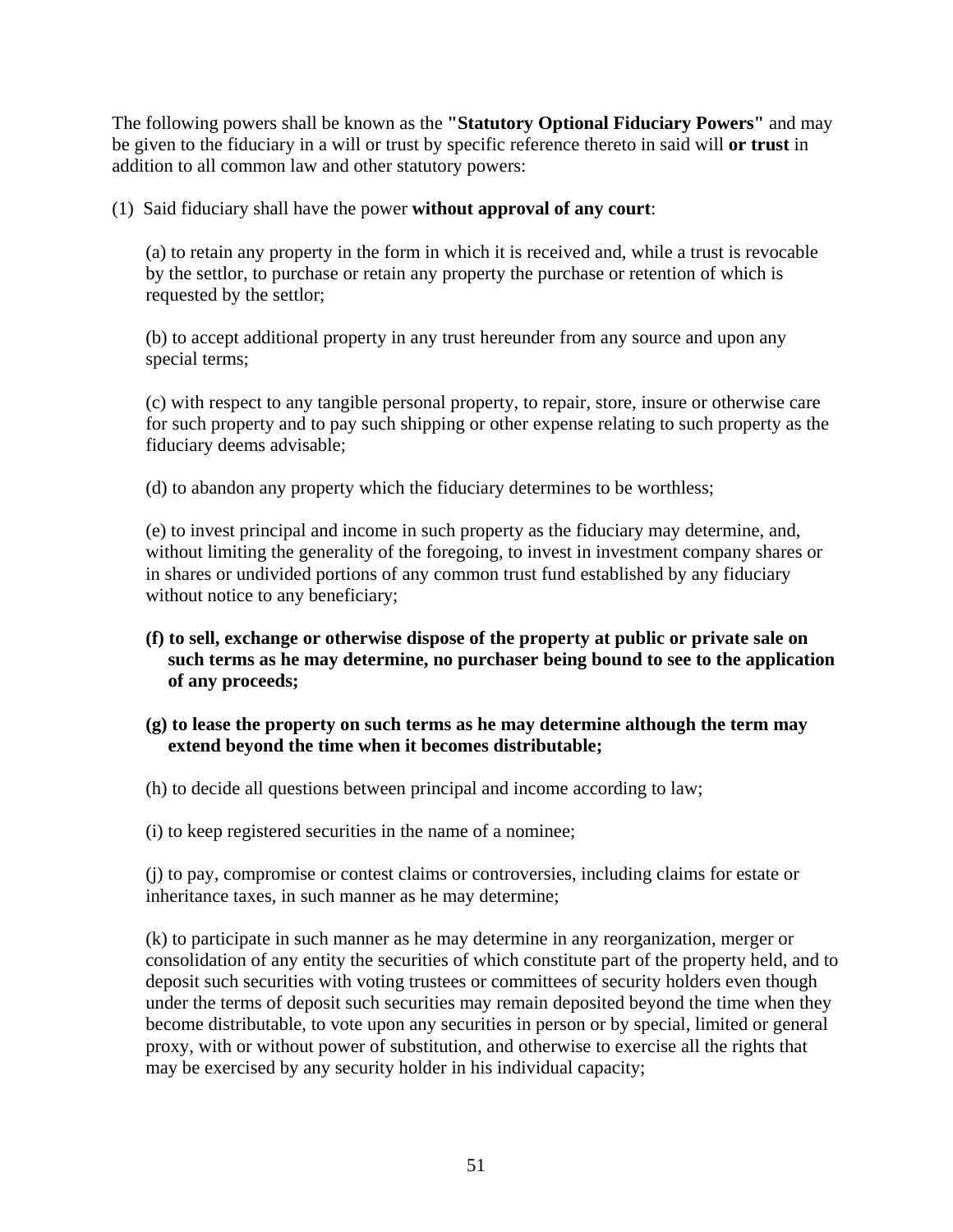**(l) to borrow such amounts as he may consider necessary to obtain cash for any purposes for which funds are required in administering the estate or trust, and in connection therewith, to mortgage or otherwise encumber any property on such conditions as he may determine although the term of the loan may extend beyond the time that would otherwise be needed for completing the administration of the estate or beyond the term of the trust;** 

(m) to allot in or towards satisfaction of any payment, distribution or division, in such manner as he may determine, any property held at then current fair market values determined by him;

(n) to hold trusts and shares undivided or at any time to hold the same or any of them set apart one from another;

#### **(o) to lend, borrow, buy or sell on commercially reasonable terms to or from any fiduciary acting under another instrument made by the testator or settlor; and**

(p) to combine all or part of the property for investment with property held by a fiduciary acting under another instrument upon substantially similar terms made by the testator or settlor or by his or her spouse, except that property qualifying for a marital, orphan or charitable deduction for federal tax purposes may not be so combined.

(2) Such powers shall be subject to such exceptions, limitations and conditions as to property otherwise qualifying for marital, orphan or charitable deductions allowable under federal tax laws as are contained in all special provisions relating thereto in the instrument or as may be necessary to conform to the requirements of federal tax laws at any time applicable for qualification of such property for such deduction, including consent of the surviving spouse or child, if any, of the testator or settlor, if so required. Such powers, except as expressly limited in the instrument, may be exercised by the person or persons for the time being serving as such fiduciary, whether or not named therein. Powers conferred on the fiduciary shall be exercised only in accordance with a reasonable discretion. **No power conferred upon the fiduciary in this section shall be exercised in favor of any person then serving as fiduciary nor in favor of his estate or his creditors, or the creditors of his estate.**

**HISTORY:** 1981, 688, § 1

#### **Cross References:**

Sale of trust estate, generally, see ALM GL c 203 § 16 Distribution of trust estate, see ALM GL c 203 § 25

## **CASE ANNOTATIONS:**

Where trust is permitted to disclaim under ALM GL c 191A § 1, trustee rather than beneficiaries may disclaim on behalf of trust. *McClintock v Scahill*, 403 Mass 397, 530 N.E.2d 164 (1988).

#### **§ 3. Statutory Disability Discretionary Powers.**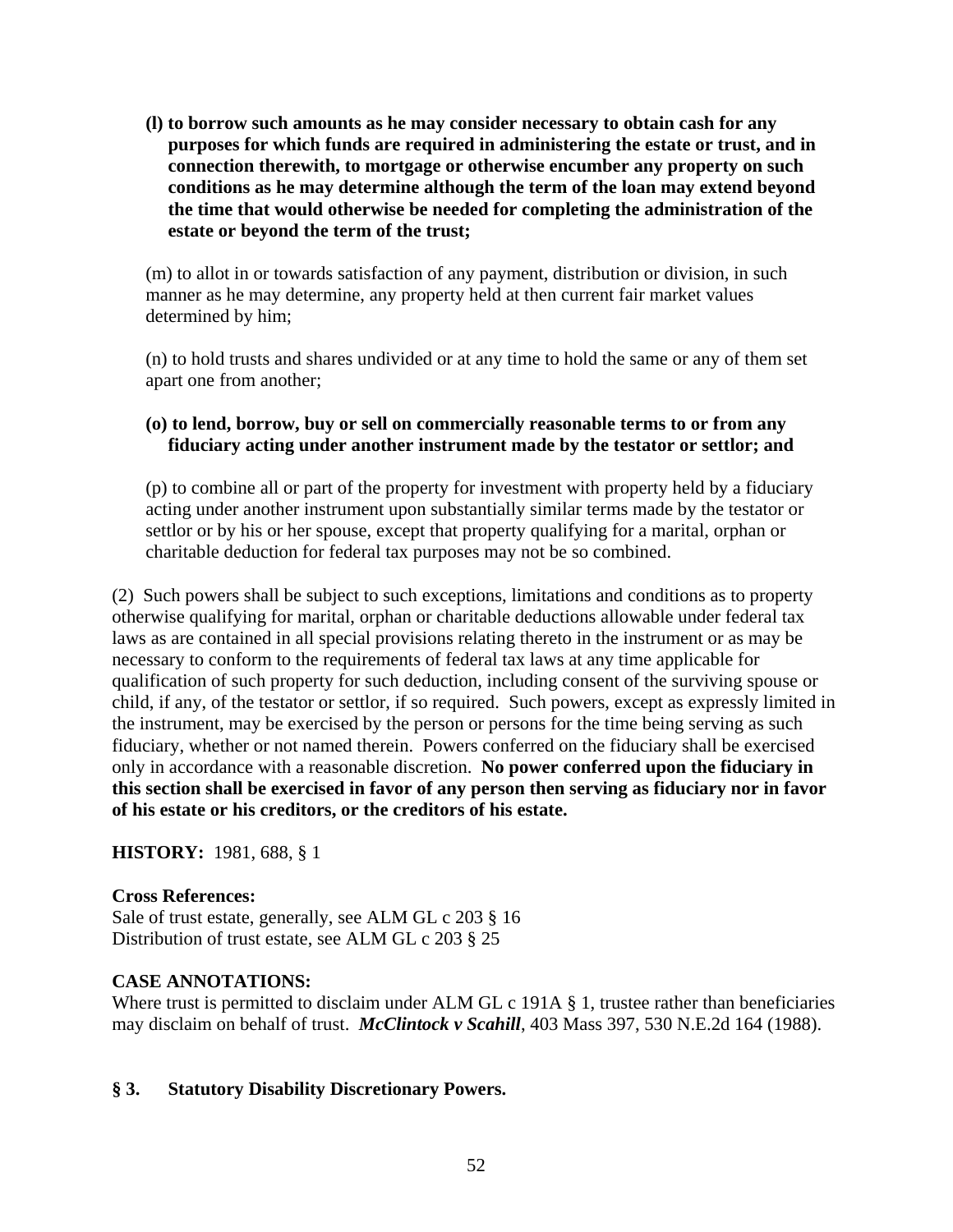The following discretionary powers, which shall be known as the **"Statutory Disability Discretionary Powers"**, may be conferred by reference upon any fiduciary, and, unless otherwise provided in the instrument by which it is conferred, shall apply to all distributions to be made under the terms of the instrument or under powers or discretions granted to the fiduciary by the instrument to a minor, to a person under such other age as may be specified in the instrument, or to a person whom the fiduciary determines to be unable to properly care for his property by reason of advanced age, mental weakness or physical incapacity:

The fiduciary may make distribution to any person to whom this discretion is applicable or apply or distribute the same for his benefit or account, or retain all or any part of the same, whether principal or income, in trust for him and thereafter at any time or times distribute part or all to him or apply or distribute the same for his benefit or account. When the discretion hereunder terminates, whether by reason of the age, or otherwise, the fiduciary shall distribute any property retained in trust for such person hereunder to such person, or to his guardian or conservator or to his estate, as the case may be. Such discretion shall not apply to any distribution to which the spouse, surviving spouse or surviving child of the testator or settlor making the instrument is entitled either outright or under a trust or share which qualifies for a marital or orphan deduction under applicable federal tax laws, except that distributions may be made to or applied for the benefit of such spouse, surviving spouse or surviving child, as the case may be.

**HISTORY:** 1981, 688, § 1

## **§ 4. Statutory Principal Discretionary Powers.**

The following discretionary powers, which shall be known as the **"Statutory Principal Discretionary Powers''**, may be conferred by reference upon any fiduciary, and, unless otherwise provided in the instrument by which it is conferred, the term **"primary beneficiary"** in the statutory discretion shall mean each person currently entitled under the instrument to a share of income, or, if no person is currently entitled to income as of right or for priority of consideration, each person to whom income may currently be paid in the discretion of the fiduciary.

The fiduciary may at any time pay to or for the benefit of the primary beneficiary, the spouse of the primary beneficiary and children of the primary beneficiary under the age of twenty-five years such amounts of the principal held for the benefit of the primary beneficiary as the fiduciary deems advisable, giving reasonable consideration to other resources available to the distributee, for the comfort, maintenance, support or benefit of the distributee. The fiduciary may at any time pay to or for the benefit of other issue of the primary beneficiary and spouses and surviving spouses of issue of the primary beneficiary such amounts of the principal as the fiduciary deems necessary, after use of other resources available to the distributee so far as practicable without undue hardship, for the comfort, maintenance and support of the distributee and consistent with the best interests of the primary beneficiary and a due regard for the interests of all persons affected. Said discretion may be exercised even though the share of principal held for the primary beneficiary is thereby exhausted. Said discretion to pay principal to or for the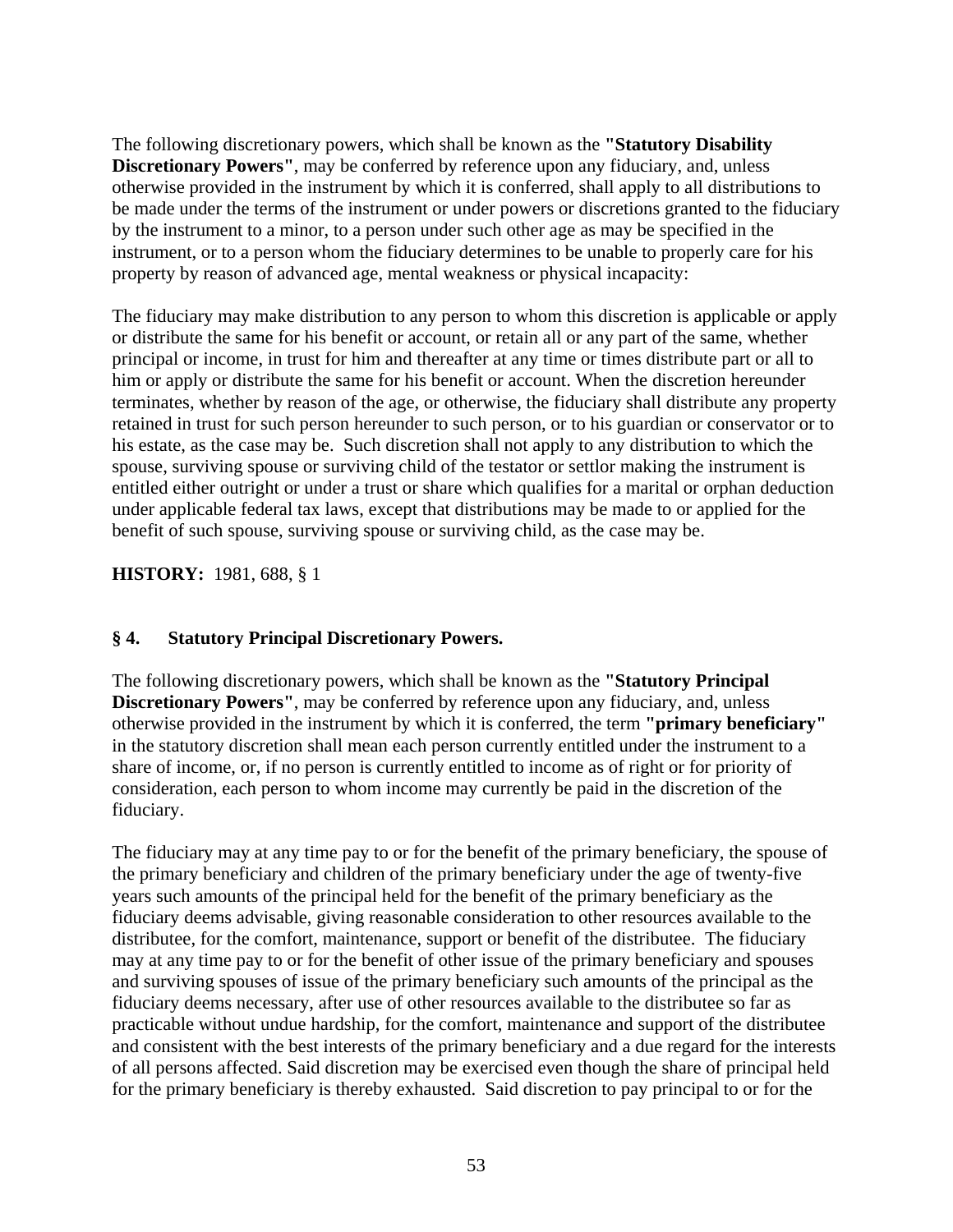benefit of any person includes the discretion after his death to pay or reimburse his estate for expenses incurred prior to his death and for reasonable funeral and burial expenses. If continuation of a trust or share has become impractical, the fiduciary may terminate it by distribution to the primary beneficiary or primary beneficiaries of the trust or share.

Principal, which in the exercise of such discretion is paid to or used for the benefit of any issue of the primary beneficiary or spouse or surviving spouse of such issue, shall be charged against any share of income or principal thereafter existing for such person or for any ancestor or issue of such person or for the spouse or surviving spouse of such person, ancestor or issue, unless the fiduciary upon equitable considerations shall otherwise determine. While the spouse or surviving spouse or surviving child of the testator or settlor is primary beneficiary of any trust or share which qualifies for a marital or orphan deduction under applicable federal tax laws, this discretion shall not apply to such trust or share except to permit the fiduciary to pay principal to or apply it for the benefit of such spouse or surviving spouse or surviving child, as the case may be. This discretion shall not be exercised in favor of any person then serving as such fiduciary who is otherwise eligible except for his maintenance or support nor in favor of his estate or his creditors or the creditors of his estate.

**HISTORY:** 1981, 688, § 1

## **Chapter 191A Disclaimer of Certain Property Interest Act**

- **§ 1. Definitions.**
- **§ 2. Disclaimer of Particular Interests.**
- **§ 3. Execution and Filing of Disclaimer; Time.**
- **§ 4. Form of Disclaimer.**
- **§ 5. Filing in Probate Court; Acknowledgment; Service.**
- **§ 6. Liability for Distribution of Disclaimed Property; Reliance on Disclaimer.**
- **§ 7. Disclaimer Irrevocable; Extinguishment of Powers; Presumption of Death; Vesting; Complaint for Declaratory Judgment or Instructions.**
- **§ 8. Barring of Right to Disclaim.**
- **§ 9. Effect of Restraints on Alienation on Right to Disclaim.**
- **§ 10. Effect on Other Laws.**

Special Note--

Section 2 of Chapter 573, Acts of 1975, effective by act of governor, October 29, 1975, provides as follows:

Section 2. The provisions of chapter one hundred and ninety-one A, inserted by section one of this act, shall apply to all interests in property, except those interests which have become indefeasibly vested in a finally ascertained beneficiary prior to the effective date of this act

## **§ 1. Definitions.**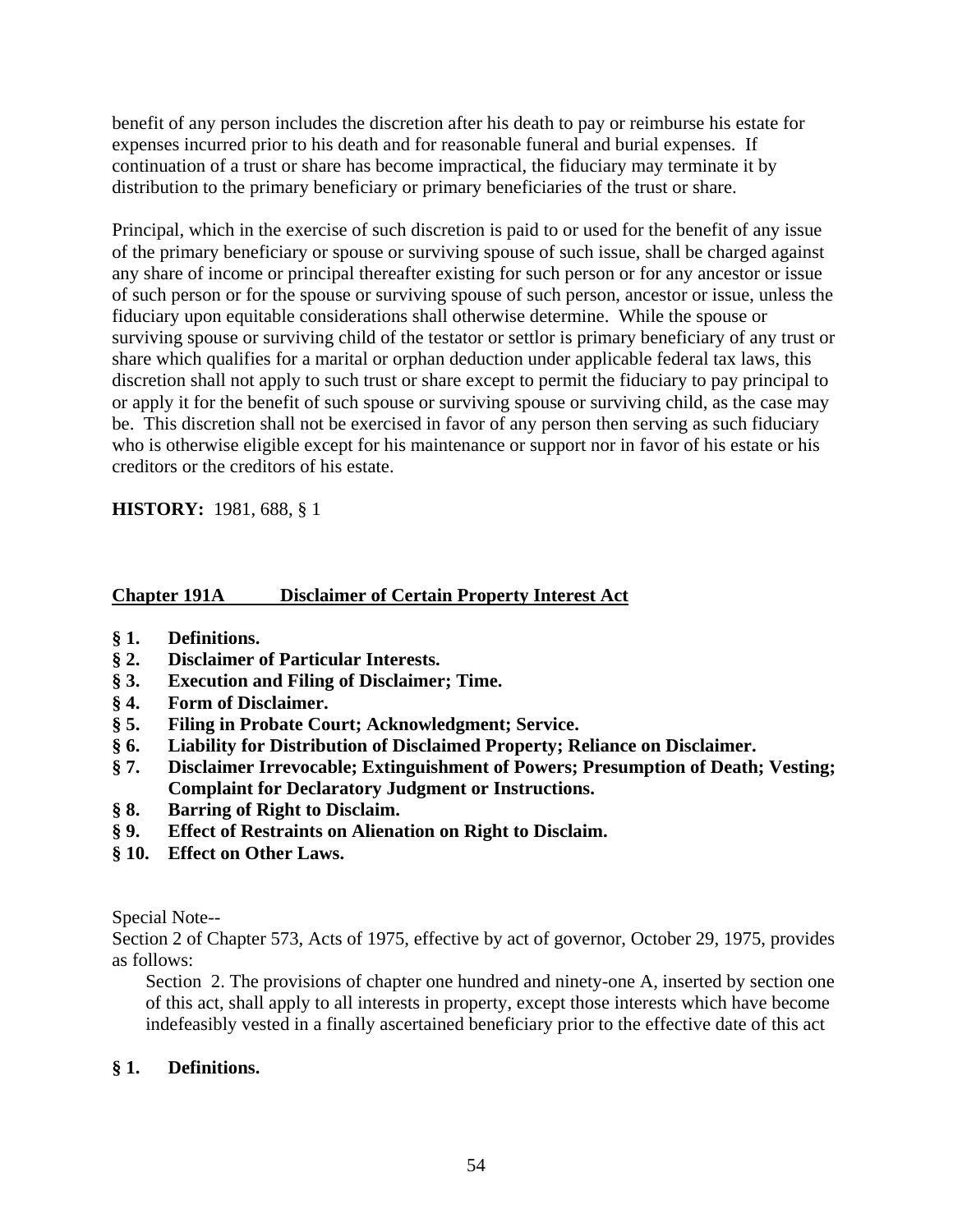The following words as used in this chapter shall have the following meanings, unless otherwise expressly provided or the context otherwise requires:--

**"Beneficiary",** any person to whom, and any estate, trust, corporation or other legal entity to which, an interest in property would pass in any manner described in section two, except for the execution and filing of a disclaimer in accordance with the provisions of this chapter.

An **"interest in property"** which may be disclaimed shall include:--

1. **any legal or equitable interest or estate**, whether present, future or contingent, in any real or personal property, or in any fractional part, share, or portion thereof, or in any specific asset or assets thereof;

2. any power to appoint, consume, apply, or expend property or any other right, power, or privilege, relating thereto;

3. any fractional part, share or portion of any interest described in clause (1) or (2).

**HISTORY:** 1975, 573, § 1

## **§ 2. Disclaimer of Particular Interests.**

Unless barred by the provisions of section eight, a beneficiary may disclaim any interest in property which, except for the execution and filing of a disclaimer in accordance with the provisions of this chapter, pass to the beneficiary:--

1. By intestate succession, devise, legacy, bequest, exercise or nonexercise of a power of appointment exercisable by will, or testamentary exercise or nonexercise of a power of appointment exercisable by either deed of trust or will; as beneficiary of a testamentary trust, beneficiary of a testamentary gift to a nontestamentary trust, or donee of a power of appointment created by will; by succession in any manner described in this clause to a disclaimed interest; or in any other manner not specified above under a testamentary instrument or by operation of any statute or rule of law governing devolution or disposition of property upon or after a person's death.

2. **As donee, grantee, beneficiary of an inter-vivos trust,** beneficiary of an insurance or annuity contract, **donee of a power of appointment created by a nontestamentary instrument**, or as surviving joint tenant or tenant by the entirety, except that a surviving joint tenant or tenant by the entirety may not disclaim that portion of an interest in joint property or property held by the entirety which is allocable to amounts contributed by him or her to the interest in such property; through exercise or nonexercise of a power of appointment exercisable by deed, or nontestamentary exercise or nonexercise of a power of appointment exercisable by deed of trust or will; under any deed, assignment, or other nontestamentary instrument of conveyance or transfer; by succession in any manner described in this clause to a disclaimed interest; or in any other manner not specified above under a nontestamentary instrument or by operation of any statute or rule of law.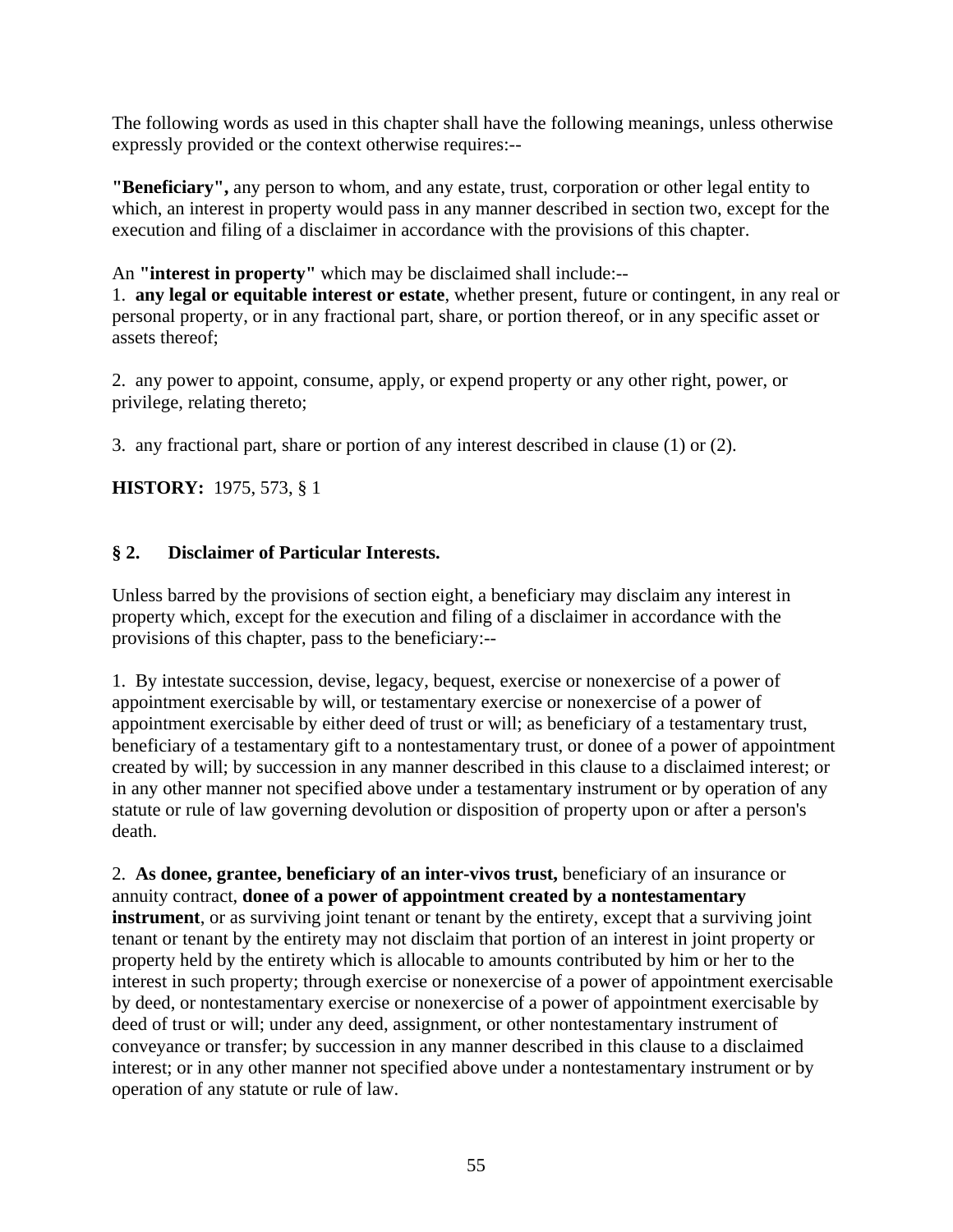Disclaimer may be made for a beneficiary under a legal disability by the duly appointed guardian or conservator of such beneficiary, and for a deceased beneficiary by the legal representative of such beneficiary's estate; provided, in any case, however, that the probate court having jurisdiction of the estate of such beneficiary shall have decreed, upon complaint filed by such guardian, conservator, or legal representative, that such disclaimer is in the best interests of those interested in the estate of such beneficiary and not detrimental to the best interests of the beneficiary or the estate of such beneficiary, and that such guardian, conservator, or legal representative is authorized to execute and file such disclaimer on behalf of such beneficiary in accordance with the provisions of this chapter.

## **HISTORY:** 1975, 573, § 1

## **CASE ANNOTATIONS:**

Trustee under inter vivos grandchildren's trust created by decedent and his wife could properly disclaim distribution from trustees of decedent's revocable trust (directing such distribution at his death) in order to provide favorable estate tax consequences to decedent's estate*. McClintock v Scahill*, 403 Mass 397, 530 N.E.2d 164 (1988).

Where trust is permitted to disclaim under ALM GL c 191A § 1, trustee rather than beneficiaries may disclaim on behalf of trust. **Id.**

## **§ 3. Execution and Filing of Disclaimer; Time.**

A disclaimer shall be executed and filed pursuant to the provisions of this chapter at any time after the creation of the interest in property being disclaimed, but in any event not later than nine months after the event determining that the beneficiary is finally ascertained as the beneficiary of such interest and that such interest is indefeasibly vested and in the case of a beneficiary who is a surviving joint tenant or tenant by the entirety, a disclaimer shall be executed and filed in any event not later than nine months after the death of the other joint tenant or tenants or tenant by the entirety; provided, that any court having jurisdiction of the property, an interest in which is being disclaimed, may, upon petition filed by the beneficiary, the duly appointed guardian or conservator of a beneficiary under a legal disability, or the legal representative of a deceased beneficiary's estate, permit an extension of time to execute and file a disclaimer, for such further period of time as the court in its discretion deems advisable.

**HISTORY:** 1975, 573, § 1

## **§ 4. Form of Disclaimer.**

A disclaimer shall be in writing, shall describe the interest in property being disclaimed, shall declare the disclaimer and the extent thereof, shall be clear and unequivocal, and shall be signed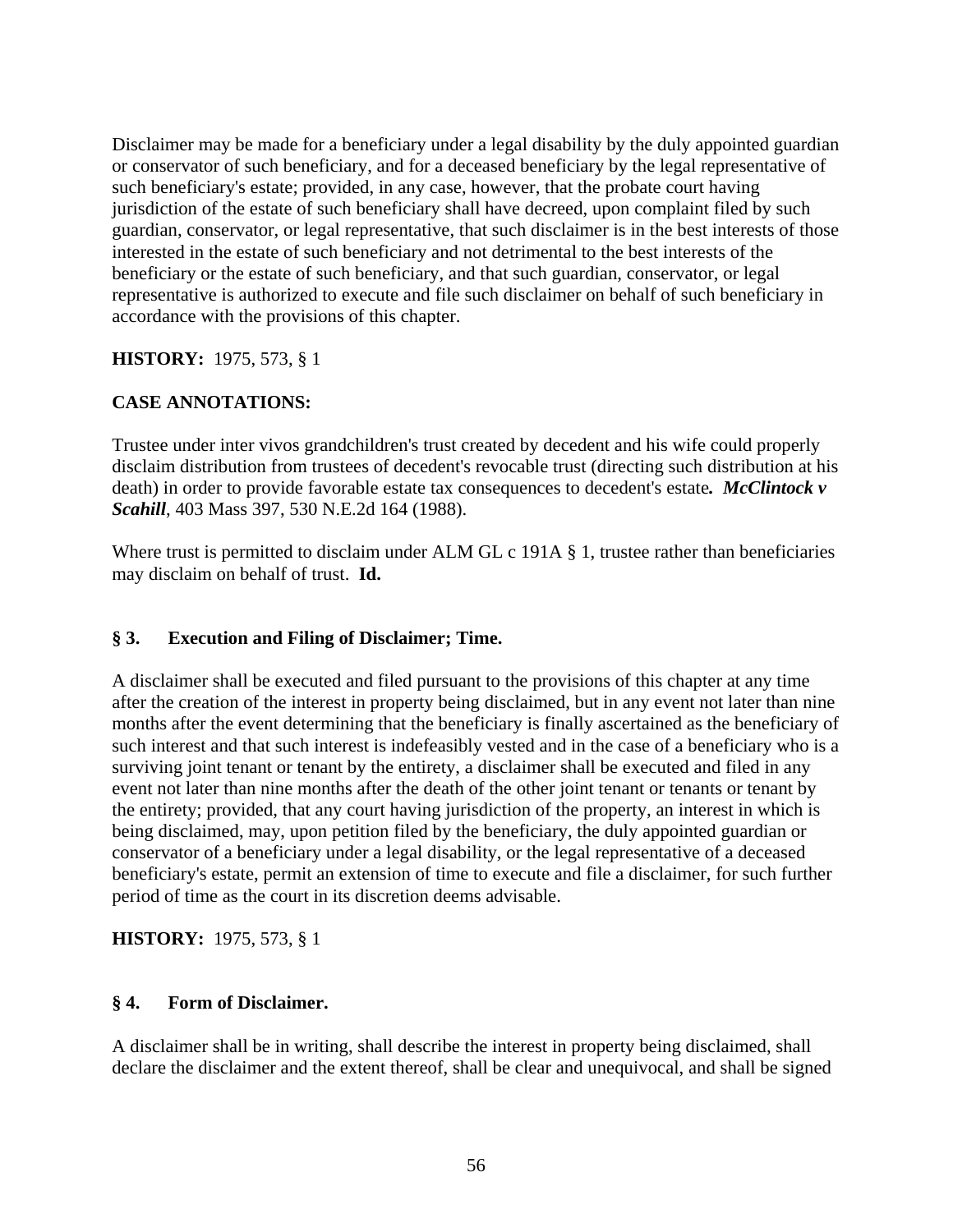by the beneficiary, the duly appointed guardian or conservator of a beneficiary under a legal disability, or the legal representative of a deceased beneficiary's estate.

**HISTORY:** 1975, 573, § 1

## **§ 5. Filing in Probate Court; Acknowledgment; Service.**

The original of the disclaimer or an attested copy thereof, if filing is required to be made with more than one probate court, shall be filed with the probate court, or probate courts, if any, wherein a duly appointed fiduciary, if any, having custody or control of the property, an interest in which is being disclaimed, is required to file periodic accounts.

If the property, an interest in which is being disclaimed, is real property, the disclaimer shall be acknowledged in the manner provided for deeds of real property. The disclaimer shall not be valid as against any person, except the beneficiary, the heirs and devisees of the beneficiary, and any person, estate, trust, corporation or other legal entity having actual notice of the disclaimer, unless the original thereof or an attested copy thereof if the original is required to be filed with a probate court, is recorded in the registry of deeds for the county or district in which the real property is situated or, in the case of registered real property, is filed and registered in the office of the assistant recorder for the registry district in which the real property is located.

A copy of the disclaimer shall be served by delivering in hand or by mailing by certified mail to the last known address of the person or persons or other legal entity or entities having custody or possession of the property, an interest in which is being disclaimed. Failure to comply with these requirements of service shall not affect the validity of the disclaimer.

**HISTORY:** 1975, 573, § 1

## **§ 6. Liability for Distribution of Disclaimed Property; Reliance on Disclaimer.**

No person or other legal entity having custody or possession of the property, an interest in which is being or has been disclaimed, shall be liable for any distribution or other disposition made prior to the delivery to him or it of a copy of the disclaimer, pursuant to the requirements of section five; and no such person or other legal entity shall be liable for any good faith distribution or other disposition made in reliance upon a disclaimer, the form of which is in accordance with the requirements of section four, and a copy of which has been delivered to him or it pursuant to the requirements of section five.

If a disclaimer certifies, with particularity, that none of the contingencies specified in section eight, which would result in waiver or bar of the beneficiary's right to disclaim, are applicable, any person or other legal entity having custody or possession of the property, and any third party purchaser of the property, an interest in which is being or has been disclaimed, shall be entitled to rely without further inquiry upon the aforesaid certifications.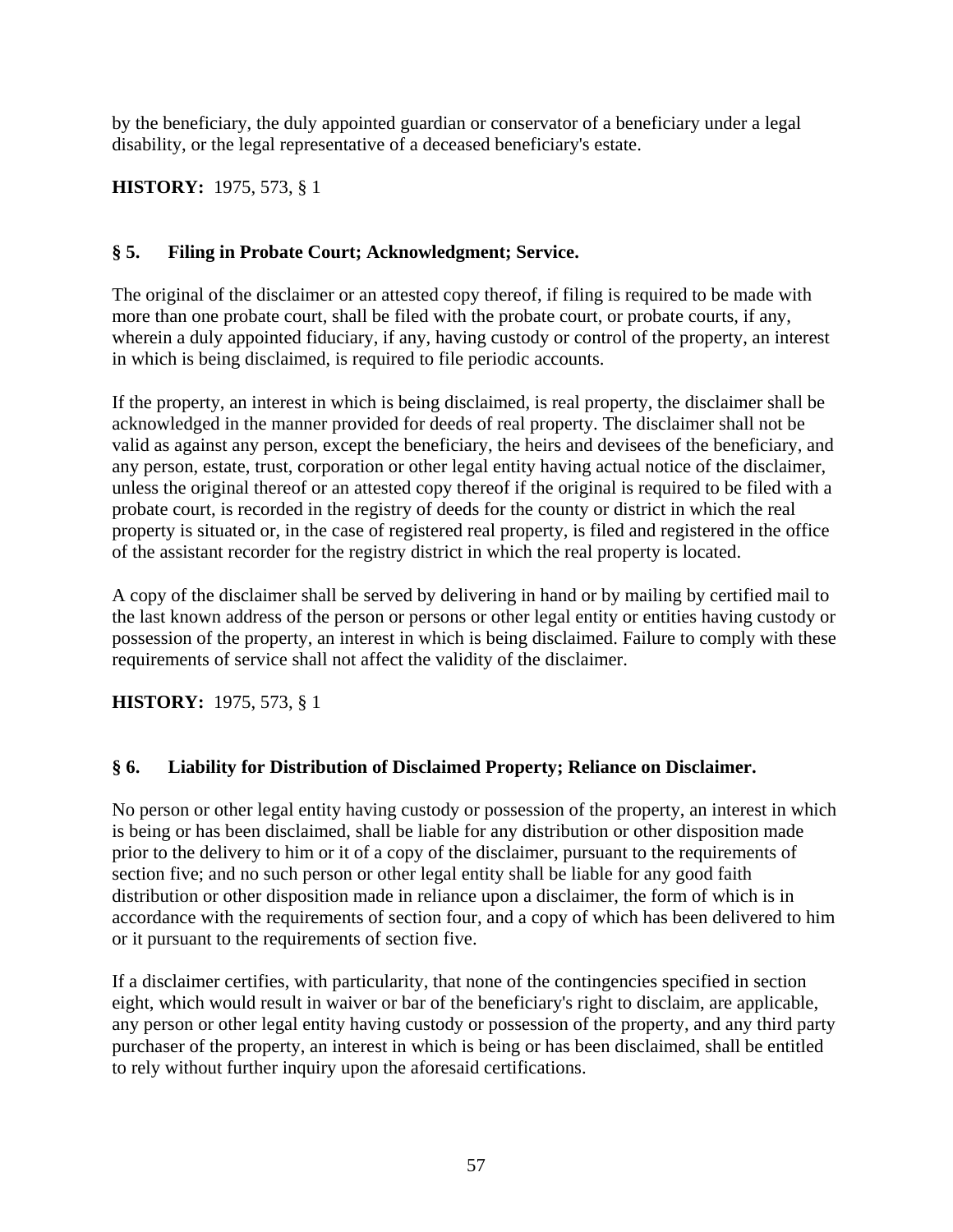## **HISTORY:** 1975, 573, § 1

## **§ 7. Disclaimer Irrevocable; Extinguishment of Powers; Presumption of Death; Vesting; Complaint for Declaratory Judgment or Instructions.**

A disclaimer complying with all the applicable requirements of this chapter shall be effective according to its terms, and shall be irrevocable, upon execution in accordance with the provisions of section four, and filing in accordance with the provisions of section five.

If the interest in property being disclaimed is a power to appoint, consume, apply, or expend property, as described in clause (2) of the second paragraph of section one, or any fractional part, share, or portion thereof, such interest shall be extinguished.

Except as provided in the preceding paragraph, and unless such a result would substantially impair the provisions or intent of any instrument, statute or rule of law relating to the interest in property being disclaimed, such interest shall pass in the same manner as if the beneficiary had died immediately preceding the event determining that he, she or it is the beneficiary of such interest and that such interest is indefeasibly vested.

The interest in property being disclaimed shall never vest in the beneficiary.

Any person or other legal entity having custody or possession of the property, an interest in which is being disclaimed may file a complaint for instructions or complaint for declaratory judgment seeking a determination of the effect of a disclaimer, in

1. A probate court, if any, having jurisdiction of such property; or

2. If no probate court has jurisdiction of such property, any other court having jurisdiction of such property.

**HISTORY:** 1975, 573, § 1

## **§ 8. Barring of Right to Disclaim.**

The right to disclaim an interest in property shall be barred by:--

1. assignment, conveyance, encumbrance, pledge, transfer or other disposition of such interest, or any contract therefor, by the beneficiary or sale or other disposition of such interest pursuant to judicial process made before the beneficiary has disclaimed such interest as herein provided;

2. insolvency of the beneficiary at the time of attempted disclaimer. For purposes of this paragraph only, sections one to four, inclusive, and sections eight to thirteen, inclusive, of chapter one hundred and nine A shall be applicable as if the disclaimer were a conveyance;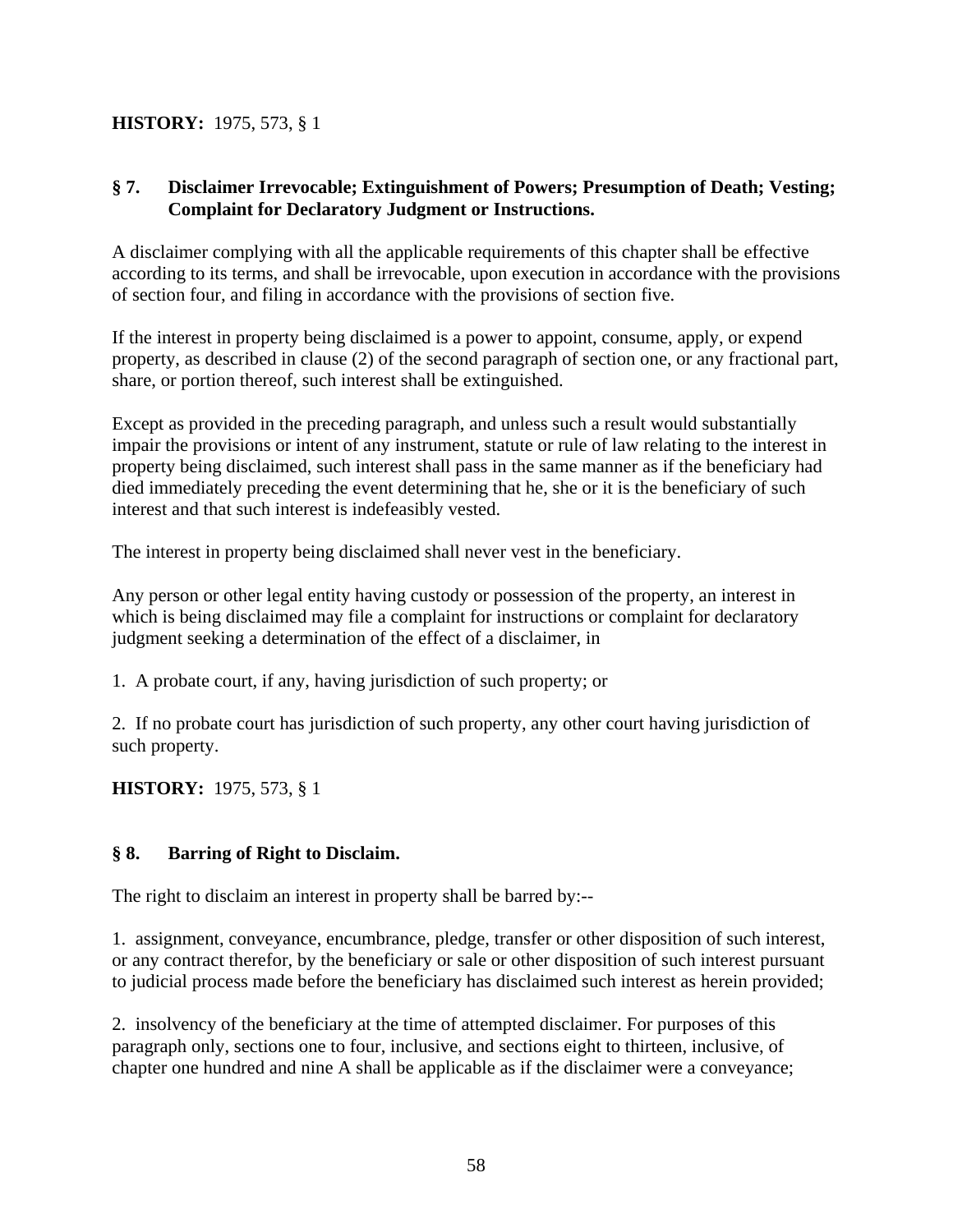3. a written waiver of the right to disclaim such interest pursuant to the provisions of this chapter, signed by the beneficiary, the duly appointed guardian or conservator of a beneficiary under a legal disability, or the legal representative of a deceased beneficiary's estate;

4. acceptance of such interest by the beneficiary; if the beneficiary, having knowledge of the existence of such interest, receives without objection a benefit from such interest, such receipt shall be deemed to constitute acceptance of such interest.

The assignment, conveyance, encumbrance, pledge, transfer or other disposition or any contract therefor, sale or other disposition pursuant to judicial process, written waiver of the right to disclaim, or acceptance of a part of an interest in property shall not bar the right to disclaim any other part of such interest.

**HISTORY:** 1975, 573, § 1

## **§ 9. Effect of Restraints on Alienation on Right to Disclaim.**

The right to disclaim pursuant to the provisions of this chapter shall exist irrespective of any limitation in the nature of an express or implied spendthrift provision or other similar restraint on alienation imposed by any instrument, statute, rule of law or otherwise on the interest in property being disclaimed.

**HISTORY:** 1975, 573, § 1

## **§ 10. Effect on Other Laws.**

Except for the provisions of section eight, this chapter shall not abridge the right of any person to disclaim, waive, release, renounce, or abandon any interest in property under section fifteen of chapter one hundred and ninety-one or any other statute or rule of law.

**HISTORY:** 1975, 573, § 1

## **Chapter 201C Statutory Custodianship Trusts**

- **§ 1. Transfer to Statutory Custodianship Trustee.**
- **§ 2. Powers and Duties of Trustee.**
- **§ 3. Resignation and Removal of Trustee; Vacancies.**

## Editorial Note--

Section 9 of the inserting act (Chapter 688 of the Acts of 1981) states, in part, as follows: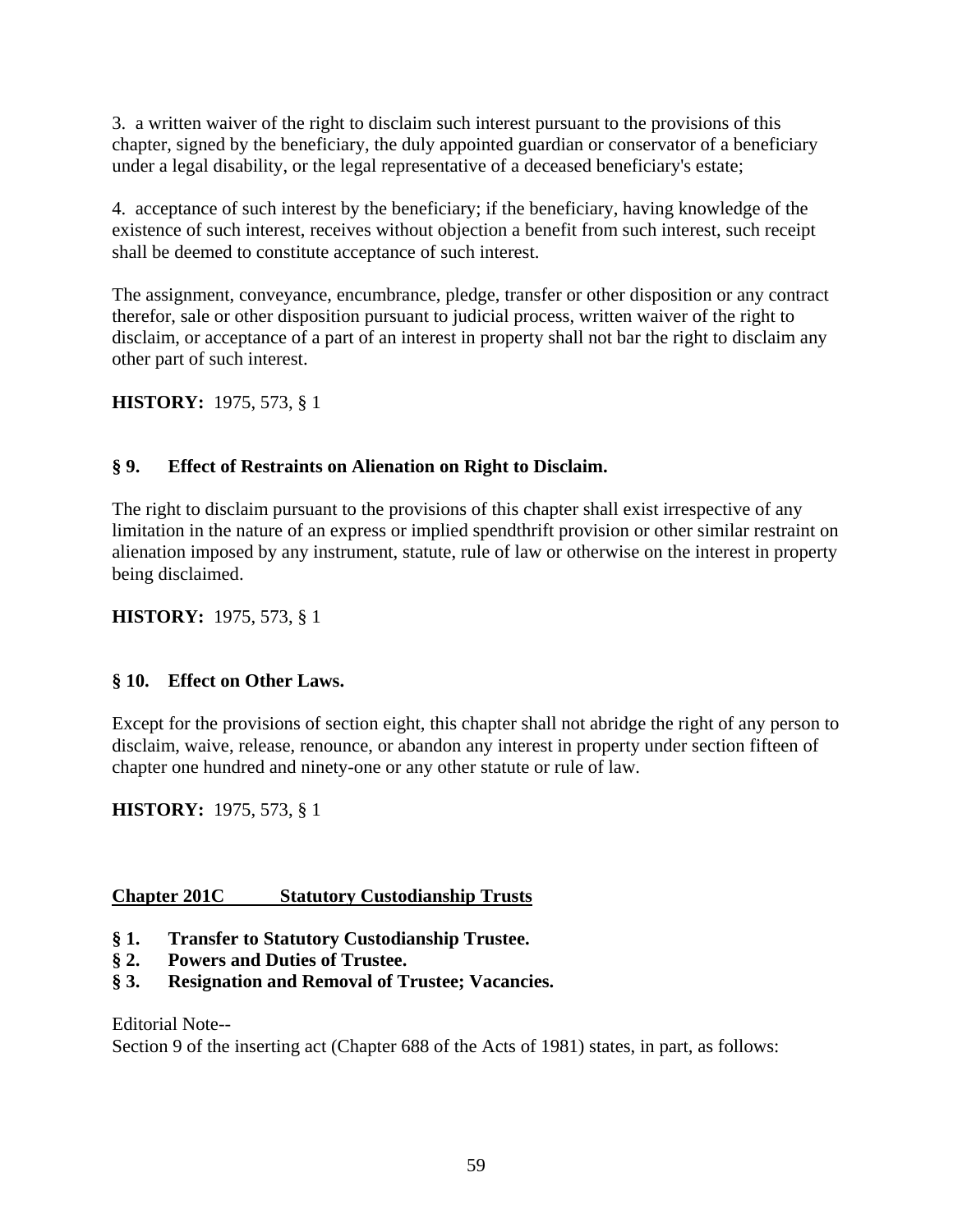Section 9. ". . . Section eight shall be applicable to gifts or transfers made on or after the effective date of this act."

#### **§ 1. Transfer to Statutory Custodianship Trustee.**

An adult person may, during his lifetime, transfer any property owned by him, in any manner otherwise consistent with law, to one or more named persons designated, in substance, as a **"Statutory custodianship trustee"**. Such transfer shall be sufficient to create a trust upon the terms set forth in this chapter as it is in effect at the date of the transfer without any further trust instrument or designation of terms and without appointment or qualification by any court, and shall be complete upon acceptance of the trust by the trustee or trustees manifested in any form. The trustee or trustees shall serve without giving bond or surety unless the transferor by written instrument, or the probate court upon the application of any person interested in the estate of the transferor and upon good cause shown, shall provide for a bond. All transfers in trust under this chapter shall be revocable by the transferor at any time he has legal capacity by a writing signed by him and delivered to the person, or if more than one to any person serving as trustee.

**HISTORY:** 1981, 688, § 8

#### **§ 2. Powers and Duties of Trustee.**

During the life of the transferor the trustee or trustees shall apply the income and principal, by payment to the transferor or by direct expenditure, as may be necessary for the comfortable and suitable maintenance and support of the transferor and his family in accordance with the principles applicable to a conservator. Upon the death of the transferor the remaining property shall be delivered and paid over to the estate of the transferor. With respect to the property in the trust, except as modified in the instrument of transfer, the trustee or trustees shall have the statutory optional fiduciary powers as provided in chapter one hundred and eighty-four B and such additional rights and powers as the transferor may provide by written instrument. The trustee or trustees shall account at least annually to the transferor or to his guardian or conservator, if any, and after the death of the transferor to his executor or administrator. In the event of the incompetency of the transferor the trustee or trustees may apply to the probate court in the same manner as a guardian or conservator for authority to deal with property held in trust in any manner in which the court might authorize a guardian or conservator to deal with property of the transferor.

#### **HISTORY:** 1981, 688, § 8

#### **§ 3. Resignation and Removal of Trustee; Vacancies.**

A trustee may resign by an instrument in writing delivered to the transferor or to his guardian or conservator, if any. A trustee may be removed by the transferor by an instrument in writing delivered to such trustee. If there is more than one person serving as trustee, a vacancy need not be filled, and until a successor is appointed the remaining trustee or trustees may act alone. In the event of a vacancy a successor may be appointed by the transferor, if legally competent, or as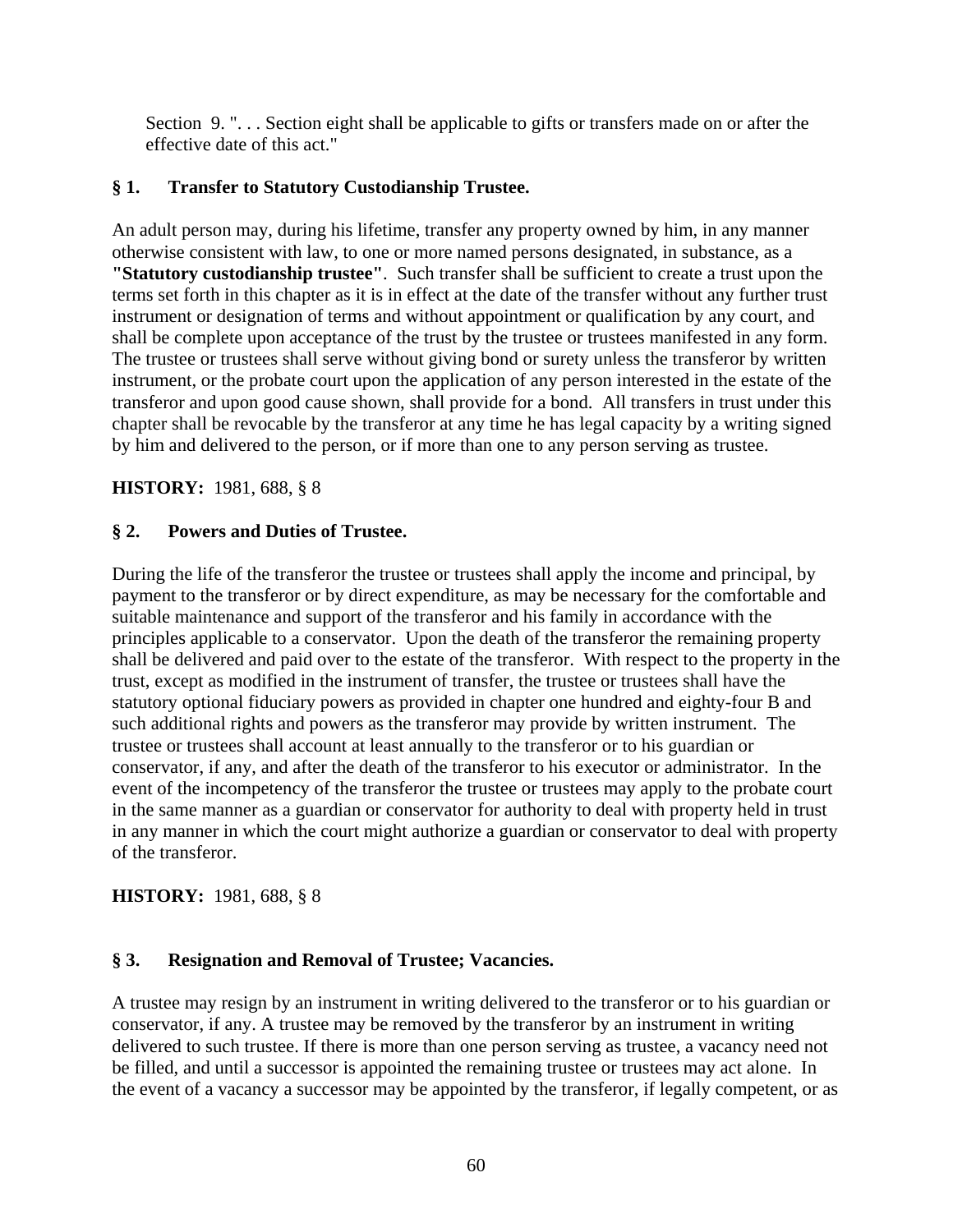the transferor shall have provided by written instrument, and otherwise by his guardian or conservator, if any, and if none, by his heirs presumptive, and such appointment shall become effective upon acceptance.

**HISTORY:** 1981, 688, § 8

## **Chapter 203 - Trusts**

## Creation Of Trusts

## **§ 1. Creation of Trust Concerning Land; Writing Required.**

No trust concerning land, except such as may arise or result by implication of law, shall be created or declared unless by a written instrument signed by the party creating or declaring the trust or by his attorney.

**HISTORY:** 29 Car. II, c. 3, § 7; 1692-3, 15, § 5; 1783, 37, § 3; RS 1836, 59, § 30; GS 1860, 100, § 19; PS 1882, 141, § 1; RL 1902, 147, § 1

#### **Cross References:**

Record to be notice of trust, GL c 203, § 2, and the notes thereto Contracts of married women, GL c 209, § 2, and the notes thereto Purchasers without notice of trust, GL c 203, § 3, and the notes thereto Necessity for writing in contracts for the sale of land, see GL c 259, § 1, clause 4, and the notes thereto

## **§ 2. Recording to Be Notice of Trust**

If a trust concerning land is created or declared by such instrument, the recording of the instrument in the registry of deeds for the county or district where the land lies shall be equivalent to actual notice to every person claiming under a conveyance, attachment or execution thereafter made or levied.

**HISTORY:** RS 1836, 59, § 32; GS 1860, 100, § 21; PS 1882, 141, § 2; RL 1902, 147, § 2

## **CASE ANNOTATIONS:**

GL c 203 § 2, concerning constructive notice of terms of trust regarding land, did not apply where buyer did not know of existence of trust*. Rogaris v Albert,* 431 Mass 833, 730 N.E.2d 869 (2000).

Bank which granted mortgage had notice of trust's provisions from recording of trust, and should have known that mortgage from newly appointed trustee, not complying with trust instrument,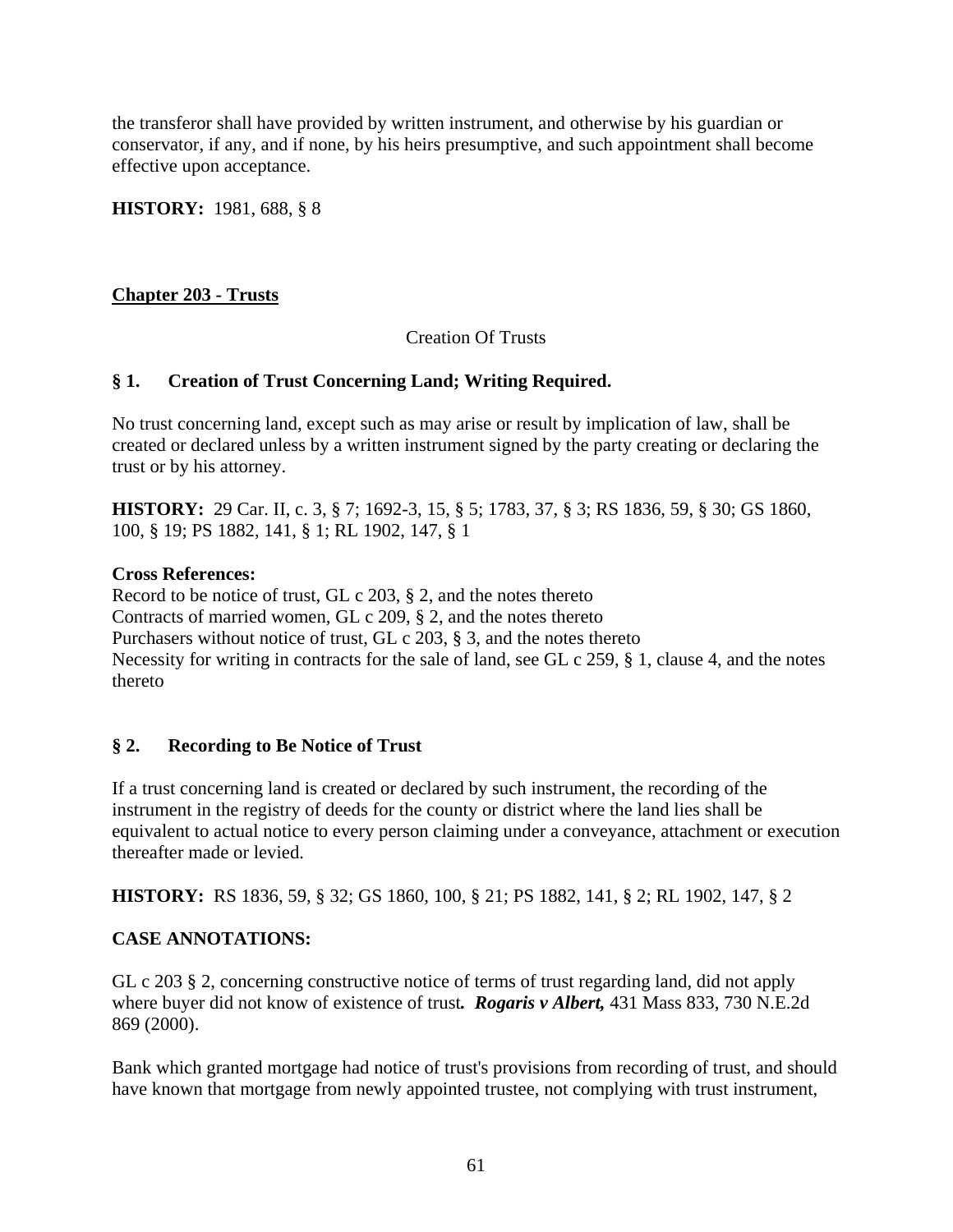could convey no security title. *Plunkett v First Federal Sav. & Loan Ass'n* , 18 Mass. App. 294, 464 N.E.2d 1381, review den (1984) 393 Mass 1102, 469 N.E.2d 830 (1984).

## **§ 3. Purchasers Without Notice.**

No trust concerning land, whether implied by law or created or declared by the parties, shall defeat the title of a purchaser for a valuable consideration without notice of the trust, or prevent a creditor who has no notice of the trust from attaching the land or from taking it on execution as if no such trust existed.

**HISTORY:** RS 1836, 59, § 31; GS 1860, 100, § 20; PS 1882, 141, § 3; RL 1902, 147, § 3

## Appointment And Removal Of Trustees

## **§ 4. Appointment of Testamentary Trustee.**

If a testator has omitted in his will to appoint a trustee in this commonwealth and such appointment is necessary to carry into effect the provisions of the will, the probate court may, after notice to all persons interested, appoint a trustee who shall have the same powers, rights and duties and the same title to the estate as if originally appointed by the testator.

HISTORY: 1845, 158; 1855, 307, § 1; GS 1860, 100, § 7; PS 1882, 141, § 4; RL 1902, 147, § 4

## **§ 5. Appointment to Fill Vacancy.**

If a trustee under a written instrument declines, resigns, dies or is removed before the objects of the trust are accomplished and no adequate provision for filling the vacancy is made therein the supreme judicial court, the superior court or the probate court shall, after notice to all persons interested, appoint a new trustee to act solely or jointly with the others as the case may be.

**HISTORY:** 1817, 190, §§ 40, 41; RS 1836, 69, §§ 7, 8; 1843, 19; 1852, 212; GS 1860, 100, § 9; 1877, 31; PS 1882, 141, § 5; RL 1902, 147, § 5

## **CASE ANNOTATION:**

Upon death of original trustee, legal title to land held in trust, passed to sons of trustee under GL c 190, § 3, but they did not thereby become trustees, but simply held legal title until appointment of new trustee. *Estey v Gardner,* 291 Mass 303, 197 N.E. 72 (1935).

## **§ 6. Trust Estate to Vest in New Trustee on Giving Bond.**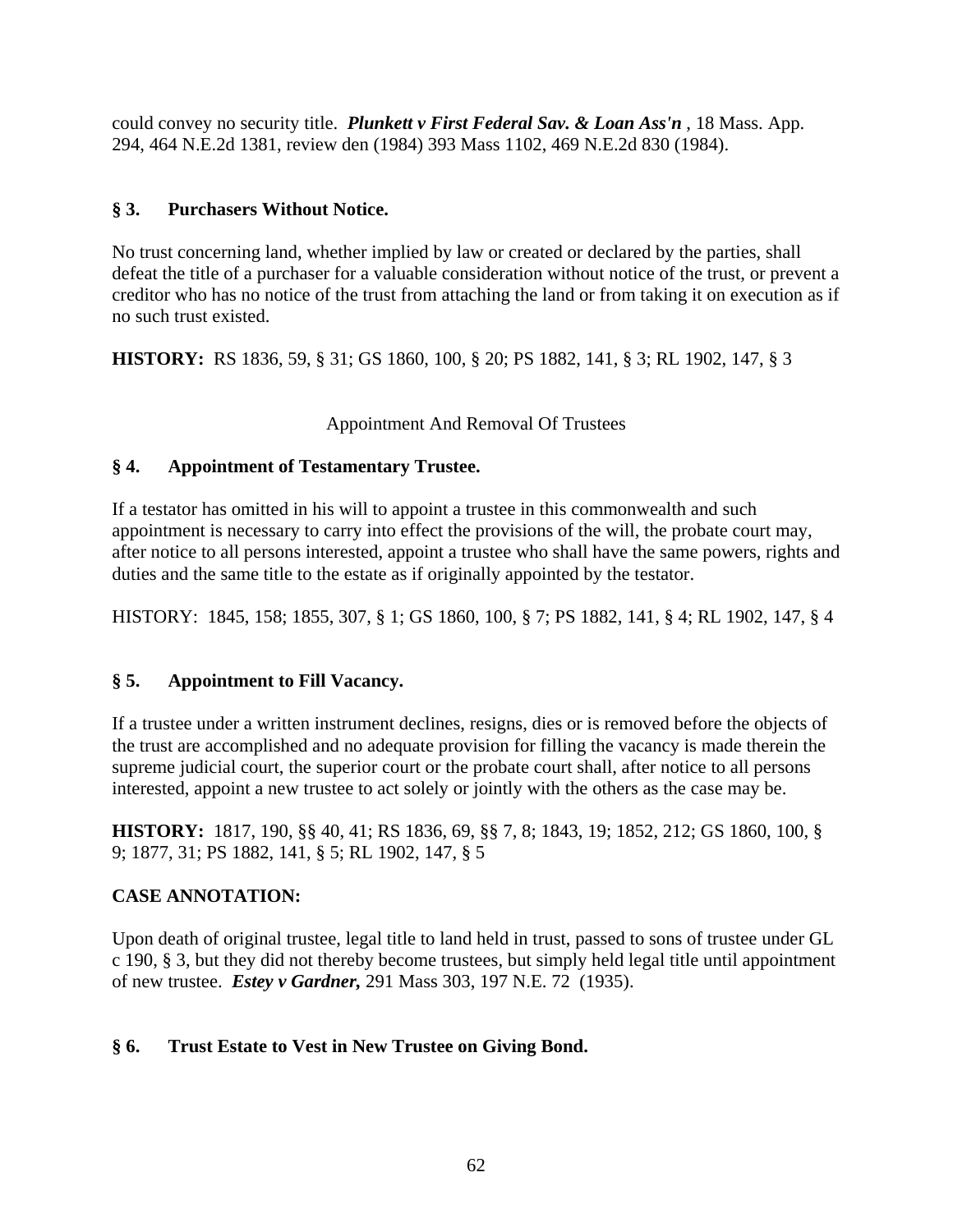A trustee appointed under the preceding section, or appointed in the place of a former trustee in conformity with a written instrument creating a trust, shall, upon giving such bond as may be required, have the same powers, rights and duties and the same title to the estate, whether as sole or joint trustee, as if originally appointed; and the court may order any conveyances to be made by the former trustee or his representatives or by the other remaining trustees which it may find proper or convenient to vest the trust estate in the new trustee either solely or jointly with the others.

**HISTORY:** 1817, 190, § 40; RS 1836, 69, § 8; 1843, 19; 1852, 212; GS 1860, 100, §§ 9, 10; 1878, 254, § 1; PS 1882, 141, § 6; RL 1902, 147, § 6

## **§ 10. Letters Required of Foreign Trustee in Certain Cases.**

If a trustee who derives his appointment or authority from a court having no jurisdiction in the commonwealth holds land in the commonwealth in trust for persons resident therein, he shall, upon petition to the probate court for the county where the land lies, and after notice, be required to take out letter of trust from said court; and upon his neglect or refusal so to do, the court shall declare such trust vacant, and shall appoint a new trustee, in whom the trust estate shall vest in like manner as if he had been originally appointed or authorized by said court.

**HISTORY:** 1871, 327, § 1; PS 1882, 141, § 7; RL 1902, 147, § 9

## **§ 11. Notice to Foreign Trustee.**

The notice to the trustee required by the preceding section may be given by serving him with a copy of the petition, and of the citation thereon, fourteen days at least before the return day of such citation, or in such other manner as the court may order.

**HISTORY**: 1871, 327, § 2; PS 1882, 141, § 8; RL 1902, 147, § 10

## **§ 12. Removal of Trustee; Appointment of Successor.**

The supreme judicial court, the superior court or the probate court may, upon petition of a party beneficially interested in a trust under a written instrument, and after notice to the trustee and all persons interested, remove the trustee if it finds that such removal is for the interests of the beneficiaries of the trust or if he has become incapacitated by reason of mental illness or otherwise incapable or is unsuitable therefor. If the petition for removal contains a prayer therefor, the court may, upon such notice as it considers reasonable, appoint a successor to fill the vacancy caused by such removal, without the filing of a separate petition for that purpose.

**HISTORY:** 1817, 190, § 41; RS 1836, 69, § 7; 1843, 19; 1852, 212; GS 1860, 100, § 8; PS 1882, 141, § 9; RL 1902, 147, § 11; 1954, 478, § 3; 1987, 522, § 8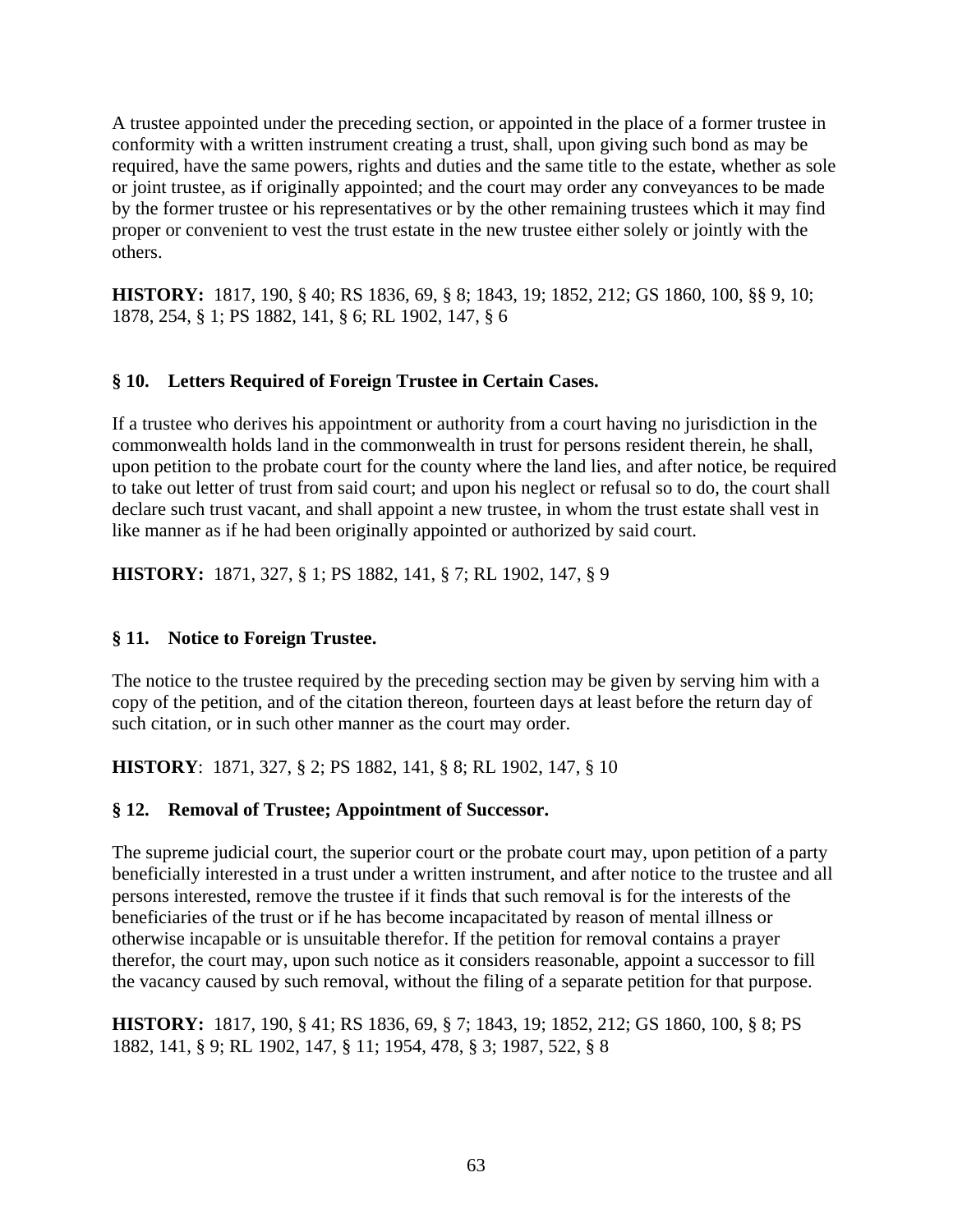#### **§ 14A. Personal Liability of Trustee.**

Unless otherwise provided in the contract, a trustee shall not be personally liable on contracts properly entered into in his fiduciary capacity in the course of administration of the trust estate unless he failed to reveal his representative capacity and identify the trust estate in the contract.

A trustee shall be personally liable for obligations arising from ownership or control of property of the trust estate or for torts committed in the course of administration of the trust estate only if he was personally at fault.

Claims based on contracts entered into by a trustee in his individual capacity, on obligations arising from ownership or control of the trust estate, or on torts committed in the course of trust administration may be asserted against the trust estate by proceeding against the trustee in his fiduciary capacity, whether or not the trustee was personally liable therefor.

The question of liability as between the trust estate and the trustee individually may be determined in an accounting, surcharge, indemnification or other appropriate proceeding.

**HISTORY:** 1976, 515, § 28

Sale Of Trust Estate

#### **§ 16. Order for Sale of Trust Estate; Procedures.**

If the sale and conveyance, transfer or exchange of any real or personal property held in trust appears to be necessary or expedient, the supreme judicial court, the superior court or the probate court may, upon petition of a trustee or other person interested, after notice, order such sale and conveyance, transfer or exchange to be made, and the investment, reinvestment and application of the proceeds of such sale in such manner as will best effect the objects of the trust. In the case of a petition to sell real estate, the court, if satisfied that such action will not be prejudicial to the interests of the estate, may authorize the petitioner to become the purchaser of such real estate, either at public or private sale. In the case of personal property the probate court may make such order with or without notice and without the appointment of a guardian ad litem or next friend as provided in the following section. The fact that the trustee has the necessary authority under the terms of the instrument creating the trust or by law to make such sale and conveyance, transfer or exchange without order of the court shall not bar proceedings under this section, but nothing herein contained shall be deemed to require a license where such authority exists.

**HISTORY:** 1820, 54, § 3; RS 1836, 69, § 11; 1846, 242; GS 1860, 100, §§ 14, 16; 1864, 168, § 1; 1869, 331; PS 1882, 141, § 20; RL 1902, 147, § 15; 1907, 262; 1917, 155; 1917, 279, § 42; 1934, 157, § 2

#### **§ 17. Order for Sale; Proceedings in Case of Persons Not Ascertained; Effect.**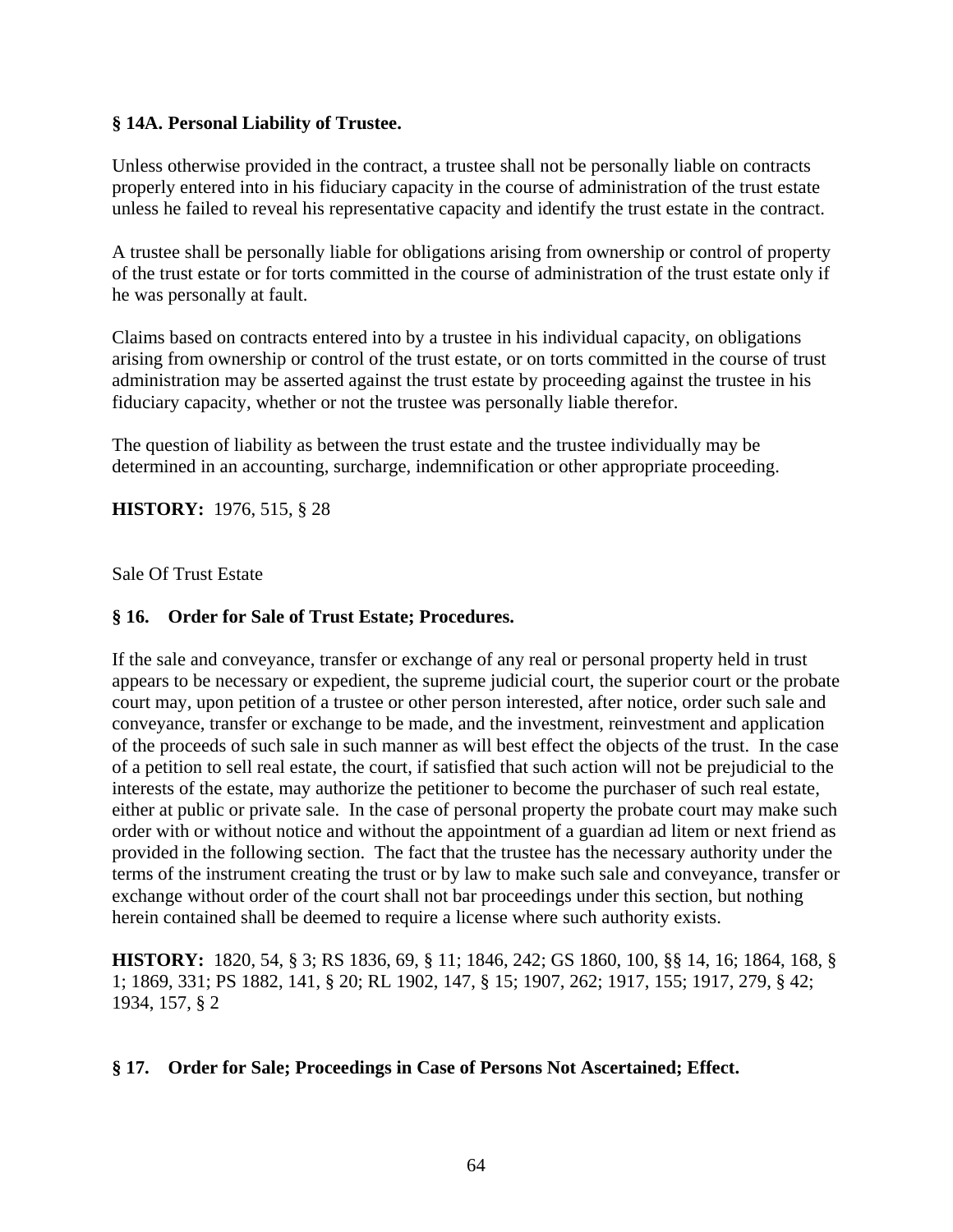If the court, upon proceedings under the preceding section, finds that said estate may be held in trust for, or that a remainder or contingent interest therein may be limited over to, persons not ascertained or not in being, notice shall be given in such manner as the court may order to all persons who are or may become interested in such estate, and to all persons whose issue, not then in being, may become so interested; and the court shall of its own motion in every such case appoint a suitable person to appear and act therein as the next friend of all persons not ascertained or not in being, who are or may become interested in such estate, and the provisions of sections thirty-four and thirty-five of chapter two hundred and one consistent herewith shall apply to such appointment. A conveyance or transfer made after such notice and proceedings shall be conclusive upon all persons for whom such guardian ad litem or next friend was appointed.

**HISTORY:** 1863, 25; 1864, 168, § 2; PS 1882, 141, § 21; RL 1902, 147, § 16

#### **§ 17A. Sale of Real Estate by Foreign Testamentary Trustees.**

A trustee duly qualified and acting in another state or country under the will of a person who was not at the time of his death a resident of this commonwealth and upon whose estate letters testamentary or of administration or of trusteeship have not been granted in this commonwealth, may file an authenticated copy of such will and of the probate thereof, together with an authenticated copy of the record of appointment or qualification of such trustee and of his bond, if any, in the probate court for any county in which there is real estate of his deceased testator, and such trustee, after such notice to the commissioner of revenue, creditors and all other persons interested as the court orders, may be licensed to sell any real estate in the commonwealth, which is subject to such trust, or an undivided interest therein, in such manner and upon such notice as the court orders. But such license shall not be granted unless the court finds that one year has expired since the death of the deceased, that such trustee will be liable to account for the proceeds of the sale in the state or country where he was appointed or where said trust is in course of administration, that no beneficiaries under the trust reside in the commonwealth and that no creditor or other person interested will be prejudiced thereby. The net proceeds of such sale, after deducting the expenses thereof, may be taken by said foreign trustee out of the commonwealth to be accounted for in the court in which he received his appointment or to which he is bound to account. The provisions of section seventeen shall apply in case of proceedings under this section.

#### **HISTORY:** 1932, 50; 1978, 514, § 227

#### **§ 18. Property Held in Trust by Minors, etc.; Sale or Conveyance.**

If a person who is seized or possessed of real or personal property or of an interest therein upon a trust, express or implied, is a minor, incapacitated by reason of mental illness, out of the commonwealth or not amenable to the process of any court therein having equity powers, and if in the opinion of the supreme judicial court, the superior court or the probate court a sale should be made of such property or of an interest therein, or a conveyance or transfer should be made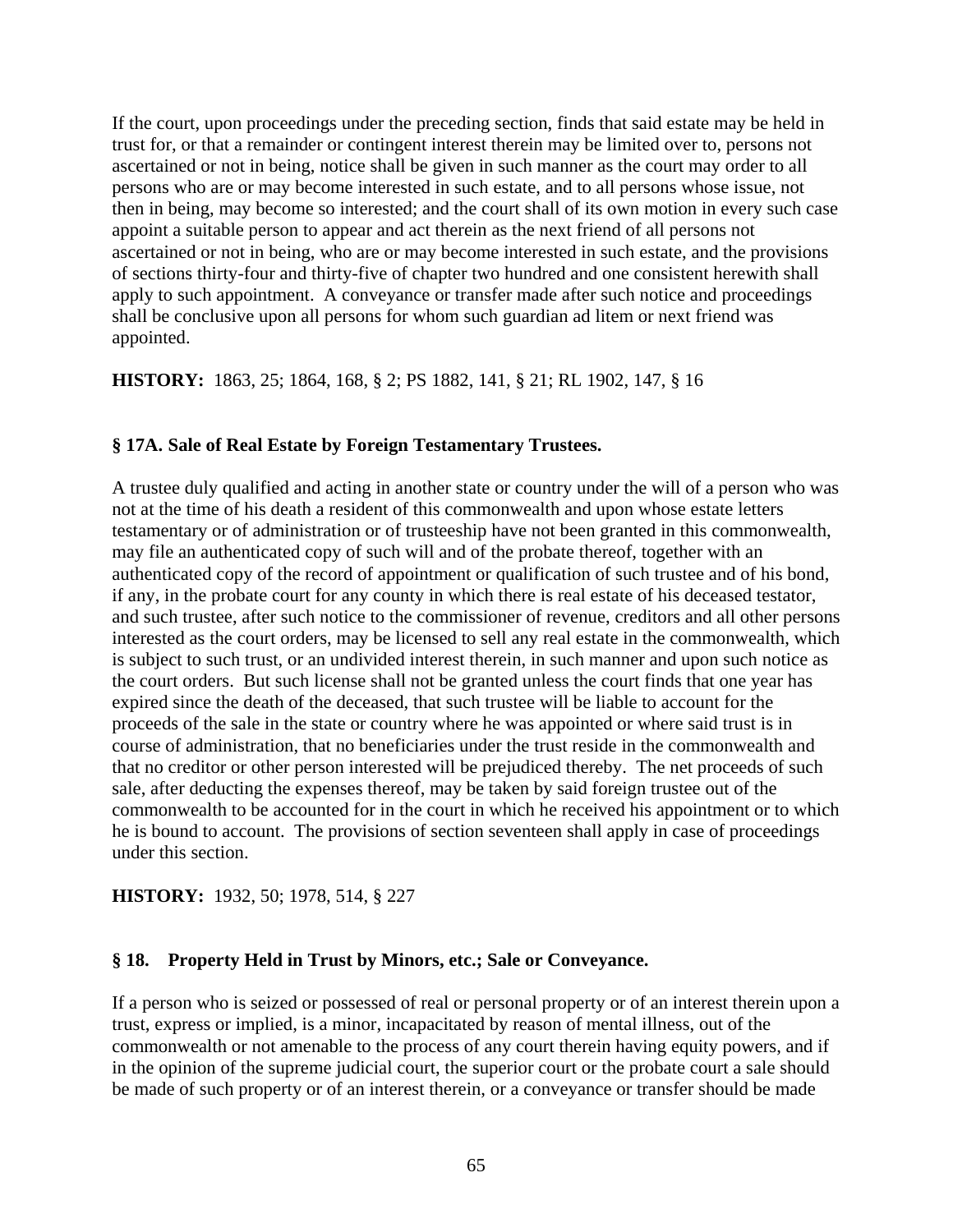thereof in order to carry into effect the objects of the trust, the court may order such sale, conveyance or transfer made and may appoint a suitable person in the place of such trustee to sell, convey or transfer the same in such manner as it may require. If a person so seized or possessed of an estate or entitled thereto upon a trust is within the jurisdiction of the court, he or his guardian may be ordered to make such conveyances as the court orders.

HISTORY: 1845, 64; GS 1860, 100, § 15; 1869, 331; PS 1882, 141, § 22; RL 1902, 147, § 17; 1987, 522, § 9

Mortgage Of Trust Estate

## **§ 23. Trustees May Be Authorized to Mortgage Trust Real Estate for Certain Purposes.**

The court having jurisdiction of a trust created by a written instrument may, upon petition and after notice to all persons interested, if upon hearing it appears to be for the benefit of the trust estate, authorize trustees to mortgage any real estate held by them in trust for the purpose of paying assessments upon the trust estate for betterments or for the expense of repairs and improvements on such estate made necessary by such betterments or by the lawful taking of such estate or of a part thereof by public authority; for the purpose of paying the expense of erecting, altering, completing, repairing or improving a building on such estate; or for the purpose of paying the expense of other improvements of a permanent nature made or to be made on such estate; or for the purpose of paying an existing lien or mortgage on such estate or on a part thereof; or it may authorize such trustees to make an agreement for the extension or renewal of such existing mortgage.

**HISTORY:** 1869, 451, § 1; 1872, 370, § 1; 1876, 199, § 1; PS 1882, 141, § 23; 1889, 66; RL 1902, 147, § 18

Distribution of Trust Estate

## **§ 25. Trust Consolidation or Termination; Distribution of Trust Property; Petitions, Orders and Proceedings.**

If under a written instrument a trust estate is to be distributed in whole or in part, the probate court, upon petition of a person interested, after such notice as it may direct, may order the trustee to convert said estate, both real and personal, or either, into cash and distribute it among such persons as under such instrument are entitled thereto.

In the event that two or more petitions for the termination of charitable trusts are brought in the same division of the probate court, the court may, in order to reduce the expense of such petitions, consolidate such cases and hear them concurrently.

The court having jurisdiction of a trust under a will or other instrument, upon petition and after notice to the beneficiaries and other interested parties, may order either the consolidation or termination and distribution of the trust property. Such order may be issued regardless of any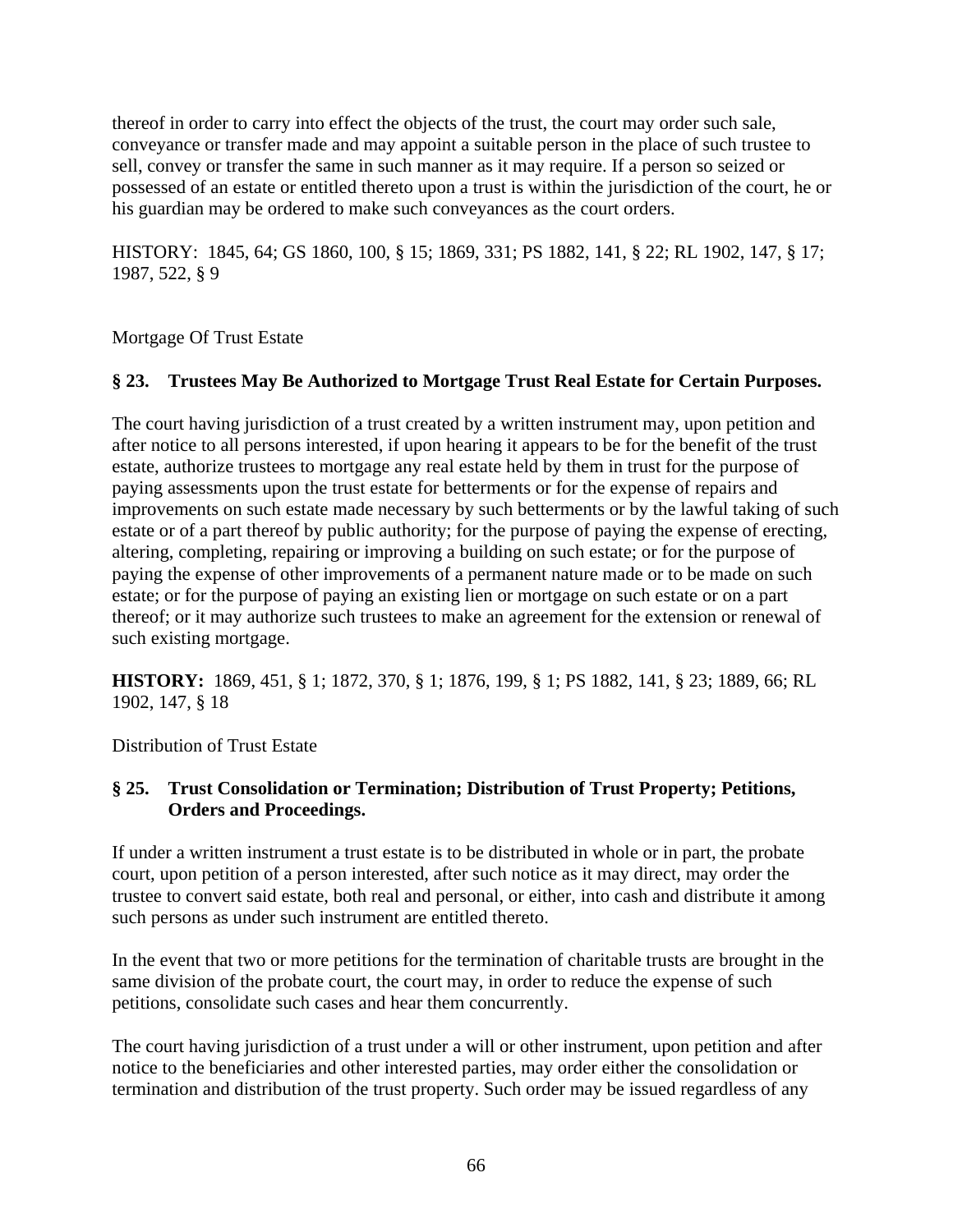spendthrift or other such similar protective provision, if the court finds that the costs of administration thereof are such that the continuance of the trust, or the establishment of the trust if it is to be established upon distribution from an estate, would be uneconomical or would defeat or substantially impair the purposes of the trust. In ordering either the consolidation or termination and distribution of such trust the court shall consolidate the trust with other trusts where such consolidation is in the best interests of the trust beneficiaries, where consolidation will result in a more economical administration of the trust and where consolidation would not substantially impair the purposes of the trust. If consolidation of the trust is impractical in light of the foregoing considerations, the court may order the termination and distribution of the trust. In addition, the court may make such other and further orders as it deems proper or necessary to protect the interests of the beneficiaries and the trustee.

Such petition may be filed by the trustee, by any person interested in such trust or by the personal representative of a decedent's estate. The order shall specify the appropriate share of each beneficiary who is to share in the proceeds of the trust, taking into account the interests of income beneficiaries and remaindermen so as to conform as nearly as possible to the intention of the settlor or testator, but a trust qualifying for the marital deduction for tax purposes shall be distributed only to the surviving spouse of the decedent. The order may direct that the interest of a minor beneficiary, or any portion thereof, be distributed to a custodian pursuant to the Uniform Transfer to Minors Act or as otherwise provided by law. In the event that two or more petitions for the termination of such trusts are brought in the same division of the probate court, the court may, in order to reduce the expense of such petitions, consolidate such cases and hear them concurrently. Nothing in the preceding paragraphs shall limit the right of a trustee acting alone to terminate a trust without an order of the court in accordance with applicable provisions of the governing instrument.

**HISTORY:** 1898, 65, § 1; RL 1902, 147, § 20; 1986, 549; 1987, 629

## **Chapter 204 General Provisions Relative to Sales, Mortgages, Releases, Compromises, Etc., by Executors, Etc.**

## **§ 8. License to Sell to Remain in Force for One Year.**

No license to sell by an executor, administrator, guardian, conservator or trustee shall be in force for more than one year after the granting thereof, except as provided in section eighteen of chapter two hundred and two.

**HISTORY:** 1817, 190, § 12; RS 1836, 71, § 19; RS 1836, 72, § 13; GS 1860, 102, § 43; PS 1882, 142, § 8; RL 1902, 148, § 8; 1915, 23

## **§ 24. Ratification of Doubtful Acts of Executor, etc.**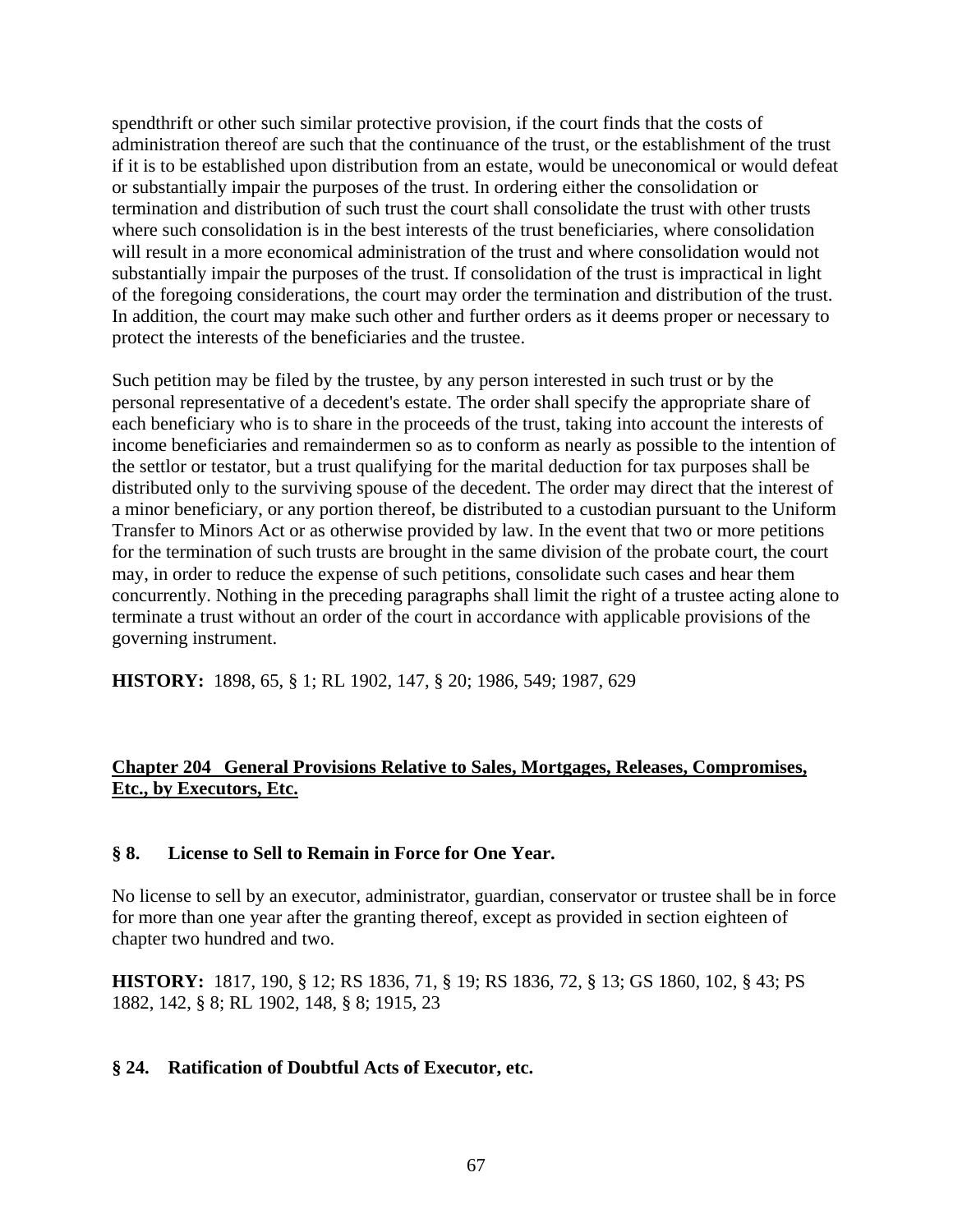If the authority or validity of an act or proceeding of the probate court or of a person acting as executor, administrator, guardian, conservator, receiver, commissioner or other fiduciary officer appointed by the probate court, or trustee is drawn in question by reason of an alleged irregularity, defective notice or want of authority, any party interested in or affected by such act or proceeding may apply to the probate court having jurisdiction of the subject matter relative to which the act or proceeding has been had, and the court, after notice to all parties interested, and to the persons who may be the parents of such parties not in being, with power to appoint a guardian or next friend to represent the interests of any person unborn or unascertained, may hear and determine the matter and confirm the act or proceeding, in whole or in part, and may authorize and empower the executor, administrator, guardian, conservator, receiver, commissioner or other fiduciary officer appointed by the probate court, or trustee, or any successor or other person who may be legally appointed to act in the same capacity, to ratify and confirm such act or proceeding and to execute and deliver such deeds, releases, conveyances and other instruments as may be found necessary therefor; **but no act or proceeding shall be ratified or confirmed which the court might not have passed or authorized in the first instance upon due proceedings**.

**HISTORY:** 1874, 346, § 1; PS 1882, 142, § 23; 1888, 420; RL 1902, 148, § 24; 1915, 23; 1921, 44, § 2

## **Chapter 205 - Bonds of Executors, Administrators, Guardians, Conservators, Trustees, and Receivers**

## **§ 1. Form and Necessity of Bonds.**

An executor, temporary executor or temporary administrator with the will annexed, administrator, administrator with the will annexed, special administrator, receiver of an absentee, conservator, temporary guardian and, unless otherwise expressly provided, a guardian or trustee under a will or appointed by the probate court, including a trustee under a will holding property for public charitable purposes, before entering upon the duties of his trust, shall give bond with sufficient sureties, in such sum as the probate court may order, payable to the judge of said court and his successors, and with condition substantially as follows:

. . .

7. In the case of a trustee under a will or appointed by the probate court:

First, To make and return to the probate court at such time as it orders a true inventory of all the real and personal property belonging to him as trustee which at the time of the making of such inventory shall have come to his possession or knowledge;

Second, To manage and dispose of all such property, and faithfully to perform his trust relative thereto according to law and to the will of the testator or the terms of the trust as the case may be;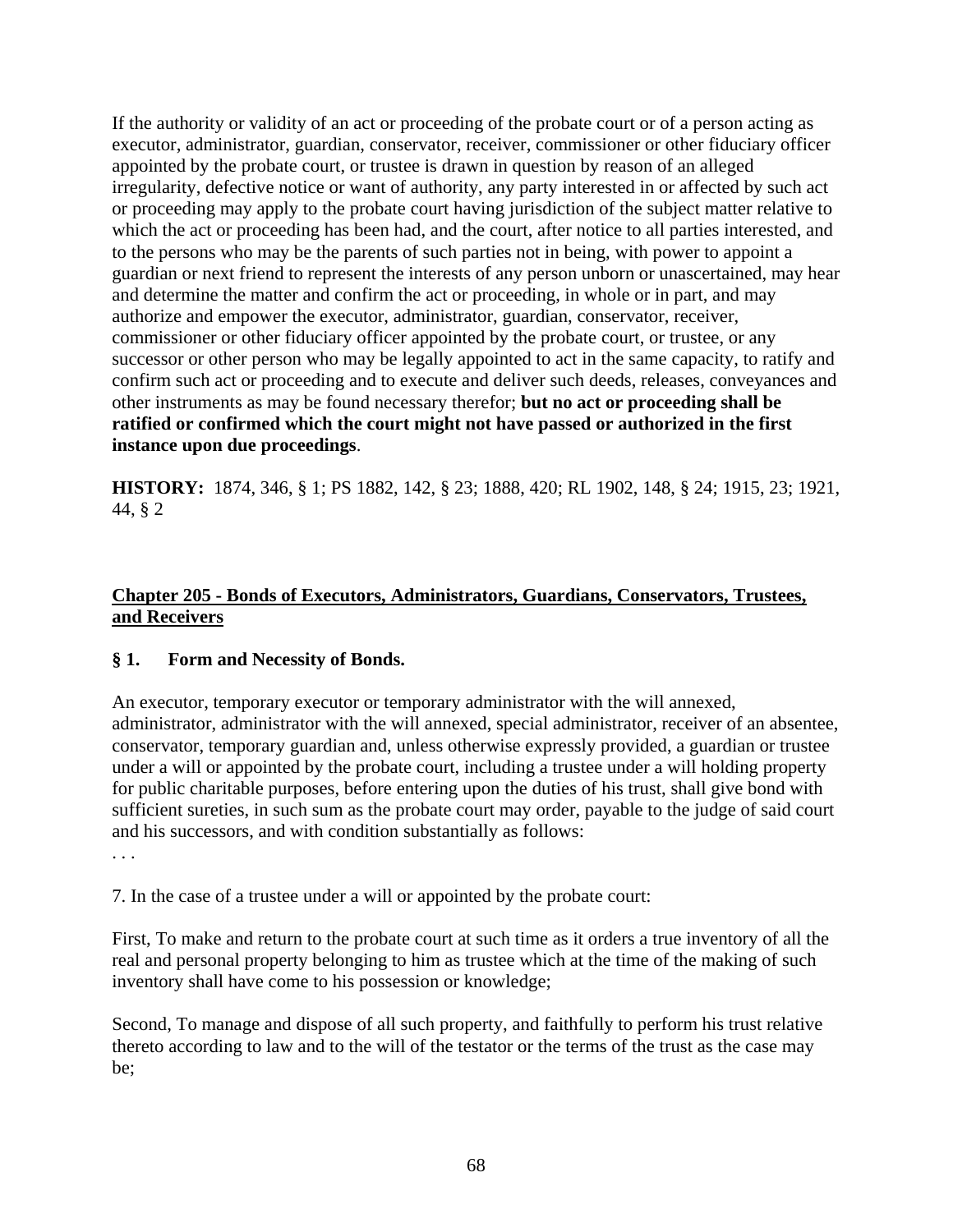Third, To render upon oath at least once a year, until his trust is fulfilled, unless he is excused therefrom in any year by the court, a true account of the property in his hands and of the management and disposition thereof, and also to render such account at such other times as said court orders;

Fourth, At the expiration of his trust to settle his account in the probate court, and to pay over and deliver all the property remaining in his hands, or due from him on such settlement, to the person or persons entitled thereto.

. . .

**HISTORY:** 1692-3, 14, § 1; 1726-7, 12, §§ 6, 7; 1731-2, 14 §§ 6, 7; 1737-8, 9 §§ 3, 4; 1783, 24, § 17; 1783, 36, § 8; 1783, 38 § 5; 1810, 86, § 1; 1816, 94, § 1; 1817, 190, §§ 14, 34, 37, 41; 1834, 174, § 5; RS 1836, 63, §§ 2, 8; RS 1836, 5, 64, § 7; RS 1836, 69, 1, 9; RS 1836, 79, §§ 5, 7; 1855, 280; GS 1860, 93, §§ 2, 8; GS 1860, 94, §§ 2, 7; GS 1860, 100, §§ 1, 11; GS 1860, 109, §§ 6, 16; 1869, 357; 1870, 285; 1876, 200 § 2; 1878, 154, §§ 1, 2; 1880, 152 § 1, PS 1882, 129, § 5; PS 1882, 130 §§ 2, 8, 11; PS 1882, 139, § 22; PS 1882, 141, §§ 12, 13; 1897, 135, § 3; 1897, 447, § 2; 1898, 527, § 2; 1900, 345, § 4; RL 1902, 145, § 41; RL 1902, 149, § 1; 1908, 295; 1910, 95; 1915, 23; 1976, 515, § 29

## **Chapter 182 Voluntary Associations and Certain Trusts [a/k/a Mass. Business Trusts]**

## **§ 1. Definitions.**

The following words, as used in this chapter, shall, except as otherwise expressly provided in section two A, have the following meanings: **"Association", a voluntary association under a written instrument or declaration of trust, the beneficial interest under which is divided into transferable certificates of participation or shares.** "Secretary", the state secretary. "Department", the department of telecommunications and energy. When used in sections two to seven, inclusive, and twelve to fourteen, inclusive, of this chapter**, the word "trust" shall**, except as otherwise expressly provided in section two A, **mean a trust operating under a written instrument or declaration of trust, the beneficial interest under which is divided into transferable certificates of participation or shares**, other than a trust established for the sole purpose of exercising the voting rights pertaining to corporate stock or other securities in accordance with the terms of a written instrument.

**HISTORY:** 1909, 441, § 1; 1914, 471; 1919, 350, § 117; 1926, 290, § 1; 1931, 426, § 278; 1954, 254, § 1; 1962, 750, § 67; Amended by 1997, 164, § 278, approved, with emergency preamble, Nov 25, 1997 [relating to reporting requirements and regulatory review issues involving certain types of associations under the auspices of the Department of Telecommunications and Energy]

## **CASE ANNOTATIONS:**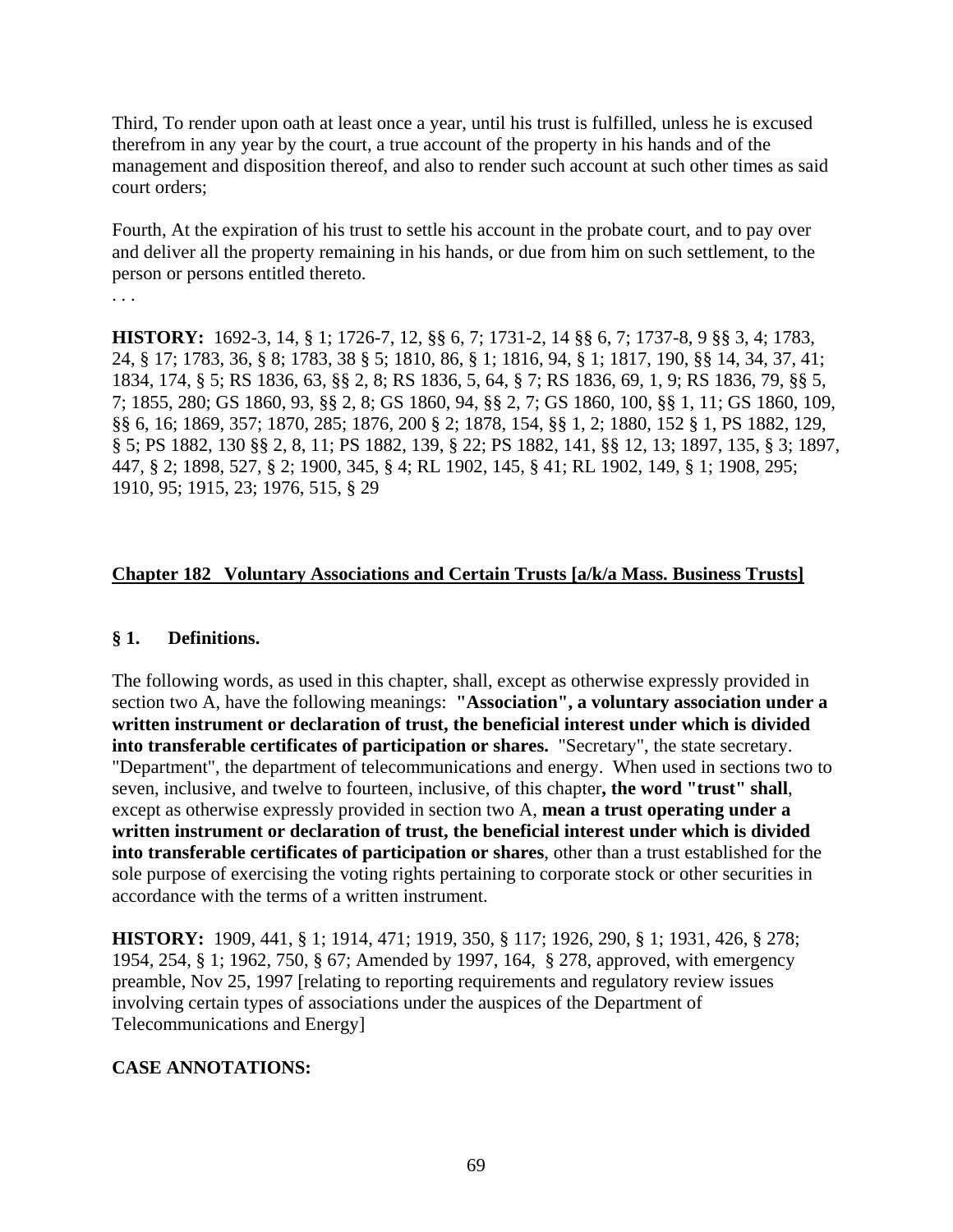Action may be brought directly against business trust*. Town of Hull v Tong*, 14 Mass. App. 710, 442 N.E.2d 427 (1982).

There is sound and well recognized distinction between voluntary association and express trust even though both are established by written instruments or declarations of trust, managed by trustees, and beneficial interest in both is divided into and represented by transferable certificates or shares; voluntary association established by written instrument imports some element of association and cooperation among beneficiaries, while express trust may exist without it. *Bouchard v First People's Trust*, 253 Mass 351, 148 N.E. 895 (1925).

Express trust "under a written instrument or declaration of trust, the beneficial interest under which is divided into transferable certificates of participation or shares," is not association of character described in this section and § 6, if shareholders are unassociated, have no organization, and each has merely equitable interest in trust without any legal power or voice, direct or remote, in management of trust or choice or conduct of trustees; therefore, it cannot be sued as entity under § 6 of this chapter. **Id.**

Under this chapter, trusts with transferable shares are submitted to substantial statutory regulation in many respects similar to regulation of corporations, and while such trusts are neither corporations nor entities apart from trustees, they are in practical effect in many respects similar to corporations. *Swartz v Sher,* 344 Mass 636, 184 N.E.2d 51 (1962).

## **§ 2. Copy of Instrument or Declaration of Trust Filed With Secretary and City or Town Clerk; Consolidation or Merger of Association or Trust into Limited Liability Company; Fees; Penalty.**

The trustees of an association or trust shall file a copy of the written instrument or declaration of trust creating it with the secretary and with the clerk of every city or town where such association or trust has a usual place of business. . . . Such trustees shall also, within thirty days after the adoption of any amendment thereof, file a copy of said amendment with said secretary and said clerk. The trustees of every association or trust, whose written instrument or declaration of trust creating it is not filed as required in this section shall be punished by a fine of not more than five hundred dollars or by imprisonment for not more than three months.

An association or trust may consolidate or merge with or into one or more domestic limited liability companies, as defined in section two of chapter one hundred and fifty-six C in the manner described, and with the effects set forth in said chapter one hundred and fifty-six C.

The trustees of an association or trust which is not the resulting or surviving entity in any such consolidation or merger shall file (1) a copy of the certificate of consolidation or merger with the secretary if no other entity which is a party to the transaction has done so within thirty days after the effective date of such transaction, and (2) a copy with the clerk of every city or town where such association or trust has a usual place of business.

. . .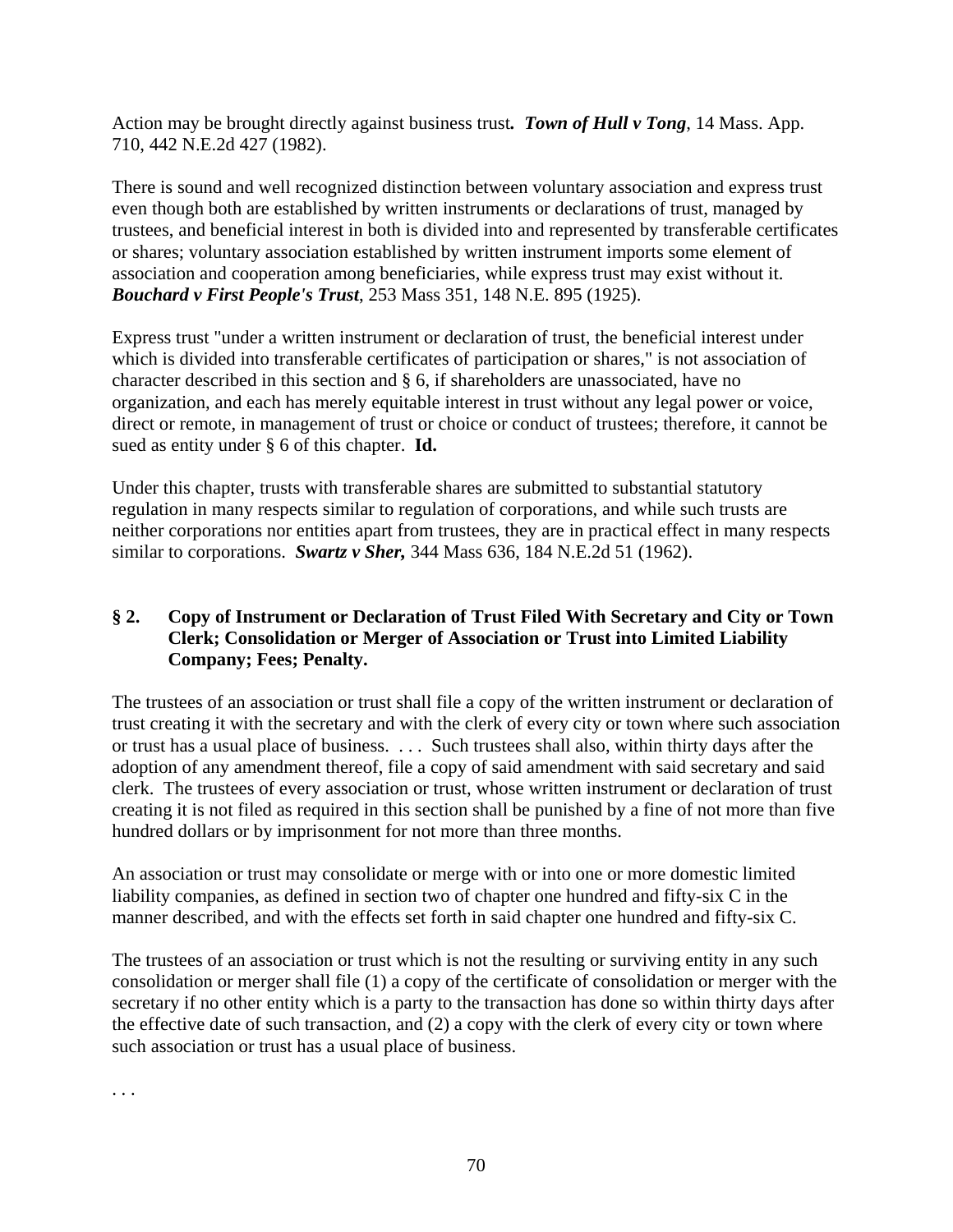**HISTORY:** 1909, 441, § 1; 1914, 471; 1922, 272; 1926, 290, § 2; 1948, 550, § 39; 1962, 750, § 68; 1972, 684, § 119; 1980, 572, § 399; 1995, 281, § 19, approved Nov 28, 1995, declared emergency law by Governor, by § 22, effective Jan 1, 1996

## **CASE ANNOTATIONS:**

Sections 2 and 12 of this chapter, containing requirements governing filing of declarations of trusts and of annual reports, provide public with reasonable means of obtaining information about such trusts. *Swartz v Sher*, 344 Mass 636, 184 N.E.2d 51 (1962).

When declaration or instrument creating business trust which provides for transferable shares is recorded in registry of deeds and in public offices mentioned in this section, trust is held out to public as operative trust for benefit of its then existing and future certificate holders. **Id.**

Where instrument creating business trust with transferable shares is recorded in registry of deeds, there is no additional requirement for recording certificate that shares of such trust have actually been issued as prerequisite for showing upon record that trust exists, and recording of such instrument together with record showing title to be in trust is sufficient to show that trust holds record title and trustee possessed power to sell, and conveyance by such trustees, in absence of showing by buyer of defect in existence of trust, is sufficient to transfer good title. **Id.**

#### **§ 6. Suits Against Associations or Trusts; Seals.**

An association or trust may be sued in an action at law for debts and other obligations or liabilities contracted or incurred by the trustees, or by the duly authorized agents of such trustees, or by any duly authorized officer of the association or trust, in the performance of their respective duties under such written instruments or declarations of trust, and for any damages to persons or property resulting from the negligence of such trustees, agents or officers acting in the performance of their respective duties, and its property shall be subject to attachment and execution in like manner as if it were a corporation, and service of process upon one of the trustees shall be sufficient.

An association or trust may have a seal, which it may alter at pleasure, and which may be used by the trustee or trustees of such association or trust as his or their seal. An impression of a seal purporting to be the seal of such an association or trust shall be sufficient for all purposes without the use of a wafer or wax.

#### **HISTORY:** 1916, 184; 1926, 290, § 5; 1929, 107, § 2

#### **CASE ANNOTATIONS:**

- **1. In general**
- **2. Suits against association**
- **3. Powers and liabilities of trustees**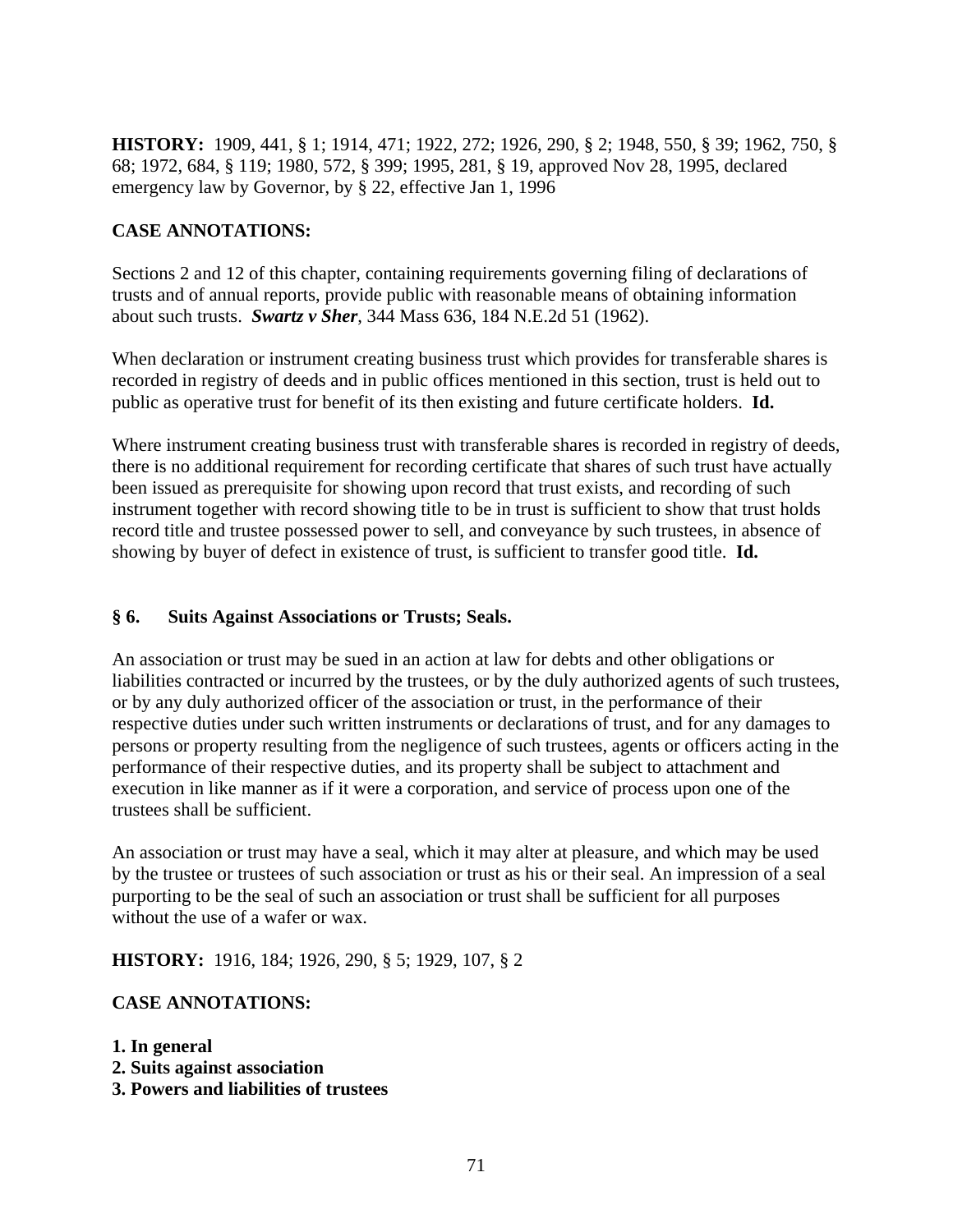## **1. In general**

Trust with transferable shares representing beneficial interest may be sued, but save for purpose of being sued, trust, as distinguished from trustee, is not made separate legal entity; trust, as distinguished from trustee, cannot contract or act. *Peterson v Hopson*, 306 Mass 597, 29 N.E.2d 140, 132 ALR 1 (1940); *Griswold v United States,* 36 F Supp 714, 26 AFTR 58 *(*1941, DC Mass), affd 124 F.2d 599, 28 AFtr 834 (CA1 Mass); *Commissioner of Corps. & Taxation v Springfield,* 321 Mass 31, 71 N.E.2d 593 (1947).

Business trusts are regulated in certain ways not applicable to conventional trusts of the probate variety*. First Eastern Bank, N.A. v Jones,* 413 Mass 654, 602 N.E.2d 211 (1992).

#### **2. Suits against association**

Under this section and § 1 of this chapter, voluntary association "under a written instrument or declaration of trust, the beneficial interest under which is divided into transferable certificates of participation or shares" may in restricted and specified instances be sued as if it were corporation. *Tyler v Boot & Shoe Workers' Union*, 285 Mass 54, 188 N.E. 509 (1933).

Trust is not legal entity which can be sued directly, with exception of business trust. *Morrison v Lennett*, 415 Mass 857, 616 N.E.2d 92 (1993).

The "property" referred to in this section is property of association-derived from its stockholders, its creditors, or in usual course of its business; it is not property of its shareholders as partners. *Gallagher v Hannigan,* 5 F.2d 171 (1925, CA1 Mass), cert den 269 US 573, 70 L Ed 419, 46 S Ct 101 (1925) and app dismd 273 US 667, 71 L Ed 830, 47 S Ct 470 (1927).

Where trust had practically all attributes of corporation, had shareholders, shares were transferable, trustees were not liable personally, and it could make no contracts binding shareholders personally, it was distinct entity and, under laws of Massachusetts, could be sued in its own name without joining shareholders. *Mulloney v United States*, 79 F.2d 566 (1935, CA1 Mass), cert den 296 US 658, 80 L Ed 468, 56 S Ct 383 (1935).

Association or trust within meaning of § 1 of this chapter, and capable of being sued under this section, has "practically all the attributes of a corporation." *Byrne v American Foreign Ins. Asso.* 3 FRD 1 (1943, DC Mass).

## **3. Powers and liabilities of trustees**

Provision that "an association or trust may be sued in an action at law for debts and other obligations or liabilities contracted or incurred by the trustees" does not change relation of trustee to trust estate, nor, in absence of stipulation or express agreement, relieve trustee from common law obligation. *Tebaldi Supply Co. v Macmillan,* 292 Mass 384, 198 N.E. 651 (1935).